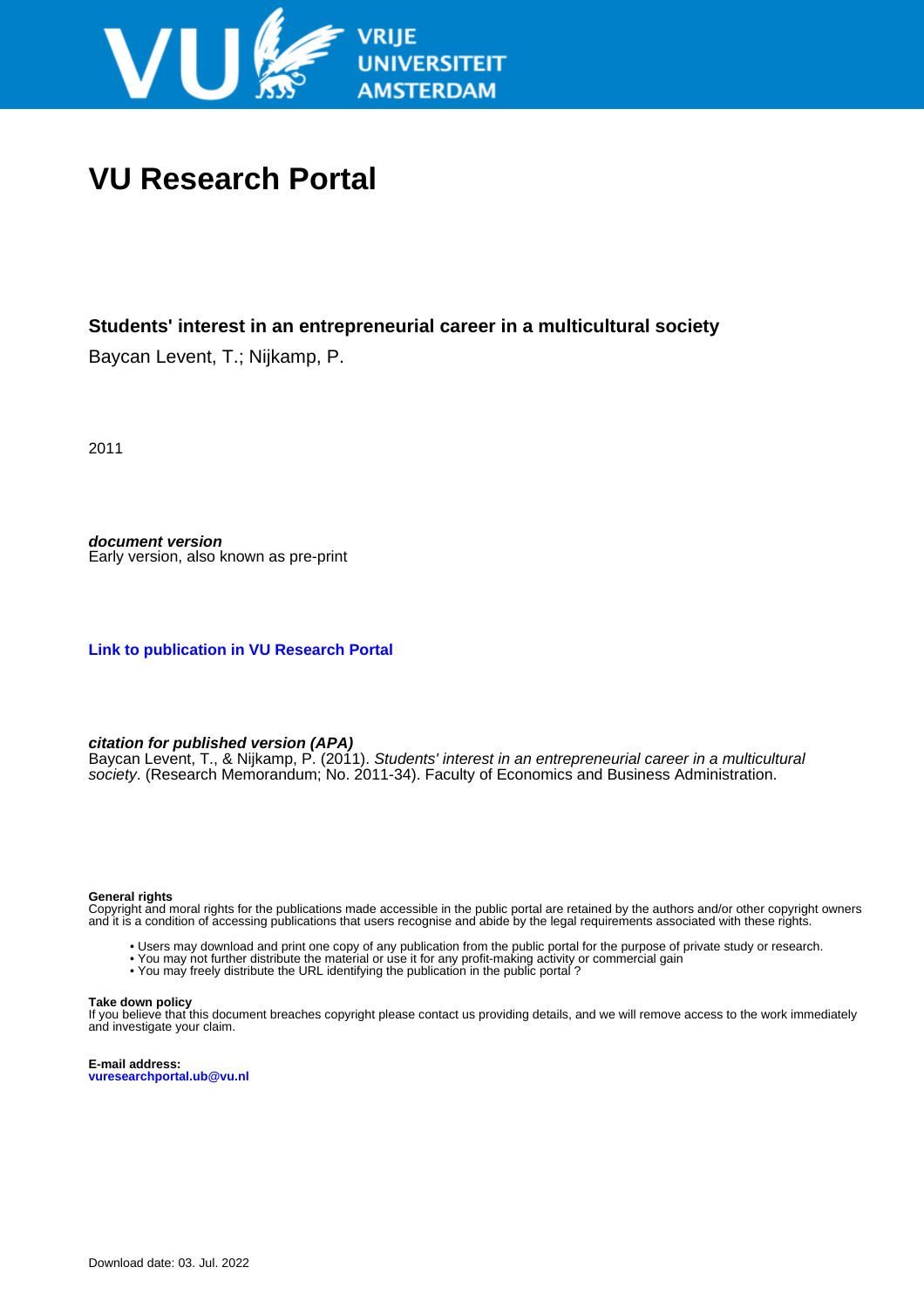# **Students' interest in an entrepreneurial career in a multicultural society**

**Research Memorandum 2011-34** 

**Tüzin Baycan Peter Nijkamp** 



vrije Universiteit

amsterdam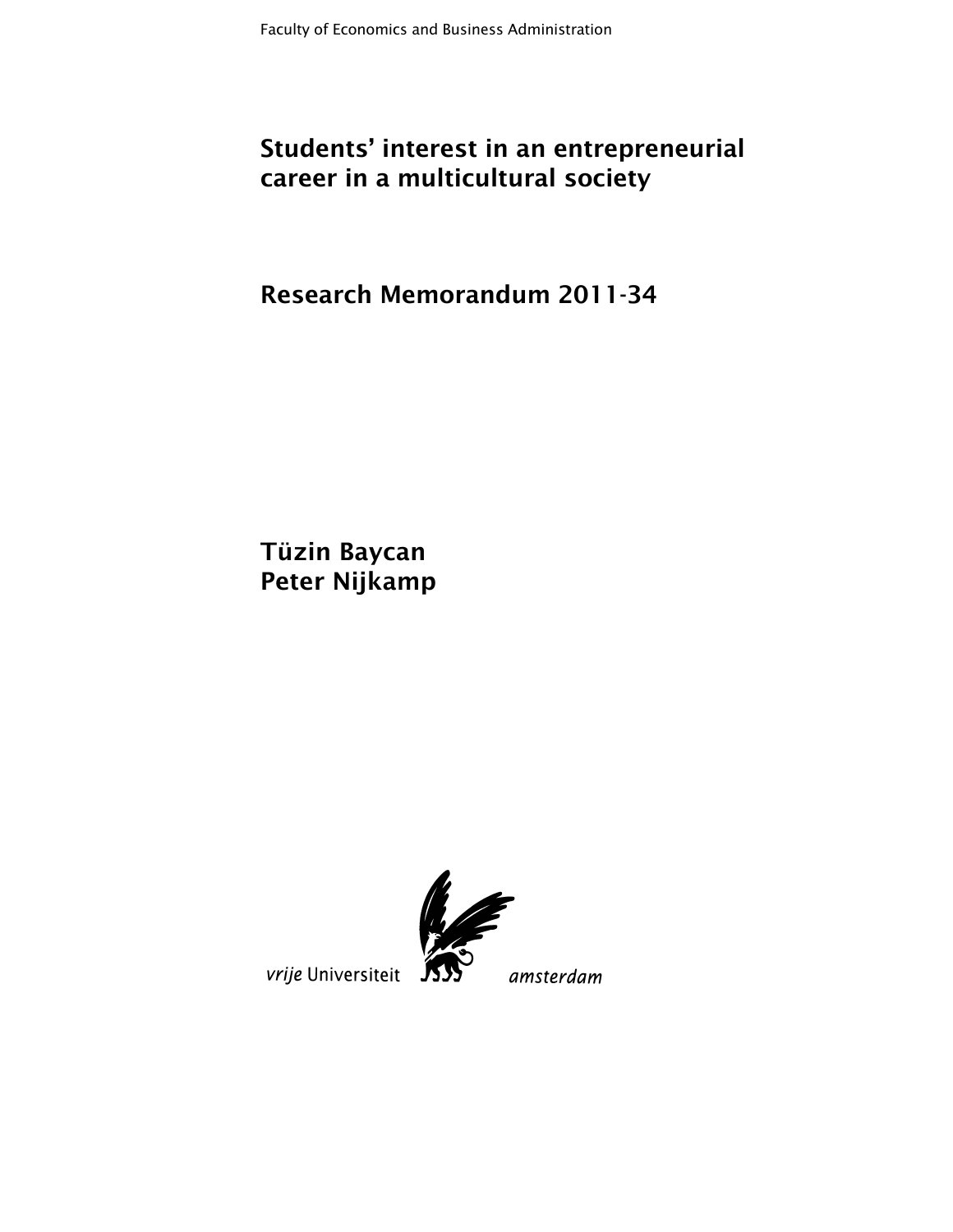# **Students' Interest in an Entrepreneurial Career in a Multicultural Society**

Tüzin Baycan Dept. of Urban and Regional Planning Istanbul Technical University Istanbul, Turkey tbaycan@itu.edu.tr

Peter Nijkamp Dept. of Spatial Economics VU University Amsterdam, The Netherlands p.nijkamp@vu.nl

# **Abstract**

This paper aims to investigate the diverse attitudes, career motivations and perceived leadership skills of university students in the Netherlands and to analyse, compare and evaluate their interest in entrepreneurship, inter alia on the basis of gender and ethnic differences. Since the main factors that affect career choice tend to begin early in life, this paper focuses essentially on the *next generation of entrepreneurs*, in particular on their career motivations, attitudes and self-perceptions. The data and information used in our exploratory analysis are based on a survey conducted among students in four carefully selected universities and seven universities of professional education (so-called HBOs) in the Randstad metropolitan area in the Netherlands (including Amsterdam, Rotterdam, The Hague and Utrecht) from September to December 2009. The first descriptive results of our comparative evaluation on the basis of a sample of students are based on 1212 survey questionnaires answered and returned by university students. The findings show that there are gender- and ethnic-based differences in the entrepreneurial interest of university students. The interest in entrepreneurship as a career line is higher among immigrant males than among native males, while migrant females and males are more motivated by 'external factors' such as family and friends, prestige, and also financial gain. Furthermore, the interest in entrepreneurship as a career appears to be lower among female than among male students, while female students are more motivated by 'internal factors' such as using their own skills and abilities. The results of our comparative evaluation also show that factors such as being their own boss, flexibility, independence etc. are equally important for both males and females. A further analysis of our results indicates that if the current dreams and plans of university students are realized, there will be a higher probability that paid jobs in the private sector will be held by the native Dutch, while paid jobs in the public sector will be held by females. Finally, various new jobs will be created by immigrants, in particular by Antilleans, Surinamese and Turks. While gender differences will decrease, and the behaviour of males and females in business will converge, cultural differences will remain in the near future.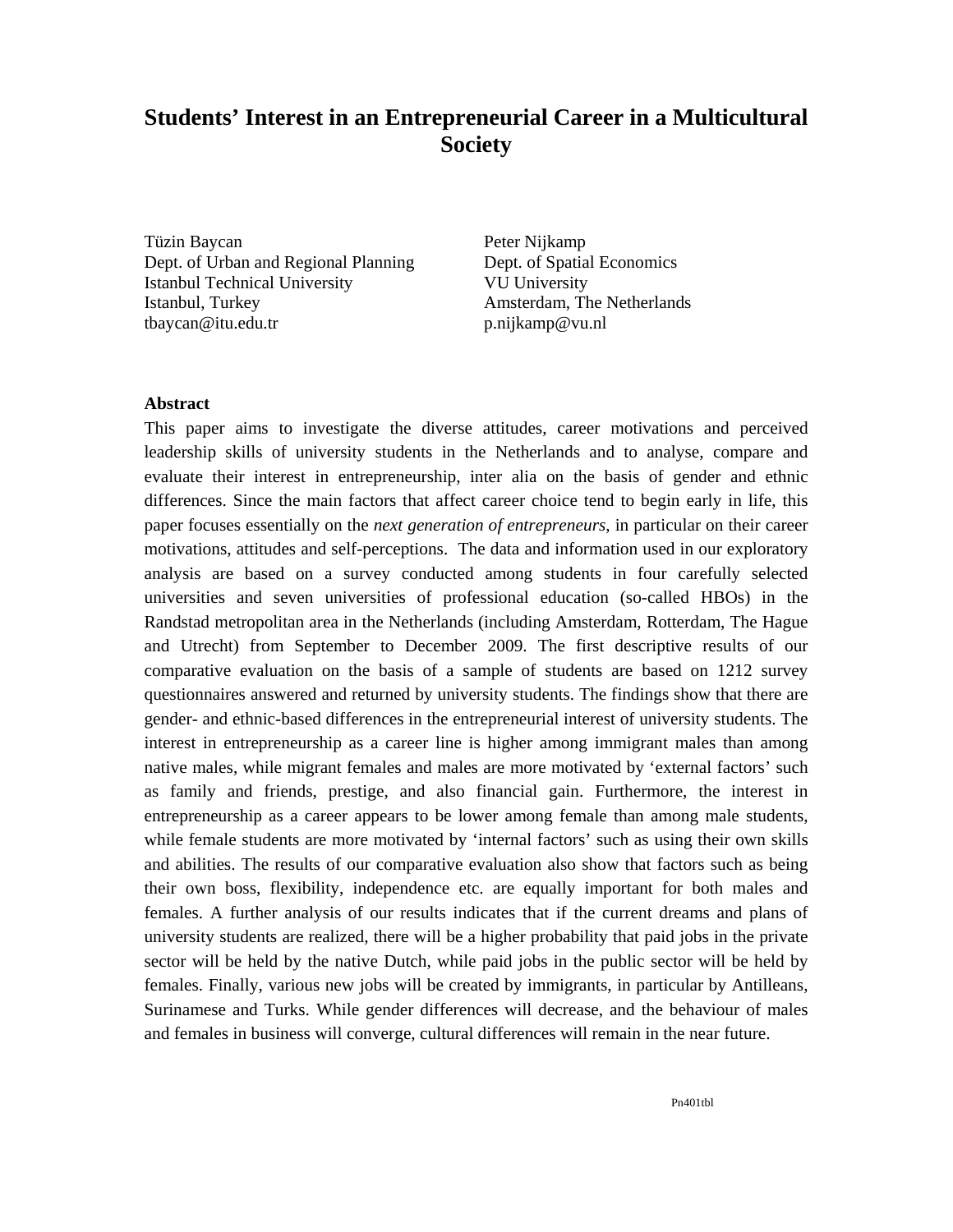# **1. Introduction**

Modern cities are powerhouses of economic vitality and innovative potential. They are based on agglomeration economics, knowledge intensity, creative minds and diversified labour markets (see also Olfert and Partridge, 2011; Ottaviano and Peri, 2006). Higher educaton institutions in urban areas offer an enormous growth potential for human talent and reinforce the role of these areas as socio-economic centripetal and centrifugal hubs in an open modern space-economy. Entrepreneurship is one of the critical success conditions for the strong economic position of urban agglomerations. But do higher education institutions induce entrepreneurial spirits and attitudes?

Today's students represent tomorrow's entrepreneurs and leaders, yet little is known about this generation's attitudes towards careers in business and entrepreneurship. While extensive research has been undertaken to better understand the motivations of adults in starting their own ventures, there is little insight into the motivations and needs of today's adolescents. Similarly, there is little understanding of the differences that exist between different ethnic groups and between the genders. Only a few empirical studies have examined the entrepreneurial propensity of university students as a source of future entrepreneurs.

Therefore, this study aims to examine the potential interest of both native and immigrant young people in entrepreneurship and the key factors affecting their interest. The objectives of the study are:

- to measure and compare the entrepreneurial interest of native and immigrant youth;
- to understand native and immigrant youth's attitudes and motivations towards careers in entrepreneurship;
- to evaluate gender- and ethnic-based differences in attitudes, self-perceptions and motivations towards entrepreneurship;
- to identify the possible features and composition of the future labour market in the Netherlands.

On the basis of these objectives, our study also aims to test three groups of hypotheses which cover ethnic- and gender-based entrepreneurial interest, motivations and risk-averse attitudes. These three groups of hypotheses are the following:

*Hypotheses on Ethnic- and Gender-based Entrepreneurial Interest:* 

 The level of interest in entrepreneurship is related to ethnicity: immigrants' interest is higher. Therefore, interest in entrepreneurship as a career is lower among Dutch youth than among immigrant youth.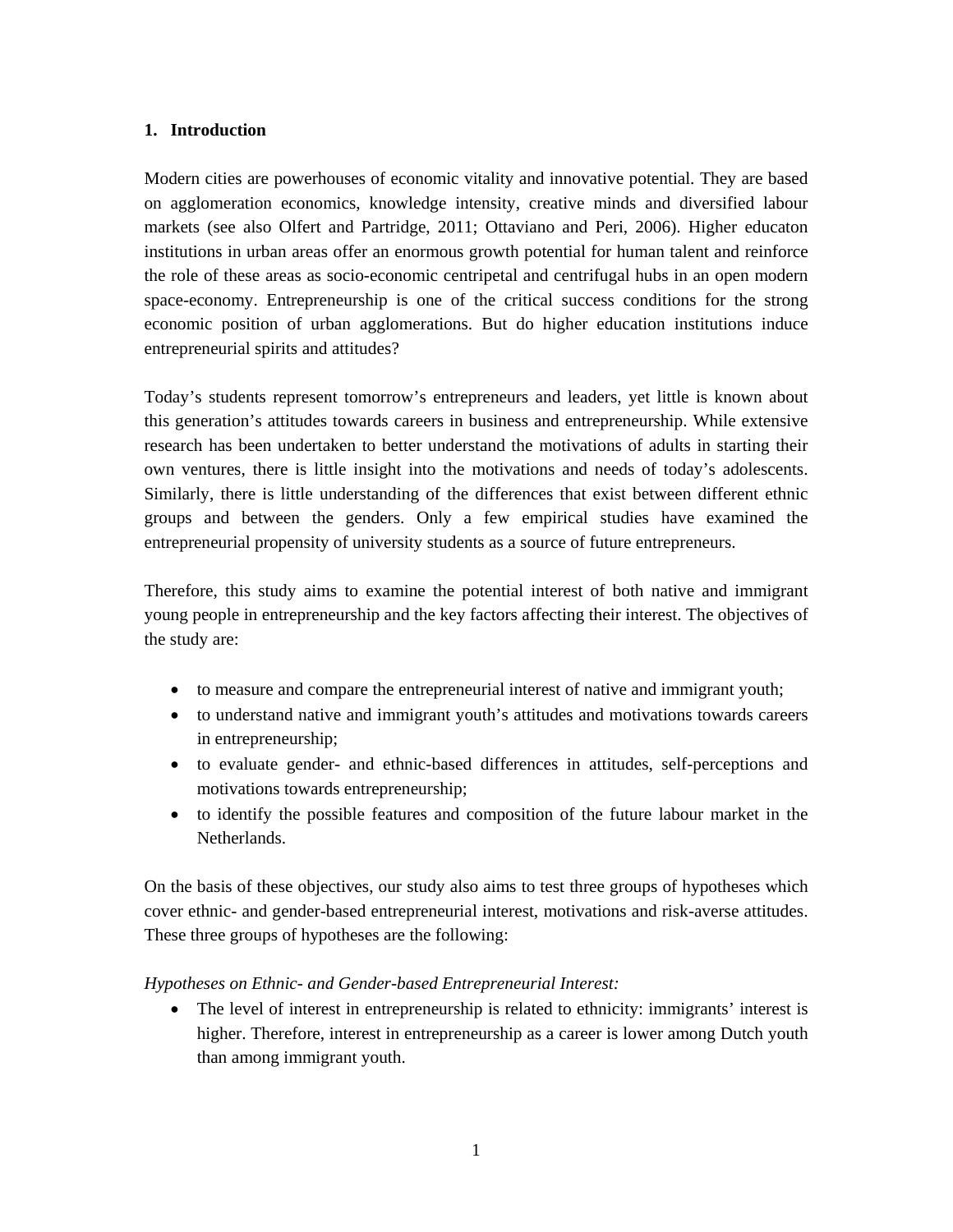• The level of interest in entrepreneurship is related to gender: the males' interest is higher. Therefore, interest in entrepreneurship as a career is lower among female than among male students.

# *Hypotheses on Motivation:*

- Females interested in entrepreneurship are more likely to be motivated in their career choices by social and relational factors: Females are more motivated than males by factors such as working with others, having good social relationships and earning respect.
- Male students interested in entrepreneurship are more likely to be motivated in their career choices by autonomy. Financial gain is a strong motivator for males in general.

*Hypotheses on Risk-averse Attitude:* 

- Respondents with a low interest in entrepreneurship are more risk-averse than are those with high interest.
- Females are more likely to have a lower propensity for risk-taking in the current socioeconomic context.

An overall objective of the study is to highlight the critical factors for an entrepreneurial future in a multicultural society. Therefore, the study focuses, in particular, on the multicultural environment in higher education in the Netherlands. Section 2 below examines the entrepreneurial interest of university students as a source of future entrepreneurs, while also addressing the limited number of empirical studies undertaken them for. Next, Section 3 evaluates higher education in a multicultural environment in Europe and specifically in the Netherlands. Section 4 describes the survey conducted in the Netherlands, and summarizes the empirical results. This section compares and evaluates, in particular, the ethnic- and gender-based entrepreneurial interest and motivation among university students. Finally, Section 5 discusses the results of the study and highlights the potential impacts of the current dreams and plans of university students on the future labour market in the Netherlands.

# **2. Entrepreneurial Interest of University Students as a Source of Future Entrepreneurs**

The success of the young entrepreneurs behind YouTube, Facebook and Skype has inspired a growing number of young, energetic and self-reliant people to start their own business in recent years. The idea that entrepreneurship is a viable career path has been ingrained in the minds of young people – especially students – and their parents. Young people have been attracted as never before to the idea of starting their own business, while interest in entrepreneurship has developed earlier and earlier among young people in the last decade. For example, a national sample survey of US high school students reported that 67 per cent wanted to start a business on their own (Kourilsky and Walstad, 1998). On the other hand, more and more students have joined business schools with the intention of becoming entrepreneurs. According to Timmons (1994), one third of Harvard Business School (HBS)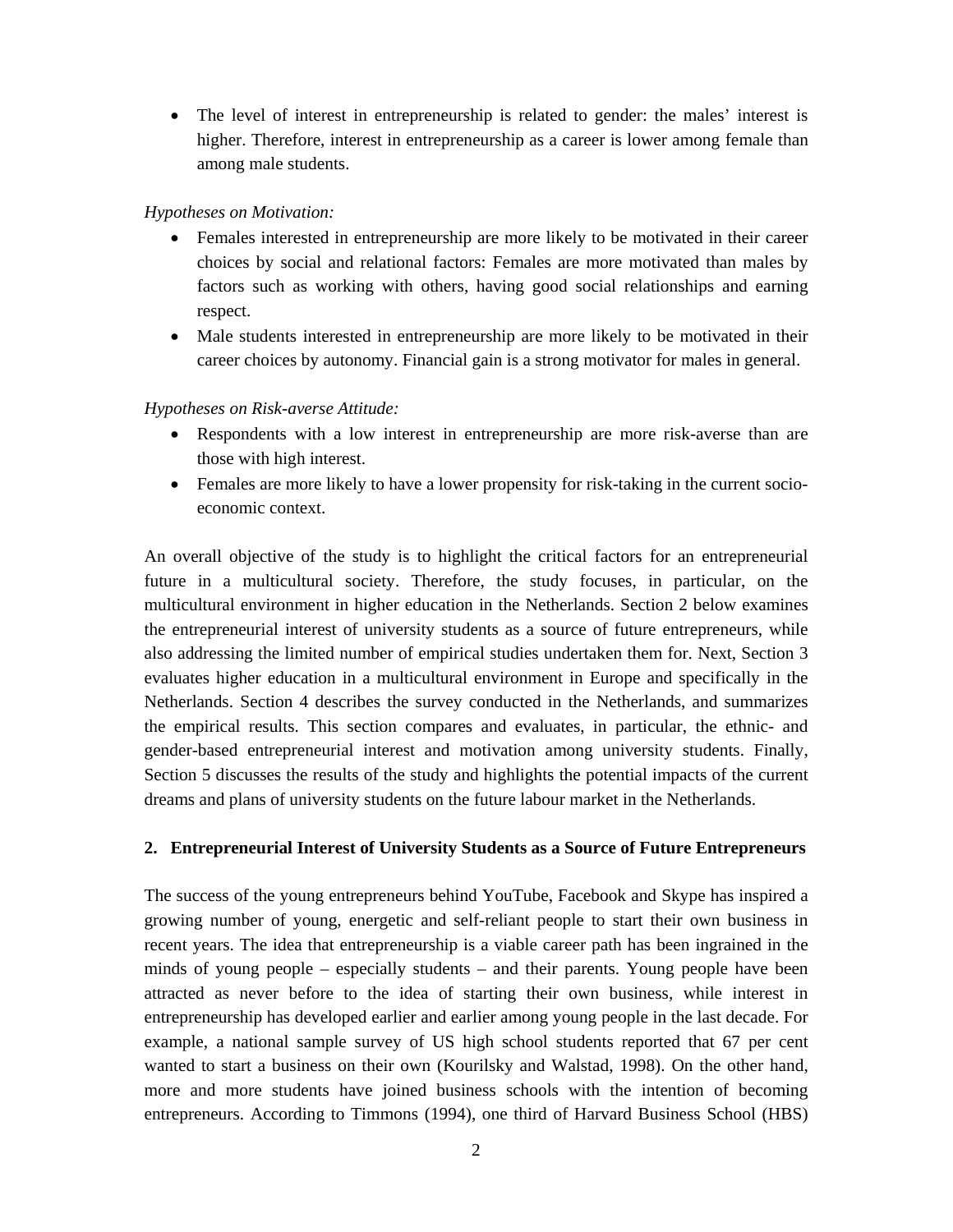graduates ended up working for themselves, while 90 per cent of HBS students have the dream of being self-employed. Colleges and universities have started to offer courses in business, including encouraging students to set up small businesses. Governments and higher education institutes have also woken up to the job-creating capacity of start-up businesses and have established new entrepreneurship education programmes. More educational programmes have led to more business plan contests, more resources and more funding. There has been a major change since the early 1990s in the education programmes of high schools, universities for professional education, and universities.

In parallel with these developments, entrepreneurship education has become an important topic in entrepreneurship studies (for a comprehensive overview, see Gorman et al., 1997; Katz, 2003; Meyer, 2001). The research has addressed the question of how entrepreneurship education can become more effective. However, this research has been rather limited in investigating the level and determinants of interest in entrepreneurship among students. The few empirical studies show that there are two streams in the research on students' entrepreneurial interest. One stream has focused on the key background factors, such as gender, ethnicity, family experience and educational level, which affect entrepreneurial interest (Wilson et al., 2004; Wang and Wong, 2004). The other stream has developed a modelling approach from a social psychology perspective and addressed the entrepreneurial intentions and new venture formation (Audet, 2004; Krueger et al., 2000; Li, 2006; Veciana et al., 2005). In this stream, two main theory-driven models have been used by researchers: the Theory of Planned Behaviour by Ajzen (1991) and the Entrepreneurial Event Model by Shapero and Sokol (1982).

According to Ajzen's Theory of Planned Behaviour (TPB) there are three conceptually independent determinants of intention: *attitude toward the behaviour, subjective norms,* and *perceived behavioural control.* Attitude toward behaviour *"refers to the degree to which a person has a favourable or unfavourable evaluation or appraisal of the behaviour in question"*. The second determinant, subjective norms, *"refers to the perceived social pressure to perform or not to perform the behaviour"*. And, the third determinant, perceived behavioural control *"refers to the perceived ease or difficulty of performing the behaviour and it is assumed to reflect past experience as well as anticipated impediments and obstacles".* According to Ajzen: *"As a general rule, the more favourable the attitude and subjective norms with respect to a behaviour, and the greater the perceived behavioural control, the stronger should be an individual's intention to perform the behaviour under consideration"* (Ajzen, 1991: 188). In other words, intentions in the TPB depend on perceptions of personal orientation to entrepreneurship, social norms, and feasibility.

The intention model by Shapero and Sokol (1982) was developed specifically for the field of entrepreneurship, and is called the Entrepreneurial Event Model (EEM). According to Shapero and Sokol, decisions change direction significantly in life as a result of an event or break in the established routine. In the EEM, the entrepreneurial intentions depend on three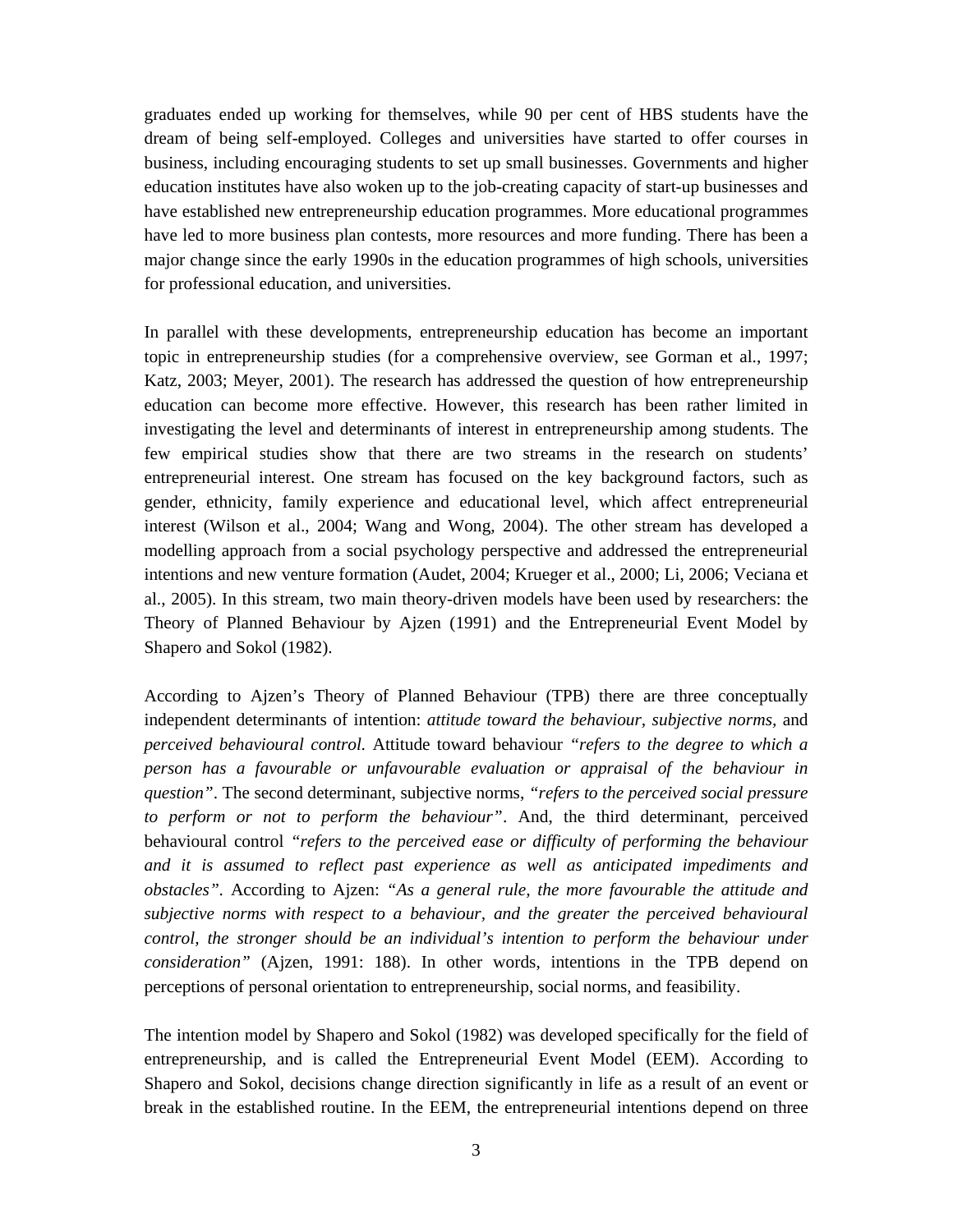elements; *perception of personal desire to be an entrepreneur, feasibility,* and *propensity to act.* Perception of desirability in the EEM considers a combination of the first two variables in the TPB, attitude and social norms, while perception of the feasibility in EEM is similar to the third variable, perceived behavioural control in the TPB. In EEM, the intent to start a business derives from perceptions of both desirability and feasibility.

A combination of these two intention-based models, the TPB and the EEM, has also been used by researchers (Krueger and Brazeal, 1994; Krueger et al., 2000). In addition, Krueger et al. (2000) tested and compared both models. They found strong statistical support for both models, but the model of Shapero and Sokol was found to be slightly superior to that of Ajzen. On the basis of their comparative analysis Krueger et al. (2000) suggested that intentions are the best predictor of any planned behaviour including entrepreneurship, while intentions predict behaviour. In turn, certain attitudes predict intention, and intention models predict, rather than explain, any planned behaviour better than either individual or situational variables. They argued that personal and situational variables have an indirect influence on entrepreneurship through influencing key attitudes and general motivation to act, whereas intention-based models describe how exogenous influences change intentions and venture creation. They have also argued that the versatility and robustness of intention models support the broader use of comprehensive, theory-driven, testable process models in entrepreneurship research. In short, intention models offer a significant opportunity to better understand and predict entrepreneurial activity.

The empirical results of the studies in the above-mentioned first stream that aim to investigate the level and determinants of interest in entrepreneurship among students (Wilson et al., 2004; Wang and Wong, 2004) show some interesting and significant variations across gender, ethnicity and family background. The results of two studies – two large surveys – one including over 5000 middle and high school students in four geographic states in the U.S. (Wilson et al. (2004), and the other one including 5326 undergraduate students in Singapore (Wang and Wong, 2004), show that there is a high level of interest in becoming entrepreneurs among students. The results of the study in the US show that there is a significant gender disparity in entrepreneurial interest: entrepreneurship as a career was found lower among girls than among boys. However, African-American and Hispanic girls were found more likely to be interested in entrepreneurship than White/Caucasian girls. The results of the study also show that there are significant differences in social and relational motivations across both gender and ethnicity: girls interested in entrepreneurship were found more likely to be motivated in their career choices by social and relational factors, whereas boys interested in entrepreneurship were more motivated by autonomy. Financial gain was also found as a strong motivator for boys in general. Interestingly, when self-perceptions of leadership skills were asked, girls rated themselves higher than did boys, with the exception of perceived ability to manage money. The overall result of the study indicates that goals and motivations differ among boys and girls interested in entrepreneurship, and also, across ethnicity (Wilson et al., 2004). The results of the study in Singapore show that three background factors: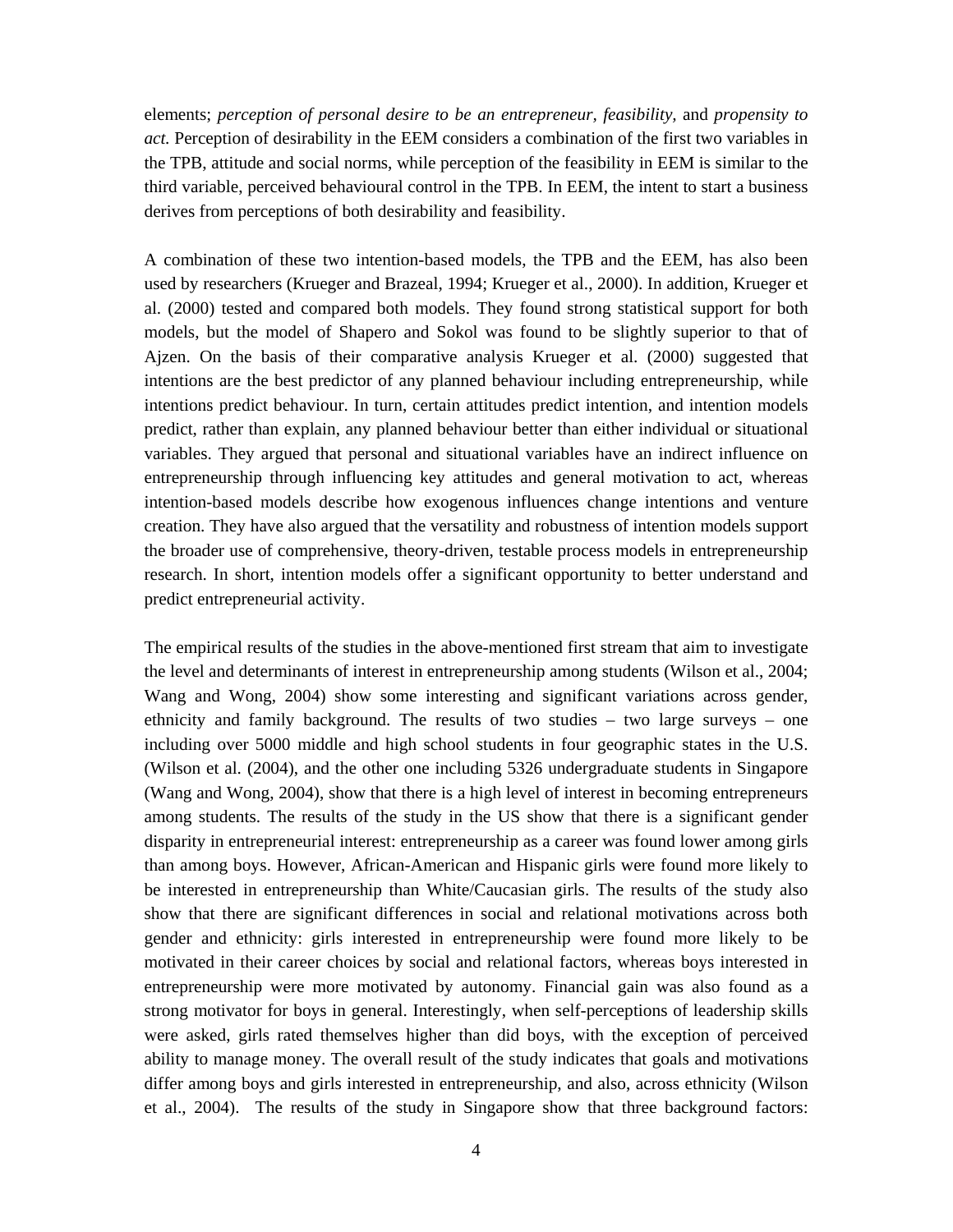gender, family experience with business and educational level affect entrepreneurial interests. The gender factor was found as the most significant factor among the (seven) background factors and girls were found less interested in entrepreneurship. Family business experience was found the second most significant factor after gender. Interestingly, other factors including ethnicity, citizenship and family income status were found little independent effect on entrepreneurial interest. An overall result of the study indicates that although many students desire to run their own businesses, their business knowledge is insufficient and they are not prepared to take risk in order to realize their dreams (Wang and Wong, 2004).

The empirical results of the studies in the second stream in the literature that aim to investigate the entrepreneurial intention of students show, first of all, that intention-based models are very useful in understanding the role of personal orientation, social norms, and perceived feasibility in entrepreneurial intention (Audet, 2004; Li, 2006; Veciana, 2005). In order to evaluate the level of entrepreneurial intention among international students – Chinese and Indians – in the Midwest United States, Li (2006) used the TPB as an analytical model. The results of Li's study show that the entrepreneurial intention of international students was predicted significantly by personal orientation to entrepreneurship and perceived feasibility. Interestingly, social norms were found to be non-significant in this study. The results of Li's study also show that perceived feasibility was a stronger predictor of entrepreneurial intention than a person's desire to be an entrepreneur. Another study by Veciana et al. (2005) that aimed to assess and compare the attitudes of university students towards entrepreneurship in Catalonia and Puerto Rico used Krueger and Brazeal's (1994) entrepreneurial potential model that is based on Ajzen's TPB and Shapero and Sokol's EEM. The results of this study show that university students both in Catalonia and Puerto Rico have a positive perception of the desirability to set up new businesses. Comparative evaluation of the results of this study and the results of another survey made in Spain by the researchers show that this desirability has increased considerably in the past decades. However, regarding the perceptions of feasibility, the students found it more difficult to create a firm at present than in the past decades. The results also show that there are some differences between the students in Catalonia and Puerto Rico. In Catalonia a relationship seems to exist between the student's gender and the desire to be an entrepreneur, as well as intention, and the males have a higher desire and intention to create new firms, while in Puerto Rico a relationship between gender and the desire to be an entrepreneur and intention was not found. Similarly, while a relationship was found between the entrepreneurs working with relatives and intention in Catalonia, entrepreneurs working with relatives was not found to be an important factor in desire, feasibility and intention to create a new firm in Puerto Rico. The third study to which we refer here is a longitudinal study of the entrepreneurial intentions of university students in a business administration programme conducted by Audet (2004). The results of Audet's study confirmed the results from previous studies: perceptions of the desirability and feasibility of starting a business significantly explain entrepreneurial intentions. In addition, the results of Audet's study show that entrepreneurial intentions vary over time. As an overall evaluation, Audet has stated that, as the temporal stability of intentions is a condition for an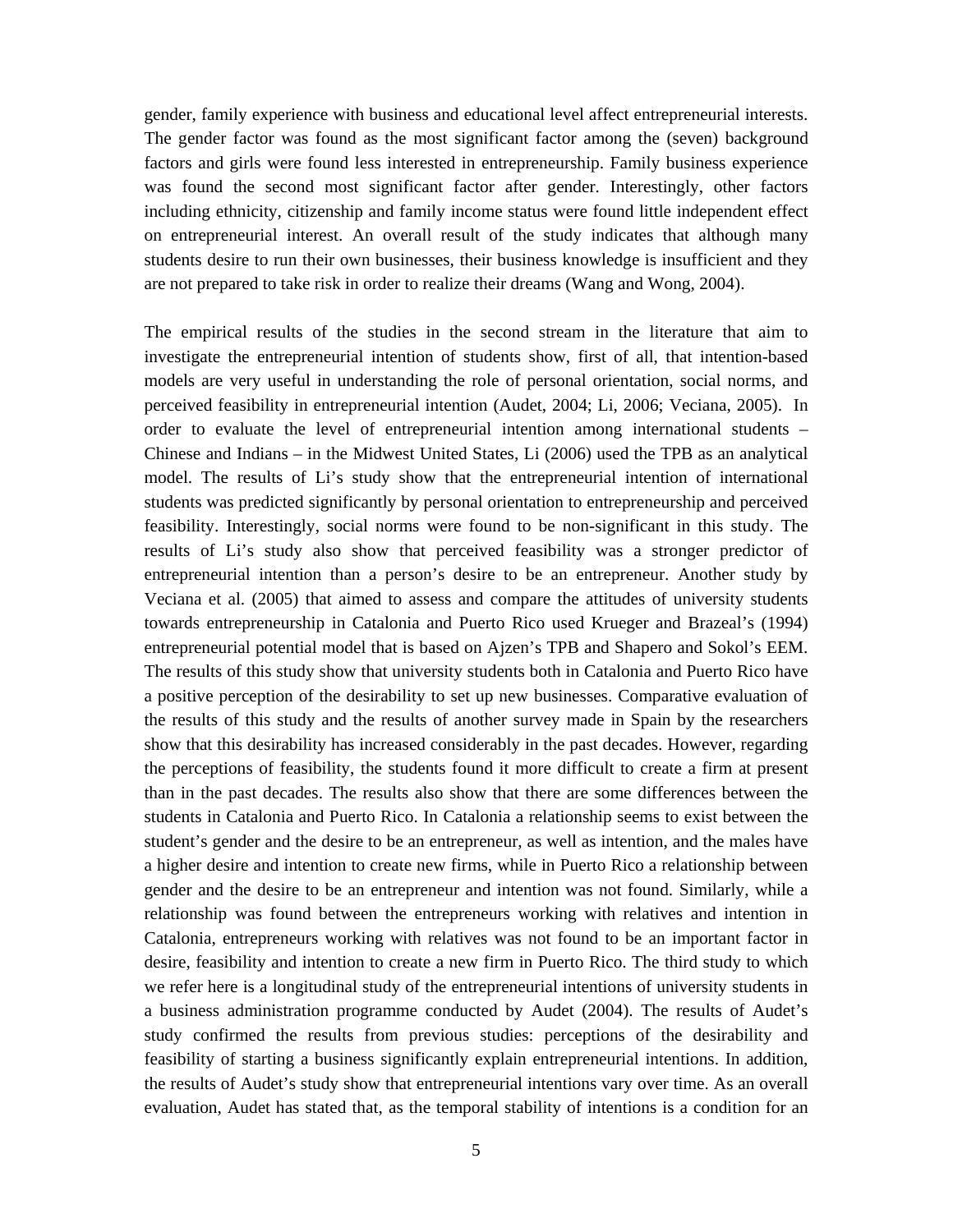intention-based model to accurately predict behaviour, the link between entrepreneurial intentions and actual venture creation may prove difficult to establish.

Although the number of empirical studies is very limited, the studies that we have reviewed in this section show that intention-based models are well suited for entrepreneurship studies. Nevertheless, these studies were aimed at explaining the formation of intention, and were not concerned with the connection between intention and action. The question concerns what factors influence the shift from intention to action is a challenge for future research. To introduce our exploratory research, we will now first pay some attention to the higher educational system in the Netherlands.

# **3. Higher Education in a Multicultural Environment: The Case of the Netherlands**

The relationship between culture and business has been extensively studied by Hofstede (1997, 2001) with a particular focus on the intricate interrelationships between national cultures (behaviours, attitudes, perceptions) and organizational cultures. On the basis of his operational model on organization culture measurement, he was able to demonstrate that there is a persistent variety in various cultural groupsings that are of decisive influence on the performance of societies and organizations and that are rather robust as well. In his work, he made a distinction between six determining characteristics ('dimensions' of societies and organizations which provide a consistent explanation for differences in performance, viz. small vs. large power distance, individualism vs. collectivism, masculinity vs. feminity, weak vs. strong uncercertainty avoidance, long- vs. short-term orientation, and indulgence vs. restraint. Hofstede's seminal contributions on cultural and organizational sociology have generated a wealth of applied studies world-wide. For our study on the inclination of students to opt for an entrepreneurial career, it seems thus reasonable to hypothesize that cultural determinants may have a significant impact on students' career choice. In the context of our study, we will investigate in particular the importance of a foreign migrant background of students in the Netherlands.

Over the last few decades – with an increasing influx of foreign migrants – institutions of higher education are increasingly operating in a multicultural environment in many European countries (Bie and Weert, 1998; Wolff, 2003). The number of students of foreign origin (especially from non-Western countries) in the European higher education system is increasing, and student populations are becoming more and more diverse. However, students of foreign origin are still under-represented in higher education, and they encounter more problems in entering higher education and during their study period than native students (Wolff, 2003). On the other hand, given the ageing population in Europe, the main source of demographic growth and the driver of future educational expansion is immigration (Marginson et al., 2007). Therefore, the recruitment and the retention of students of foreign origin are attracting ever-increasing attention in European higher education. In addition, European higher education itself is becoming more multicultural in several respects.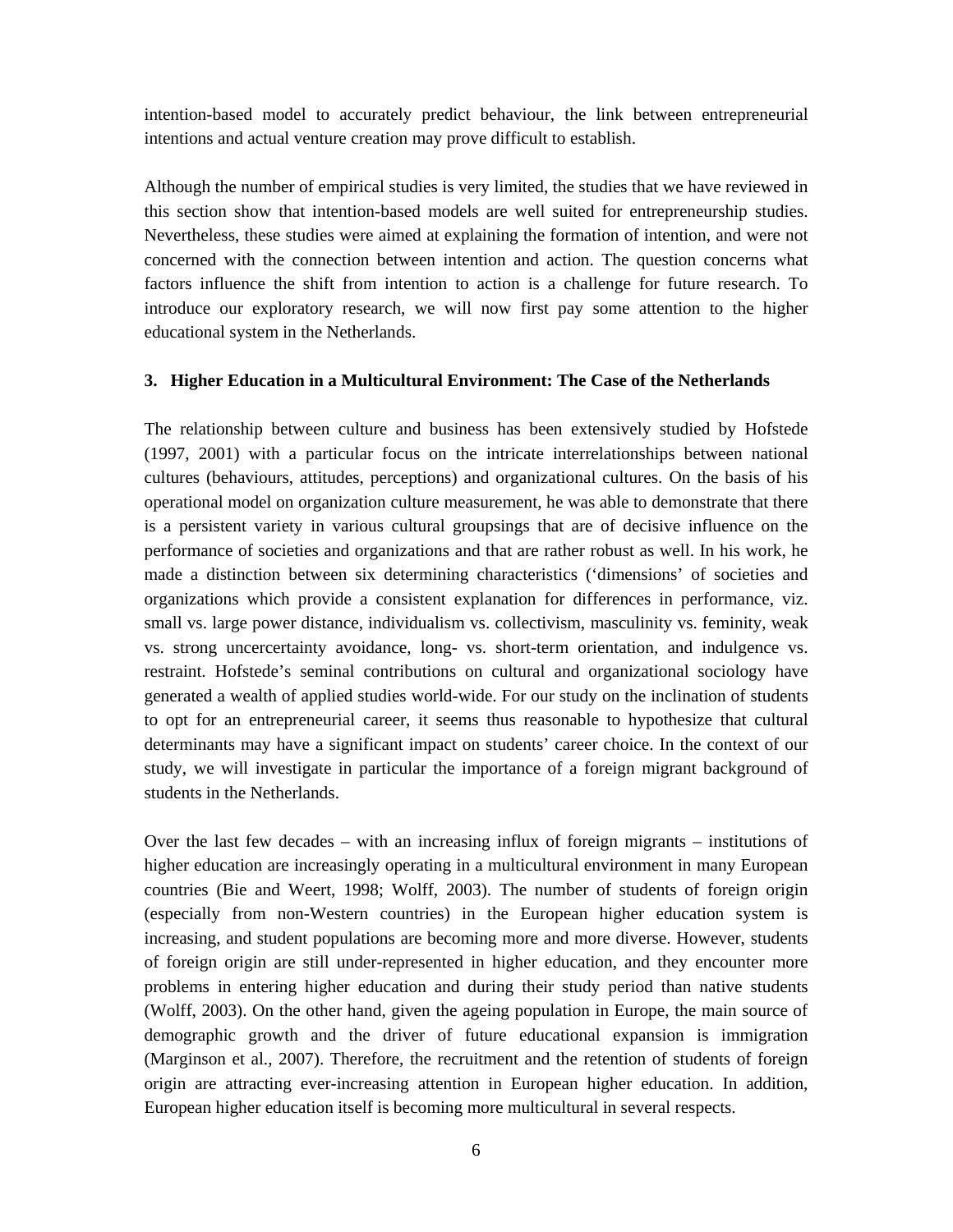Like most of the other European countries, the Netherlands is increasingly becoming a multicultural society. The population of ethnic minority groups has grown since the late 1960s and the projections by Statistics Netherlands (CBS) suggest that the rate of migrants will grow from one in five in 2006 to almost one in three (29 per cent) in 2050. Today, especially in larger urban areas, more than 50 per cent of the under-25 age group belong to one or more ethnic minority groups and they represent a growing population of young people at all levels of education. However, as also observed in other European countries, despite the progress made, students of foreign origin in the Netherlands still remain disadvantaged, perform lower than the native Dutch, and the level of school dropout among students of foreign origin is higher than among native Dutch young people (Choenni, 2007; Muskens, 2006).

Similar problems are observed in higher education as well. In the Netherlands, there is a dual system of higher education: universities and universities for professional education (HBO, the highest level of vocational education). There is only one level of secondary education (the highest) that grants access to universities (VWO), and therefore access to university institutions is most difficult. For HBO there are three access levels (vocational secondary education, HAVO and VWO), and hence access to HBOs is easier. About two-thirds of all students are enrolled in the HBOs rather than in the research-intensive universities (Marginson et al., 2007). The largest number of students of foreign origin can be found in HBOs (Choenni, 2007; Marginson et al., 2007).

Although the proportion of students of foreign origin has increased over the years, they are still under-represented in higher education. Moreover, students of foreign origin have a higher dropout rate than that of native Dutch students (Bie and Weert, 1998; Choenni, 2007; Marginson et al., 2007; Wolff, 2003). According to the study *Facts and figures on the integration of ethnic minorities in the Netherlands* in 2006 (Choenni, 2007), the main reason for this is that students of foreign origin tend to move less into those forms of secondary education that qualify students for higher education.

The above-mentioned report (Choenni, 2007) states also that, albeit slowly, more and more non-Western students of foreign origin are graduating with a diploma. The percentage of non-Western students who graduated with a diploma was around 50 per cent in 2004. However, there is still a remarkable difference between non-Western and Dutch students. In 2004, the percentage of Dutch students graduating with a diploma was 17 per cent higher than non-Western students. It can be said that, on average, non-Western students round off their studies successfully in more time than native Dutch students.

Participation by non-Western minorities is a significant issue in the Netherlands and several activities have been initiated in order to serve ethnic minority students. The Ministry of Education, in collaboration with universities and HBOs, founded the National Expert Centre for Ethnic Minorities in Higher Education (ECHO) in 1995. The main objective of ECHO is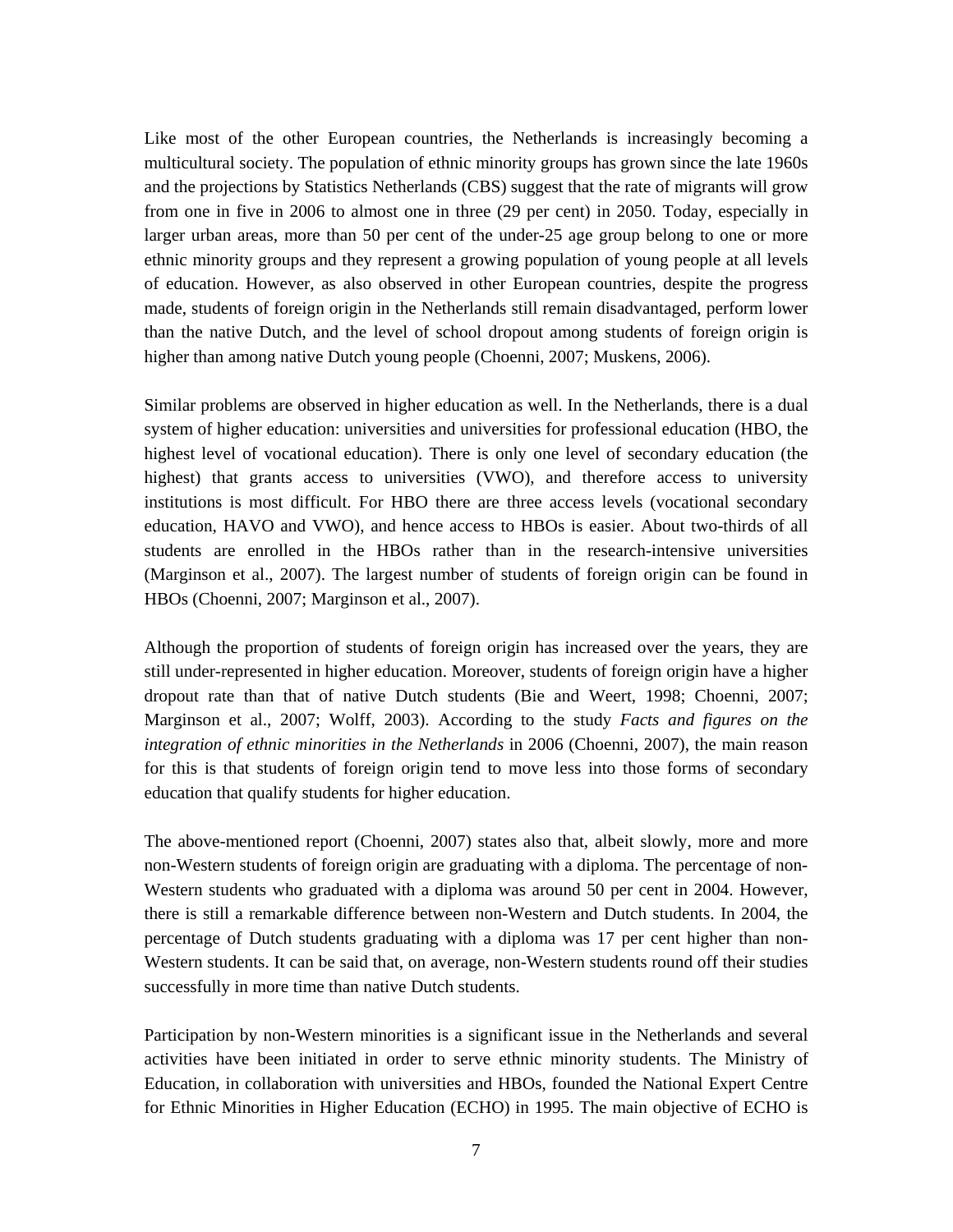*"to improve the access, retention, and graduation of ethnic minority students and to support universities and HBOs in developing policies for achieving equal opportunities and multiculturalism"* (Bie and Weert, 1998: 6). ECHO can be seen as a policy tool of the national government for policy implementation. Several efforts are underway on both the government and institutional level to increase the participation of non-Western minorities. The government has encouraged higher education institutions to develop plans to increase the enrolments of ethnic populations and to improve completion rates. However, the relative participation and completion of non-western students remains an issue. Although non-Western students are enrolling in greater numbers, their success rates in graduating are markedly lower than those of the native Dutch. For the cohort who started education in 2000, the gap after five years was 20 percentage points at the HBOs and 10 percentage points at the universities. However, the proportion of non-Western students who leave after five years without degrees has fallen from 20 per cent to 15 per cent over the past six cohorts at the universities (Margison et al., 2007). These structural trends are encouraging for the participation in higher education of foreign students.

With regard to our study, another important initiative that has been developed is the newly developed Education and Entrepreneurship Programme. In order to imbue students with a more entrepreneurial spirit and a more positive attitude towards entrepreneurship, two ministries in The Netherlands: the Ministry of Economic Affairs and the Ministry of Education, Culture and Science, have recently started an Education and Entrepreneurship Programme (Bakkenes et al., 2009). As a part of this programme, six Centres of Entrepreneurship at universities and other institutes of higher education were set up. The main goal of these centres is to instill a more entrepreneurial attitude in students and to encourage them to pursue a more entrepreneurial career path. As this programme has recently started, it is too early to evaluate the results. However, the programme can be expected to have a positive impact especially on non-Western students, and increase their labour market participation as entrepreneurs.

# **4. Entrepreneurial Interest and Future Job Orientation of University Students in the Netherlands**

# **4.1. Prefatory Remarks**

The applied part of our paper is based on a survey conducted among university students in the Netherlands between September and December 2009. The survey was carefully designed on the basis of a preliminary study, the respondent selection criteria were precisely defined, and a research questionnaire was prepared before starting the survey. These respondent selection criteria were divided into six groups: (i) cities; (ii) universities and universities for professional education (HBOs); (iii) faculties; (iv) target groups; (v) gender; and (vi) sample. The Randstad metropolitan area, which includes the four big cities Amsterdam, Rotterdam, The Hague and Utrecht, was selected in order to conduct the survey. Then, four universities in these cities: the VU University Amsterdam (VU), University of Amsterdam (UVA), Erasmus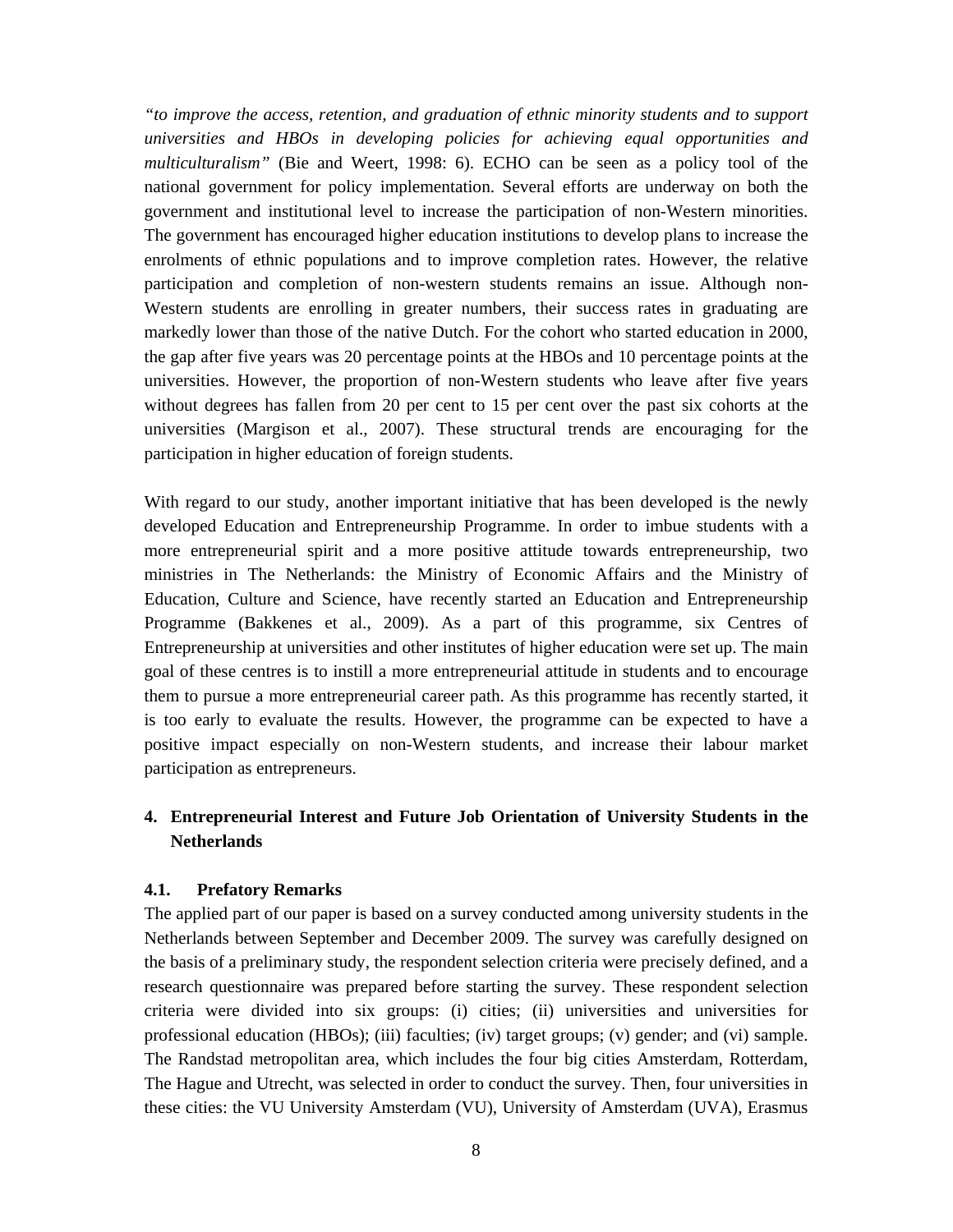University and Utrecht University, and INHOLLAND, the largest university for professional education (HBO) in the Netherlands (INHOLLAND-Amsterdam Diemen, INHOLLAND-Rotterdam and INHOLLAND-Den Haag) were selected for the survey. However, during the survey – in order to complete the described sample – four more universities for professional education, including the Hogeschool van Amsterdam, the HES Rotterdam, the Haagse Hogeschool, and the Hogeschool Utrecht, were added to the survey. As students with ethnic backgrounds are over-represented in HBOs in the Netherlands, it was decided, as a research criterion, to distribute 50 per cent of the research questionnaires in selected universities and the other 50 per cent in selected HBOs. Another respondent selection research criterion was the selection of faculties. As students with ethnic background are over-represented in two particular faculties: the Faculty of Economics and Business Administration and the Faculty of Law, it was decided to deliver 50 per cent of the questionnaires to these two faculties, and the other 50 per cent to the other faculties. As target groups, six dominant socio-cultural and ethnic groups in the Netherlands, viz. Dutch, Antilleans, Moroccan, Surinamese, Turkish and Others, were selected. Besides the ethnicity, gender was chosen as another criterion, and it was decided to give 50 per cent of the research questionnaires to female students. Finally, on the basis of these research criteria the sample was described. It was aimed to conduct 200 interviews per group, resulting in a total sample of 1200 university students. Table 1 shows the selected cities, universities and the sample by universities.

| CITIES          | <b>UNIVERSITIES</b>                                      | <b>FEMALE</b><br><b>STUDENTS</b> | <b>TOTAL</b><br><b>STUDENTS</b> | <b>GENERAL</b><br><b>TOTAL</b> |
|-----------------|----------------------------------------------------------|----------------------------------|---------------------------------|--------------------------------|
| AMSTERDAM:      | VU University Amsterdam (VU)                             | 77                               | 150                             |                                |
|                 | University of Amsterdam (UVA)                            | 74                               | 150                             | 449                            |
|                 | INHOLLAND Diemen $&$<br>Hogeschool van Amsterdam         | 73                               | 149                             |                                |
| ROTTERDAM:      | Erasmus University                                       | 76                               | 150                             |                                |
|                 | <b>INHOLLAND Rotterdam &amp;</b><br><b>HES Rotterdam</b> | 77                               | 153                             | 303                            |
| THE HAGUE:      | INHOLLAND Den Haag $&$<br>Haagse Hogeschool              | 79                               | 157                             | 157                            |
| <b>UTRECHT:</b> | University of Utrecht                                    | 76                               | 150                             | 303                            |
|                 | Hogeschool Utrecht                                       | 79                               | 153                             |                                |
| <b>TOTAL:</b>   |                                                          |                                  |                                 | 1212                           |

Table 1 The survey and the sample

The survey was conducted on the basis of systematic research questionnaires. The questionnaire was designed in order to collect information especially in five areas including the students: (i) motivation for education and selected discipline; (ii) entrepreneurial interest;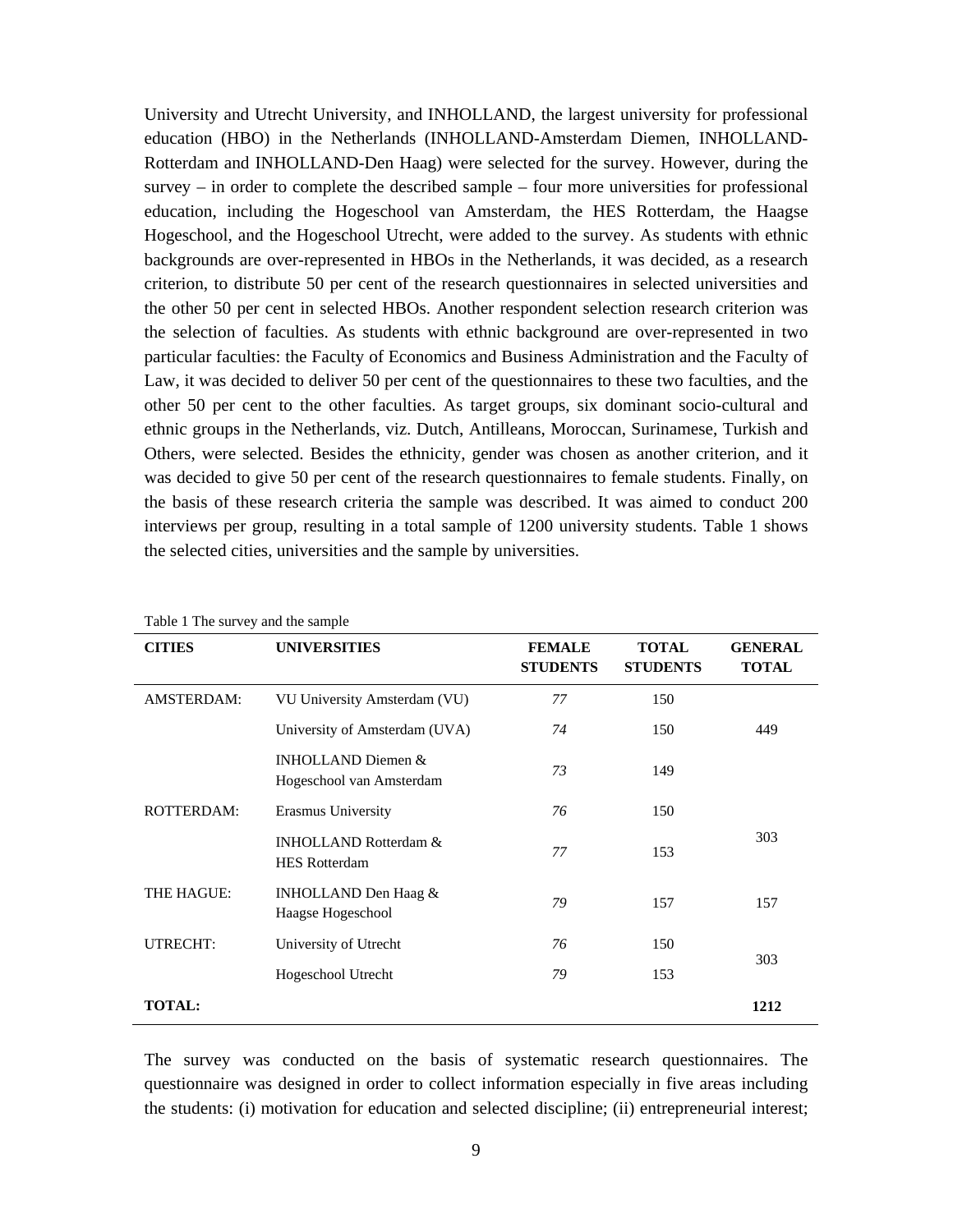(iii) risk-averse attitude; (iv) perceived leadership skills; and (v) entrepreneurial motivation. The questionnaires were applied in two ways: the questionnaires were delivered to students at the campuses of the selected universities and HBOs in order to be filled out, and were sent electronically to students via Student Associations. The Student Associations, in particular, Migrant Student Associations were used to reach the specific ethnic groups.

The survey was successfully carried out and encountered no major difficulty. However, the criteria used to select the sample made it especially difficult to complete the sample in the final stage of the survey. To complete the sample in accordance with the described criteria made the survey process longer than that the expected time frame and caused a delay. Nevertheless, the survey was successfully completed without any change in the criteria.

In Section 4.2 below, we discuss the empirical results of our survey, and then, in Section 4.3 we evaluate the results in a comparative way.

# **4.2. Empirical Results**

We will now first present and discuss the empirical results of our survey in three sub-sections. In sub-section 4.2.1 we evaluate ethnic- and gender-based entrepreneurial interest among university students. Then, in sub-section 4.2.2, we compare ethnic- and gender-based riskaverse attitudes among university students. In sub-section 4.2.3 we discuss ethnic- and gender-based entrepreneurial motivation among university students.

# *4.2.1. Ethnic- and Gender-based Entrepreneurial Interest Among University Students*

In order to measure ethnic- and gender-based entrepreneurial interest among university students, the students were asked three main questions:

- 1. Why did you choose to have an education at university/HBO level?
- 2. What kind of job position do you dream of or plan?
- 3. How much are you interested in starting/owning your own business?

The results of our survey show that the motivation for university education differs among socio-cultural and ethnic groups (Table 2). While Dutch students are more interested in having more job alternatives, Turkish and Moroccan students are more interested in having a higher position in the labour market, and Surinamese, Antillean and Moroccan students have a higher interest in becoming an entrepreneur. The results also show that Surinamese and Antillean students are more money-oriented.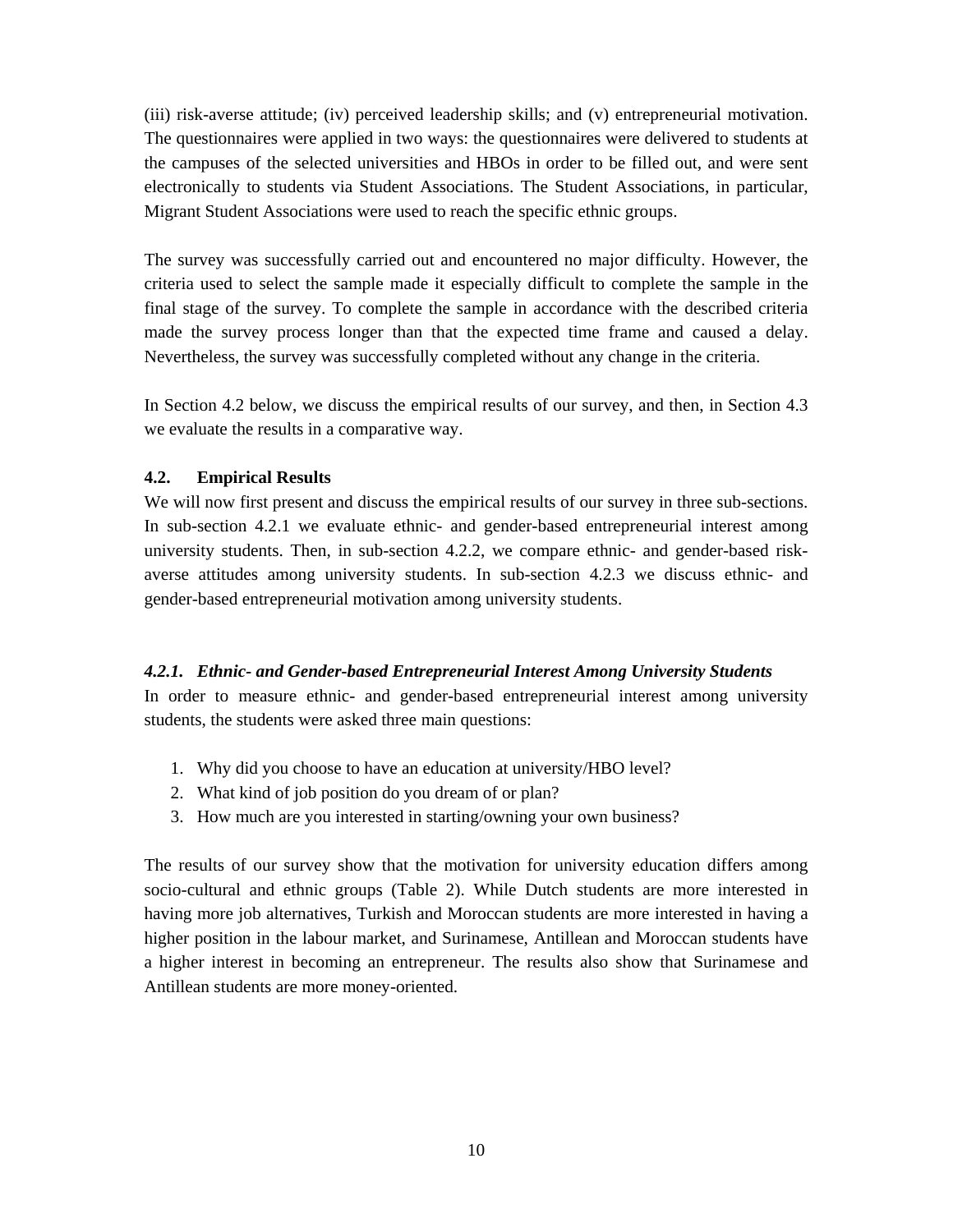|                   | <b>Higher position</b><br>in the labour<br>market | <b>Higher</b><br>social<br>status | More job<br>alternatives | <b>Personal</b><br>interest | To become<br>entrepreneur or<br>self-employed | To earn<br>more money |
|-------------------|---------------------------------------------------|-----------------------------------|--------------------------|-----------------------------|-----------------------------------------------|-----------------------|
| <b>Antillean</b>  | 27                                                | 5                                 | 32                       | 3                           | 16                                            | 17                    |
| Dutch             | 23                                                | 5                                 | 41                       | 9                           | 10                                            | 12                    |
| Moroccan          | 31                                                | 7                                 | 35                       | 2                           | 16                                            | 9                     |
| <b>Other</b>      | 17                                                | 13                                | 41                       | 6                           | 12                                            | 11                    |
| <b>Surinamese</b> | 27                                                | 7                                 | 29                       | 2                           | 18                                            | 16                    |
| <b>Turkish</b>    | 35                                                | 8                                 | 33                       | 6                           | 8                                             | 11                    |
| <b>Total</b>      | 26                                                | 8                                 | 35                       | 5                           | 14                                            | 13                    |





The results also show that there are some gender-based differences in motivation for university education. While female students are more interested in more job alternatives and a higher position in the labour market, males have a greater interest in higher social status and in becoming an entrepreneur. Male students are also more money-oriented (Table 3).

| Table 3 'Gender' motivation for university education (percentages) |  |  |  |  |
|--------------------------------------------------------------------|--|--|--|--|
|--------------------------------------------------------------------|--|--|--|--|

|              | <b>Higher position</b><br>in the labour<br>market | <b>Higher</b><br>social<br>status | More job<br>alternatives | Personal<br>interest | To become an<br>entrepreneur or<br>self-employed | To earn<br>more money |
|--------------|---------------------------------------------------|-----------------------------------|--------------------------|----------------------|--------------------------------------------------|-----------------------|
| Female       | 27                                                | 6                                 | 40                       |                      | 12                                               | 11                    |
| <b>Male</b>  | 26                                                | 9                                 | 30                       | 5                    | 15                                               | 14                    |
| <b>Total</b> | 26                                                | 8                                 | 35                       |                      | 14                                               | 13                    |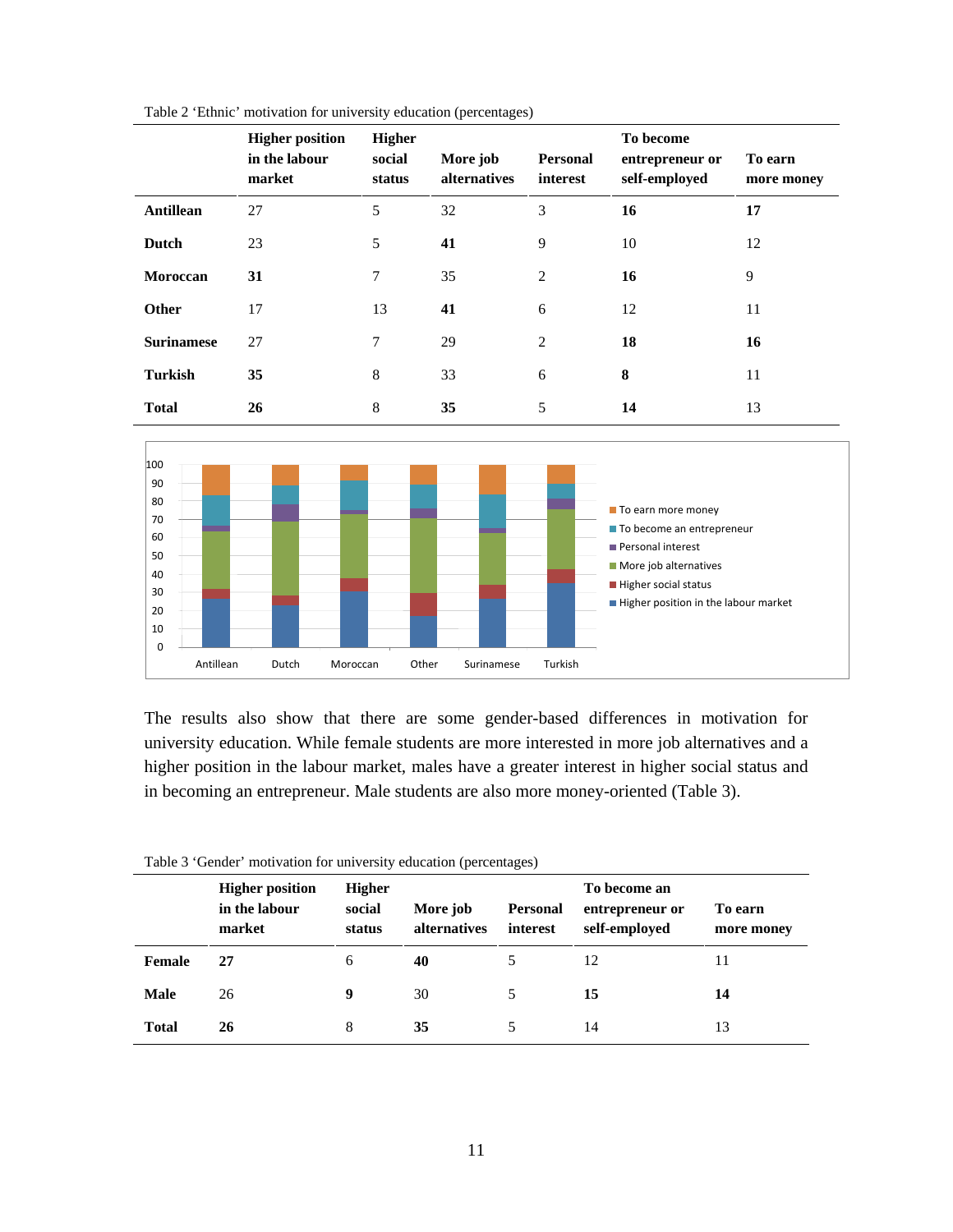

The differences are also observed among the students from different socio-cultural and ethnic background in terms of the future job position that they dream of or plan for (Table 4). The results of our survey show that Dutch students are more interested in a paid job in the private sector, and less interested in self-employment. In contrast, Antillean and Surinamese students have the greatest interest in self-employment. While Moroccan students are more interested in a paid job in the public sector, Turkish students have a greater interest in self-employment.

|                   | Paid job in<br>private sector | Paid job in<br>public sector | Self-<br>employed |
|-------------------|-------------------------------|------------------------------|-------------------|
| Antillean         | 27                            | 32                           | 41                |
| <b>Dutch</b>      | 39                            | 33                           | 29                |
| Moroccan          | 27                            | 37                           | 37                |
| <b>Other</b>      | 23                            | 39                           | 39                |
| <b>Surinamese</b> | 32                            | 27                           | 40                |
| <b>Turkish</b>    | 32                            | 32                           | 36                |
| <b>Total</b>      | 30                            | 33                           | 37                |

| Table 4 'Ethnic' dreams about future job position (percentages) |  |  |  |  |
|-----------------------------------------------------------------|--|--|--|--|
|-----------------------------------------------------------------|--|--|--|--|

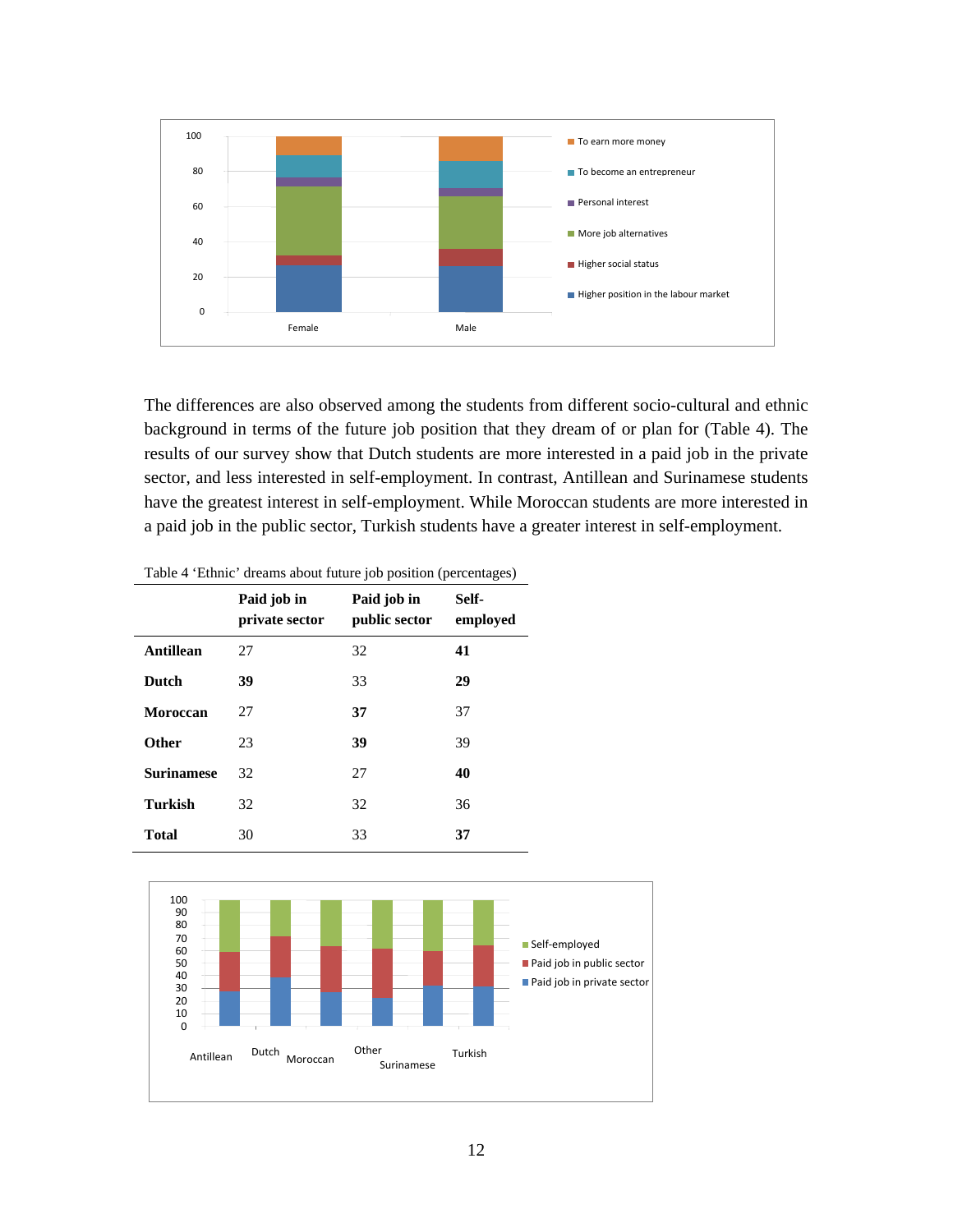Gender-based differences are also observed with respect to the future job positions that students dream of or plan. While females are more interested in a paid job in the public sector, males have the greatest interest in self-employment (Table 5).

| Twore concert dreams about raters for position (percentages) |                               |                              |               |  |  |  |
|--------------------------------------------------------------|-------------------------------|------------------------------|---------------|--|--|--|
|                                                              | Paid job in<br>private sector | Paid job in<br>public sector | Self-employed |  |  |  |
| Female                                                       | 30                            | 39                           | 31            |  |  |  |
| Male                                                         | 30                            | 27                           | 43            |  |  |  |
| <b>Total</b>                                                 | 30                            | 33                           | 37            |  |  |  |

Table 5 'Gender' dreams about future job position (percentages)



The results of our survey show that entrepreneurial interest is quite high mainly among students from a different socio-cultural and ethnic background to the native population. According to our survey results, around 70 per cent of all ethnic groups have an entrepreneurial interest (Table 6). Antillean, Surinamese and Turkish students are more entrepreneurially-oriented than other groups. While Turkish students have the highest rate among students who find starting their own business extremely important, Antillean and Surinamese students follow Turkish students with the highest rate among students who find starting their own business very important.

As observed in our interpretation of the motivation to have an education at university/HBO level and of dreams of future job positions, once again we observe gender-based differences in entrepreneurial interest. The results of our survey show that males have a higher entrepreneurial interest than females (Table 7).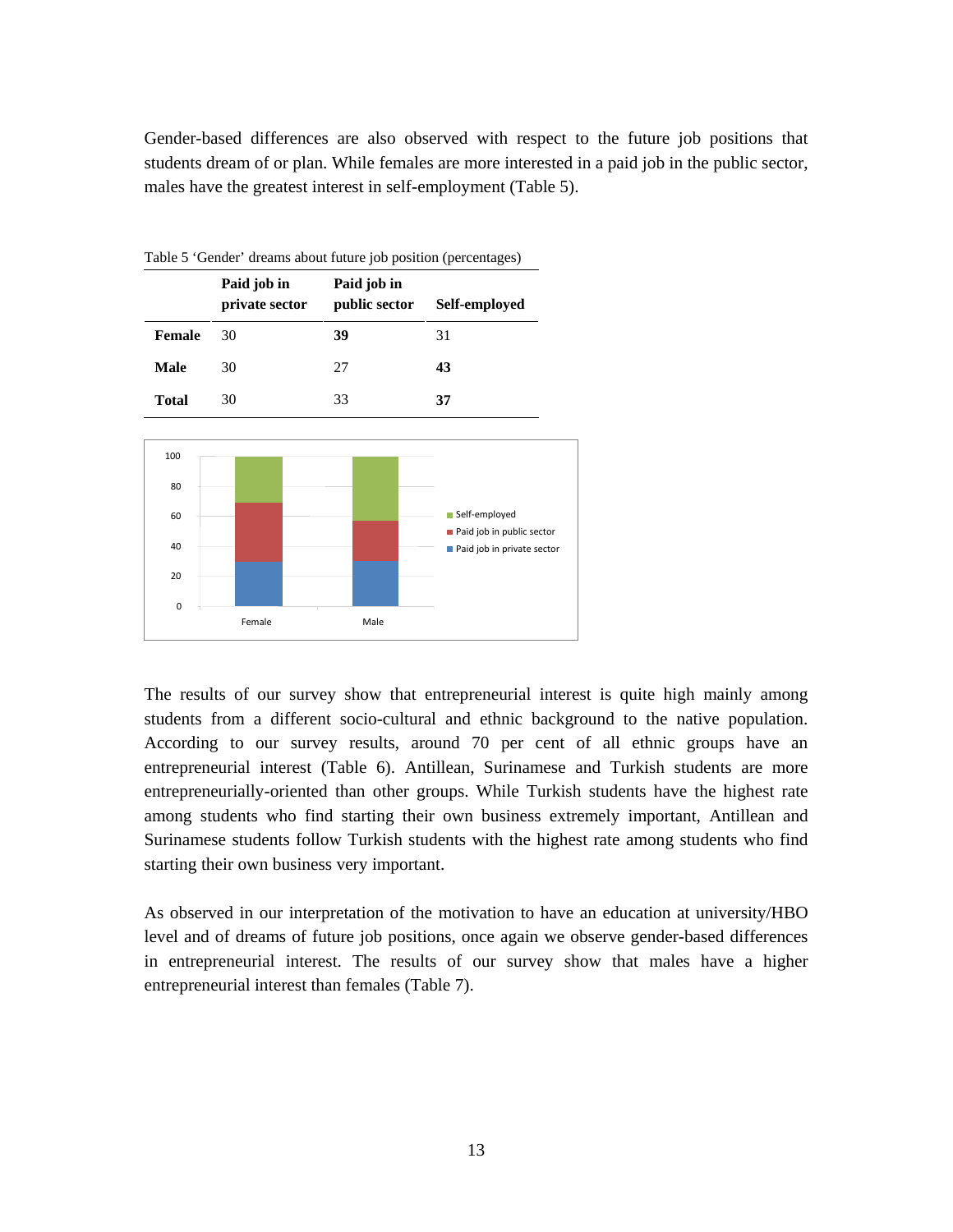|                   | $\mathbf{r}$                | પ્ર⊾<br>ັ             |           |                   |                        |
|-------------------|-----------------------------|-----------------------|-----------|-------------------|------------------------|
|                   | definitely not<br>important | somewhat<br>important | important | very<br>important | extremely<br>important |
| <b>Antillean</b>  | 8                           | 15                    | 32        | 27                | 17                     |
| Dutch             | 11                          | 17                    | 39        | 22                | 11                     |
| Moroccan          | 9                           | 20                    | 30        | 23                | 18                     |
| <b>Other</b>      | 9                           | 20                    | 34        | 17                | 19                     |
| <b>Surinamese</b> | 7                           | 24                    | 29        | 27                | 13                     |
| <b>Turkish</b>    | 7                           | 17                    | 33        | 21                | 23                     |
| <b>Total</b>      | 9                           | 19                    | 33        | 23                | 17                     |





### Table 7 'Gender' entrepreneurial interest (percentages)

|              | definitely not<br>important | somewhat<br>important | important | very<br>important | extremely<br>important |
|--------------|-----------------------------|-----------------------|-----------|-------------------|------------------------|
| Female       | 11                          | 21                    | 35        | 19                | 14                     |
| Male         | 6                           | 16                    | 31        | 27                | 20                     |
| <b>Total</b> | 9                           | 19                    | 33        | 23                |                        |

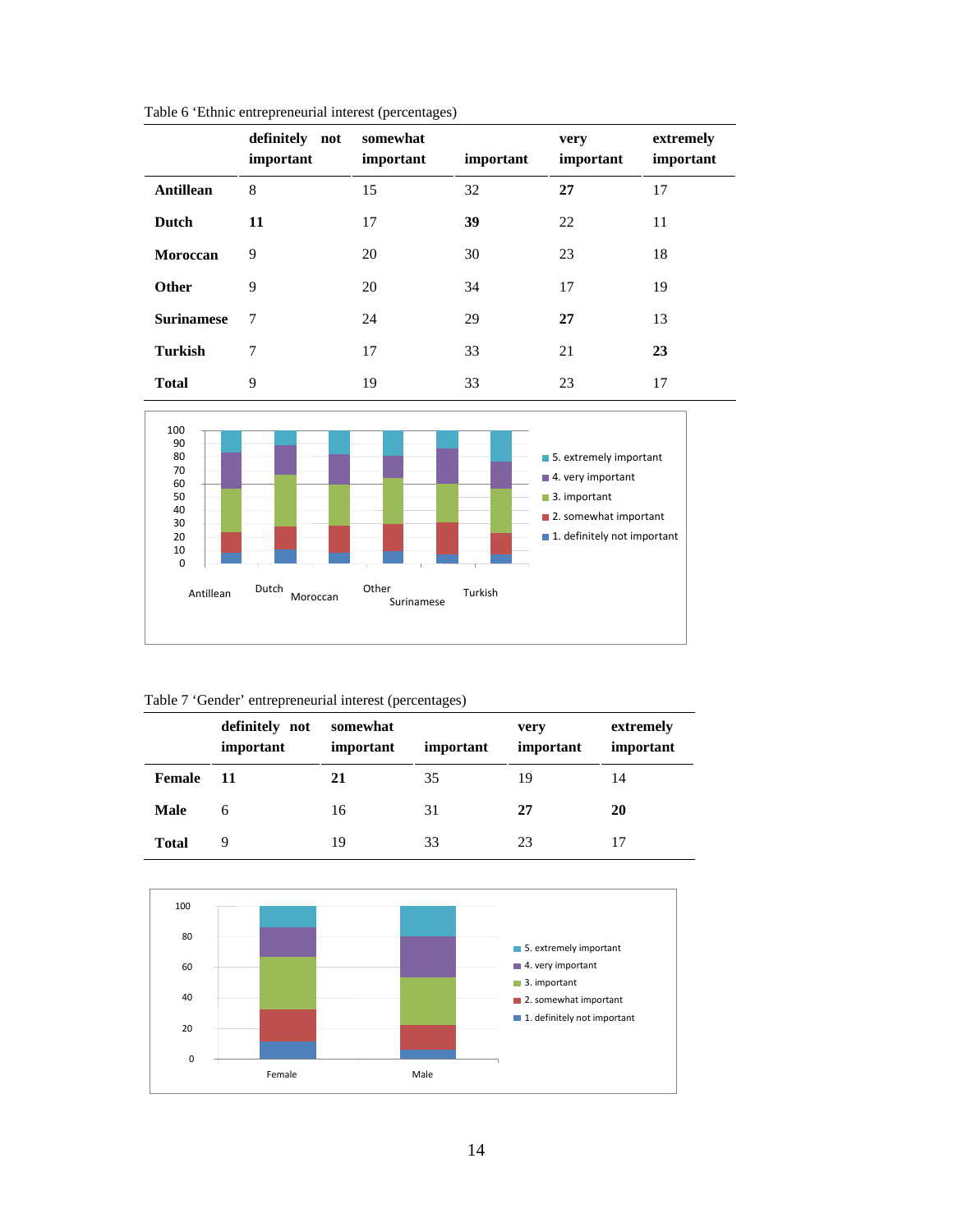## *4.2.2. Ethnic- and Gender-based Risk-averse Attitude Among University Students*

Entrepreneurship is strongly related to a risk-averse attitude. Therefore, an entrepreneurial interest among university students would be expected to depend on how students rate themselves in taking risks. The results of our survey show that Antillean and Other migrant students exhibit much higher risk-taking behaviour. Turkish students also exhibit high risktaking behaviour (Table 8). As can be expected, there are gender-based differences in taking risk: male students have a higher risk-taking behaviour than female students (Table 9).

|                   |   | $\check{ }$ | $\overline{\phantom{a}}$<br>J |    |    |
|-------------------|---|-------------|-------------------------------|----|----|
|                   | 1 | 2           | 3                             | 4  | 5  |
| Dutch             | 6 | 15          | 42                            | 24 | 13 |
| <b>Antilleans</b> | 7 | 11          | 34                            | 31 | 19 |
| <b>Surinamese</b> | 7 | 14          | 41                            | 26 | 11 |
| <b>Turkish</b>    | 4 | 14          | 39                            | 28 | 13 |
| Moroccan          | 2 | 12          | 50                            | 25 | 10 |
| Other             | 3 | 12          | 41                            | 25 | 18 |
| <b>Total</b>      | 5 | 13          | 41                            | 27 | 14 |

Table 8 'Ethnic' risk-taking behaviour (percentage shares)

Notes: 1= not risk taker, 5= extremely risk taker



Table 9 'Gender' risk-taking behaviour (percentage shares)

|              | 1 | 2  | 3  |    |    |
|--------------|---|----|----|----|----|
| Female       | 7 | 16 | 43 | 24 | 10 |
| <b>Male</b>  | 3 | 10 | 39 | 30 | 18 |
| <b>Total</b> | 5 | 13 | 41 | 27 | 14 |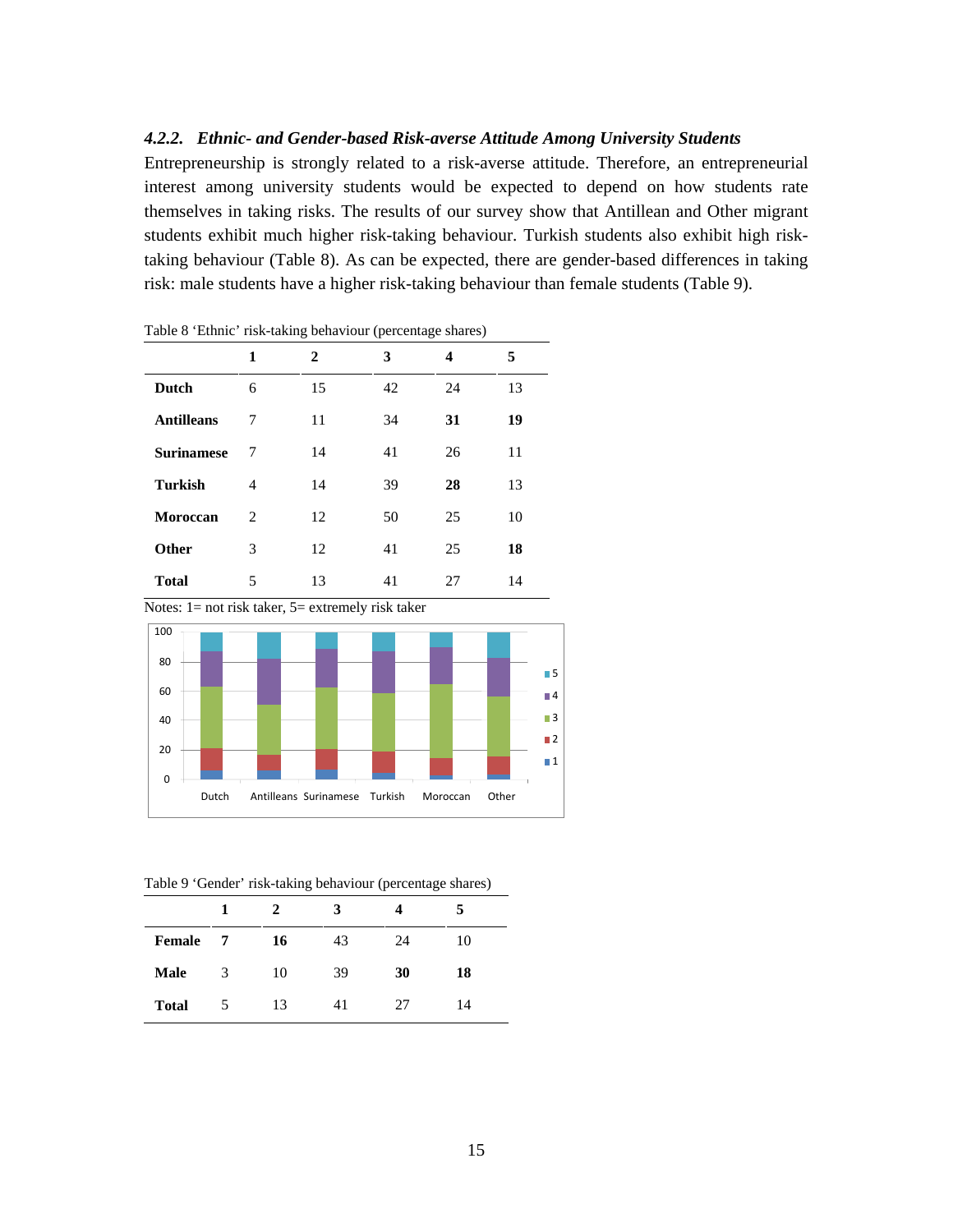

## *4.2.3. Ethnic- and Gender-based Entrepreneurial Motivation Among University Students*

In order to highlight the most important factors that may motivate students to become entrepreneurs in the future, around 20 potentially important factors were presented to the respondent, and the students were asked to rate these factors. Among 20 factors, the following 6 factors were rated by students as the most motivating factors. These factors are: (i) being respected by family and friends; (ii) being one's own boss; (iii) making lots of money; (iv) having/earning prestige; (v) using one's own skills and ability; and (vi) building something for the family. However, as in indicated in our analysis of the entrepreneurial interest, some ethnic- and gender-based differences are observed once more in entrepreneurial motivation.

Being respected by family and friends has emerged as one of the most motivating factors to become an entrepreneur, especially for some ethnic groups. The results of our survey show that family and friends are important and a motivating factor to become an entrepreneur for Moroccan and Turkish students, whereas Dutch students do not care very much about being respected by family and friends, and it is not a motivating factor for them to become an entrepreneur (Table 10).

|                   | definitely not<br>important | somewhat<br>important | important | very<br>important | extremely<br>important |
|-------------------|-----------------------------|-----------------------|-----------|-------------------|------------------------|
| <b>Antillean</b>  | 14                          | 19                    | 33        | 21                | 13                     |
| Dutch             | 25                          | 25                    | 21        | 15                | 14                     |
| Moroccan          | 16                          | 18                    | 21        | 20                | 25                     |
| <b>Other</b>      | 13                          | 25                    | 29        | 20                | 13                     |
| <b>Surinamese</b> | 18                          | 21                    | 28        | 15                | 18                     |
| <b>Turkish</b>    | 14                          | 23                    | 22        | 20                | 21                     |
| <b>Total</b>      | 16                          | 22                    | 26        | 19                | 17                     |

Table 10 'Ethnic' motivation for entrepreneurship: Being respected by family and friends (percentages)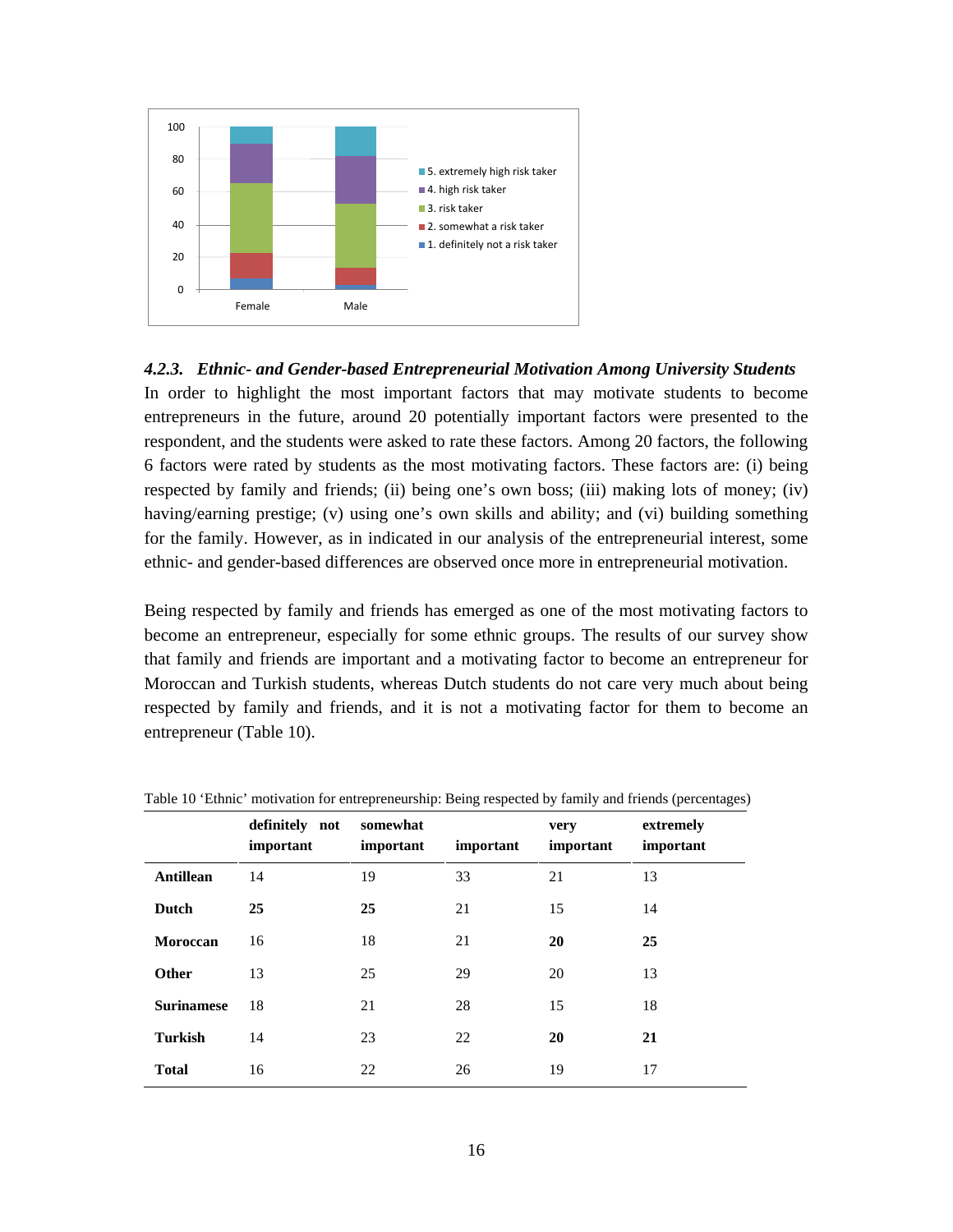The results of our survey also show that being respected by family and friends is more important for males than for females (Table 11). Being respected by family and friends is not an important motivating factor for females to become an entrepreneur. It would seem that entrepreneurial motivation is affected by 'external factors' for males and 'internal factors' for females.

|              | definitely not<br>important | somewhat<br>important | important | very<br>important | extremely<br>important |
|--------------|-----------------------------|-----------------------|-----------|-------------------|------------------------|
| Female       | 20                          | 23                    | 25        | 17                | 15                     |
| Male         | 13                          | 21                    | 27        | 19                | 20                     |
| <b>Total</b> | 16                          | 22                    | 26        | 18                | 17                     |

Table 11 'Gender' motivation for entrepreneurship: Being respected by family and friends (percentages)

Another important factor that motivates students to become an entrepreneur is to be their one own boss. The results of our survey show that Surinamese, Turkish and Moroccan students have the highest motivation for being their own boss (Table 12). Dutch students, on the contrary, have the lowest motivation for being their own boss.

|                   | definitely not<br>important | somewhat<br>important | important | very important | extremely<br>important |
|-------------------|-----------------------------|-----------------------|-----------|----------------|------------------------|
| <b>Antillean</b>  | $\overline{4}$              | 9                     | 33        | 29             | 24                     |
| Dutch             | 6                           | 20                    | 31        | 23             | 20                     |
| Moroccan          | 6                           | 13                    | 27        | 32             | 22                     |
| <b>Other</b>      | 9                           | 15                    | 26        | 26             | 25                     |
| <b>Surinamese</b> | 6                           | 12                    | 33        | 20             | 29                     |
| <b>Turkish</b>    | 6                           | 12                    | 26        | 28             | 29                     |
| <b>Total</b>      | 6                           | 14                    | 29        | 26             | 25                     |

Table 12 'Ethnic' motivation for entrepreneurship: Being own boss (percentages)

In general, the results of our survey show that there are some gender-based differences in entrepreneurial interest and entrepreneurial motivation of university students. However, in some motivating factors including also to be one's own boss, we cannot find any genderbased difference. Being their own boss is equally important for males and females (Table 13).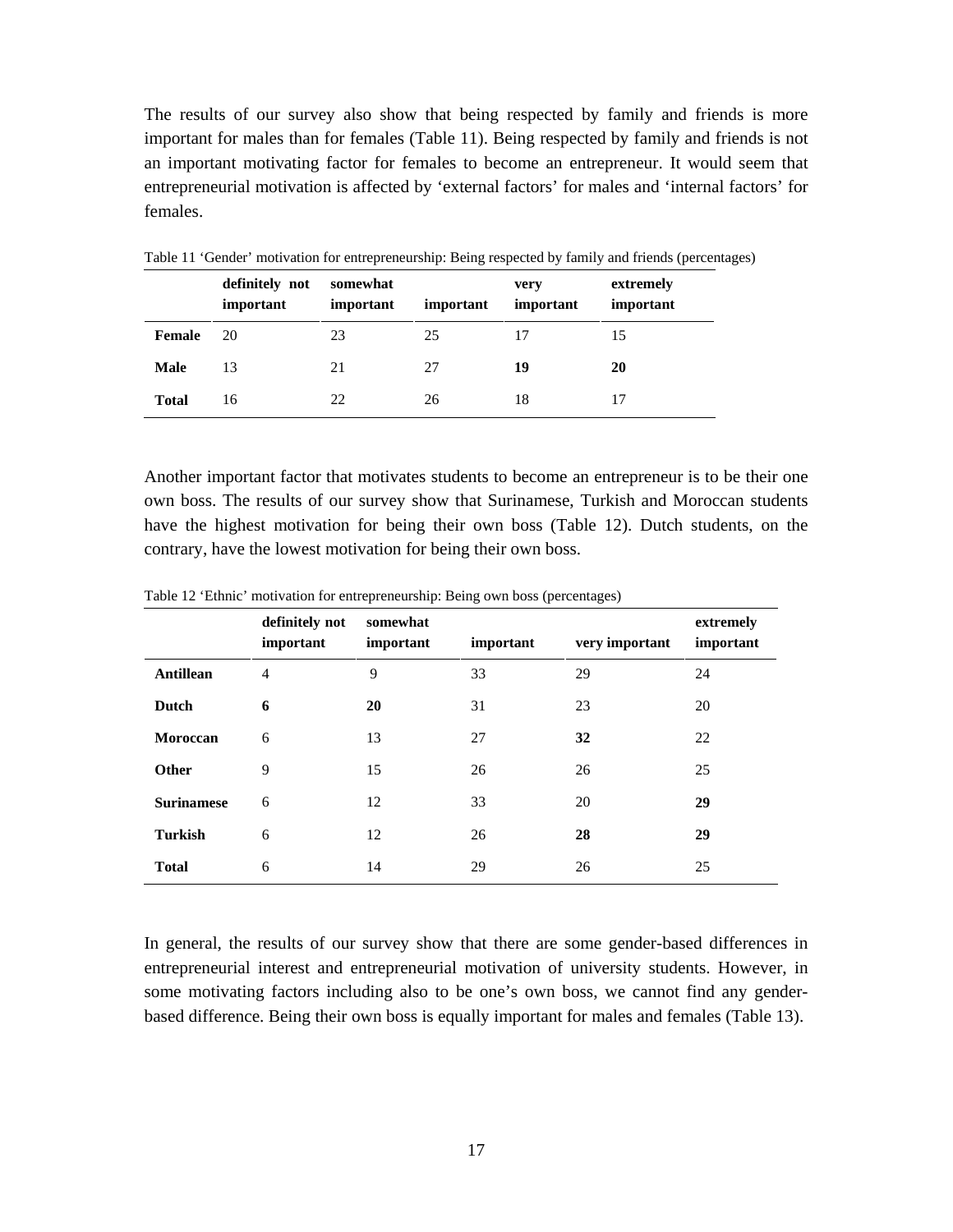|              | definitely not<br>important | somewhat<br>important | important | very<br>important | extremely<br>important |
|--------------|-----------------------------|-----------------------|-----------|-------------------|------------------------|
| Female       |                             | 9                     | 25        | 28                | 33                     |
| <b>Male</b>  | 5                           |                       | 26        | 26                | 36                     |
| <b>Total</b> |                             | 8                     | 26        | 27                | 34                     |

Table 13 'Gender' motivation for entrepreneurship: Being their own boss (percentages)

Obviously, one of the most important motivating factors for entrepreneurship is making lots of money. University students also rated this as an important factor to become an entrepreneur. According to our survey results, Surinamese, Turkish and Antillean students have the highest motivation for making lots of money, whereas Moroccan students have the lowest motivation for making lots of money (Table 14).

|                   | definitely not<br>important | somewhat<br>important | important | very important | extremely<br>important |
|-------------------|-----------------------------|-----------------------|-----------|----------------|------------------------|
| <b>Antillean</b>  | 7                           | 8                     | 33        | 38             | 15                     |
| Dutch             | 5                           | 12                    | 32        | 31             | 20                     |
| Moroccan          | 11                          | 12                    | 31        | 26             | 20                     |
| Other             | 9                           | 9                     | 27        | 24             | 32                     |
| <b>Surinamese</b> | 2                           | 8                     | 37        | 37             | 16                     |
| <b>Turkish</b>    | $\overline{4}$              | 8                     | 26        | 34             | 28                     |
| <b>Total</b>      | 6                           | 9                     | 31        | 31             | 22                     |

Table 14 'Ethnic' motivation for entrepreneurship: Making lots of money (percentages)

The results of our survey show also that entrepreneurial motivation of making lots of money is higher for male students than for female students (Table 15). Making lots of money seem to be less important for females.

|              |                             |                       | ຼ         |                   |                        |
|--------------|-----------------------------|-----------------------|-----------|-------------------|------------------------|
|              | definitely not<br>important | somewhat<br>important | important | very<br>important | extremely<br>important |
| Female       |                             | 11                    | 32        | 30                | 20                     |
| <b>Male</b>  | 6                           | 8                     | 30        | 33                | 24                     |
| <b>Total</b> | 6                           |                       | 31        | 31                | 22                     |

Table 15 'Gender' motivation for entrepreneurship: Making lots of money (percentages)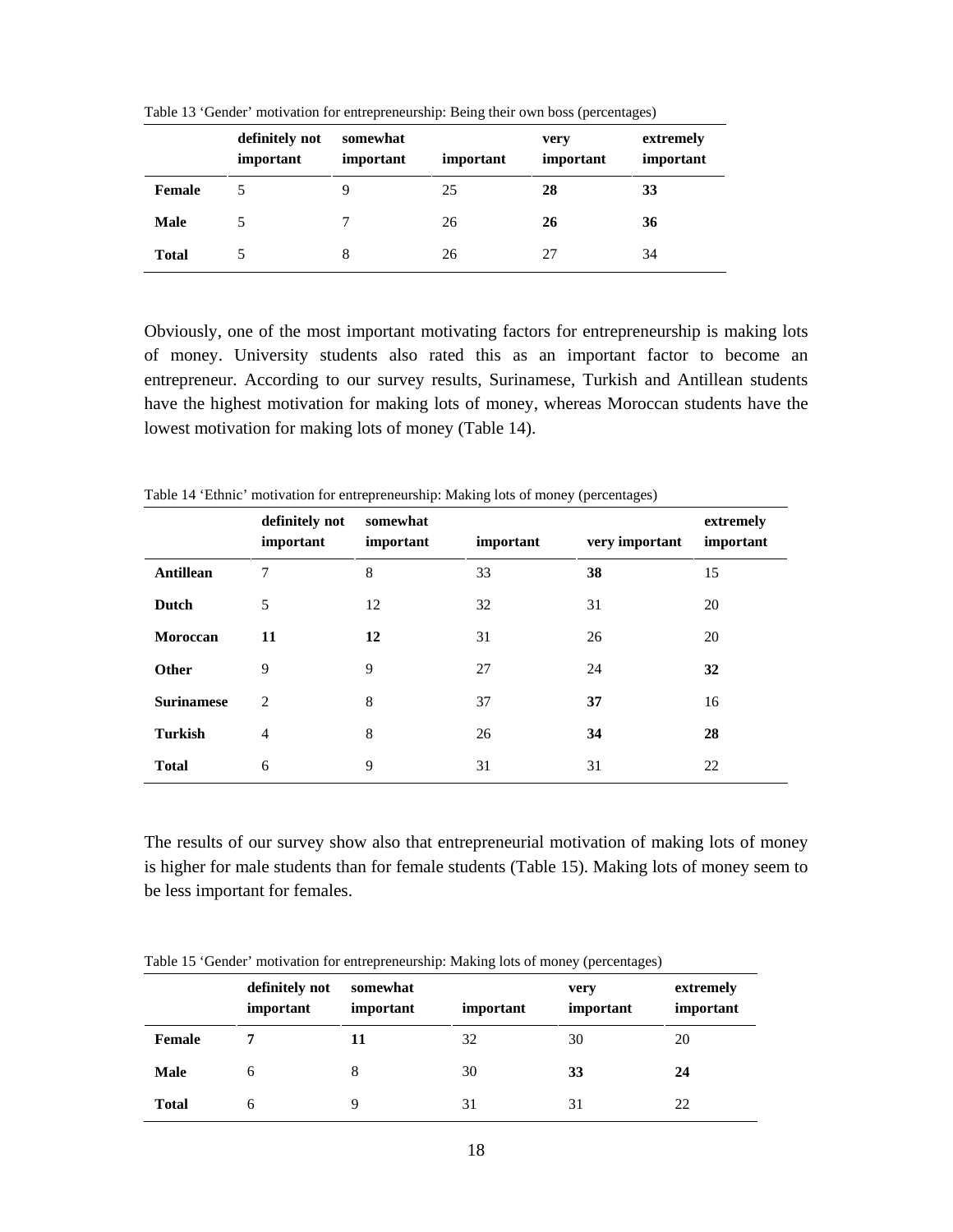Having/earning prestige was also rated as an important motivating factor by university students. The results of our survey show that Surinamese, Turkish and Antillean students have the highest motivation for having/earning prestige (Table 16). Although their entrepreneurial motivation is lower than for migrant students, Dutch students have also a high motivation for having/earning prestige. Interestingly, Moroccan students have the lowest motivation for having/earning prestige.

|                   | definitely not<br>important | somewhat<br>important | important | very<br>important | extremely<br>important |
|-------------------|-----------------------------|-----------------------|-----------|-------------------|------------------------|
| <b>Antillean</b>  | $\overline{4}$              | 17                    | 30        | 33                | 17                     |
| Dutch             | 5                           | 11                    | 35        | 31                | 18                     |
| Moroccan          | 10                          | 13                    | 28        | 29                | 20                     |
| Other             | 6                           | 14                    | 32        | 25                | 22                     |
| <b>Surinamese</b> | $\overline{4}$              | 14                    | 31        | 35                | 16                     |
| <b>Turkish</b>    | $\overline{2}$              | 9                     | 37        | 24                | 28                     |
| <b>Total</b>      | 5                           | 13                    | 32        | 30                | 20                     |

Table 16 'Ethnic' motivation for entrepreneurship: Having/earning prestige (percentages)

The results of our survey show that there are important gender-based differences in entrepreneurial motivation for having/earning prestige. The entrepreneurial motivation of having/earning prestige is higher for male students than for female students (Table 17). It seems that having/earning prestige is less important as a motivating factor for females.

|              | definitely not<br>important | somewhat<br>important | important | very<br>important | extremely<br>important |
|--------------|-----------------------------|-----------------------|-----------|-------------------|------------------------|
| Female       | 6                           | 17                    | 32        | 27                | 18                     |
| <b>Male</b>  |                             | 9                     | 32        | 32                | 22                     |
| <b>Total</b> |                             | 13                    | 32        | 30                | 20                     |

Table 17 'Gender' motivation for entrepreneurship: Having/earning prestige (percentages)

Another important factor that motivates university students to become an entrepreneur is to use their own skills and abilities. The results of our survey show that Antillean, Dutch, Turkish and Other students have the highest motivation for using own skills and abilities (Table 18). An interesting result from our survey is that the use of their own skills and abilities is more important for females than for males (Table 19).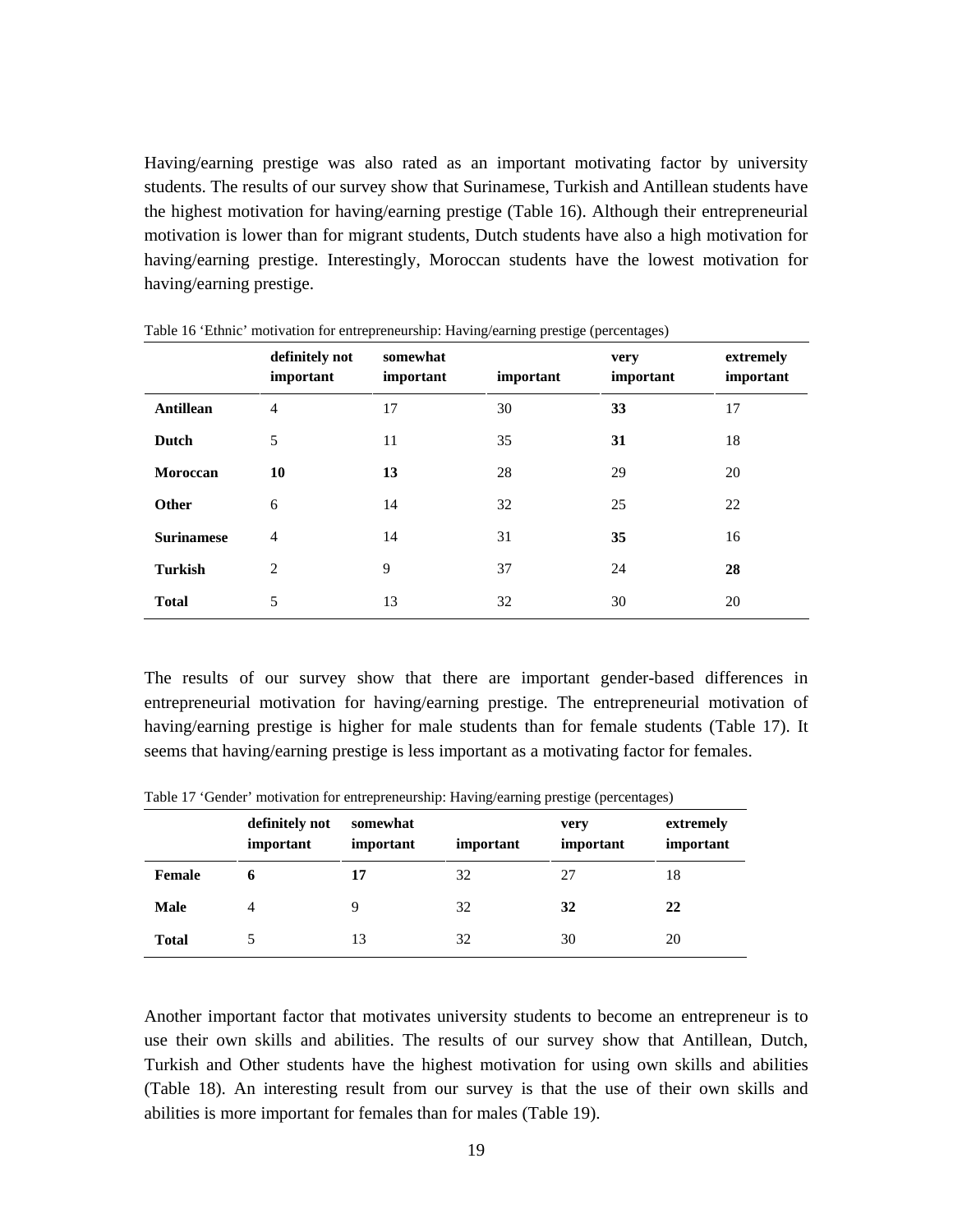|                   | definitely not<br>important | somewhat<br>important | important | very<br>important | extremely<br>important |
|-------------------|-----------------------------|-----------------------|-----------|-------------------|------------------------|
| Antillean         | 6                           | 11                    | 25        | 27                | 31                     |
| Dutch             | 3                           | 9                     | 27        | 38                | 22                     |
| Moroccan          | 9                           | 8                     | 32        | 27                | 23                     |
| <b>Other</b>      | $\overline{4}$              | 10                    | 27        | 31                | 29                     |
| <b>Surinamese</b> | 3                           | 9                     | 36        | 28                | 24                     |
| <b>Turkish</b>    |                             | 17                    | 28        | 31                | 23                     |
| <b>Total</b>      | $\overline{4}$              | 11                    | 29        | 31                | 25                     |

Table 18 'Ethnic' motivation for entrepreneurship: To use their own skills and abilities (percentages)

Table 19 'Gender' motivation for entrepreneurship: To use their own skills and abilities (percentages)

|              | definitely not<br>important | somewhat<br>important | important | very<br>important | extremely<br>important |
|--------------|-----------------------------|-----------------------|-----------|-------------------|------------------------|
| Female       |                             | 13                    | 25        | 35                | 24                     |
| <b>Male</b>  |                             |                       | 33        | 27                | 26                     |
| <b>Total</b> | $\overline{4}$              | 11                    | 29        | 31                | 25                     |

The final important motivating factor for entrepreneurship rated high by university students is to build something for the family. The results of our survey show that Turkish and Moroccan students have a higher motivation to build something for the family, whereas Dutch, Surinamese, and Other students are less family-oriented (Table 20).

|                   | definitely not<br>important | somewhat<br>important | important | very important | extremely<br>important |
|-------------------|-----------------------------|-----------------------|-----------|----------------|------------------------|
| Antillean         | 5                           | 22                    | 31        | 21             | 20                     |
| Dutch             | 11                          | 25                    | 26        | 25             | 14                     |
| Moroccan          | 13                          | 9                     | 23        | 36             | 19                     |
| Other             | 14                          | 23                    | 32        | 15             | 16                     |
| <b>Surinamese</b> | 16                          | 23                    | 27        | 22             | 12                     |
| <b>Turkish</b>    | 3                           | 21                    | 28        | 24             | 24                     |
| <b>Total</b>      | 10                          | 21                    | 28        | 24             | 17                     |

Table 20 'Ethnic' motivation for entrepreneurship: To build something for the family (percentages)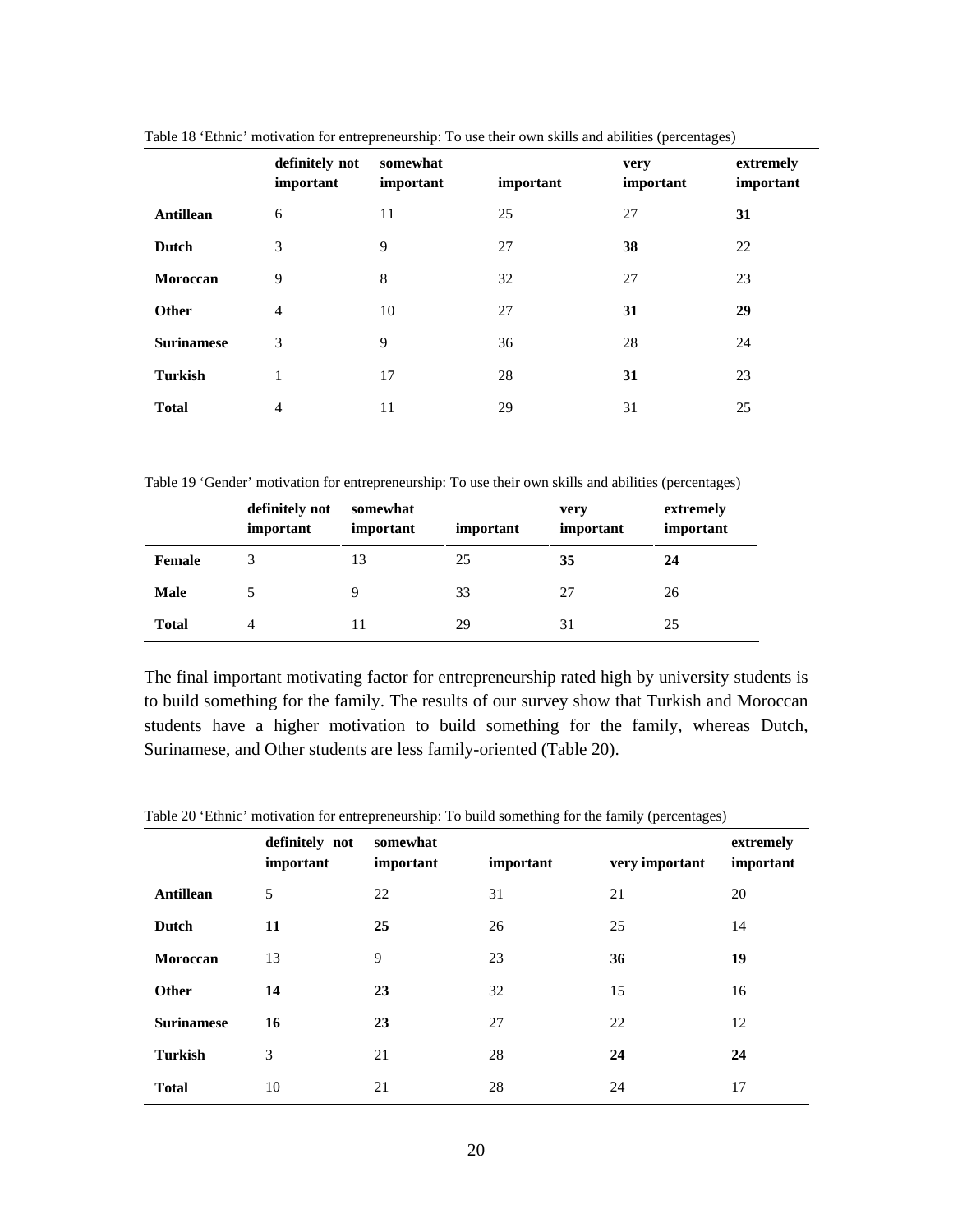The results also show that males have a slightly higher motivation to build something for the family than females. However, there is no clear gender-based difference in motivation to build something for the family (Table 21).

|              | definitely not<br>important | somewhat<br>important | important | very<br>important | extremely<br>important |
|--------------|-----------------------------|-----------------------|-----------|-------------------|------------------------|
| Female       | 10                          | 17                    | 32        | 25                | 16                     |
| <b>Male</b>  | 10                          | 24                    | 24        | 23                | 19                     |
| <b>Total</b> | 10                          | 21                    | 28        | 24                | 17                     |

Table 21 'Gender' motivation for entrepreneurship: To build something for the family (percentages)

# **4.3. A Comparative Evaluation of the Empirical Results**

The empirical results of our survey highlight the diverse attitudes and career motivations of university students. The results underline, on the one hand, how different socio-cultural and ethnic backgrounds can determine the diverse attitudes and career motivations, and, on the other, independently from the socio-cultural and ethnic backgrounds, the impact of gender differences on career choice. An overall comparative evaluation of empirical results highlights the following ethnic- and gender-based differences in the entrepreneurial interest and motivation of university students:

- Migrant male students are more entrepreneurial than both natives and female students.
- Interest in entrepreneurship as a career is lower among Dutch youth than among migrant youth.
- Interest in entrepreneurship as a career is lower among females than among males.
- Migrants are more risk-taking than natives.
- Females are less risk-taking than males.
- Males are more motivated by 'external factors' such as family and friends, prestige and also financial gain.
- Females are more motivated by 'internal factors' such as using their own skills and abilities.
- Factors such as being their own boss, being flexible, being independent, etc. are equally important for both males and females.

These empirical results fully support our hypotheses. Our findings show that: (i) the level of interest in entrepreneurship is related to ethnicity and migrants' interest is greater; (ii) the level of interest in entrepreneurship is related to gender and males' interest is greater; (iii) the motivation factors are different for males and females, males are more motivated by 'external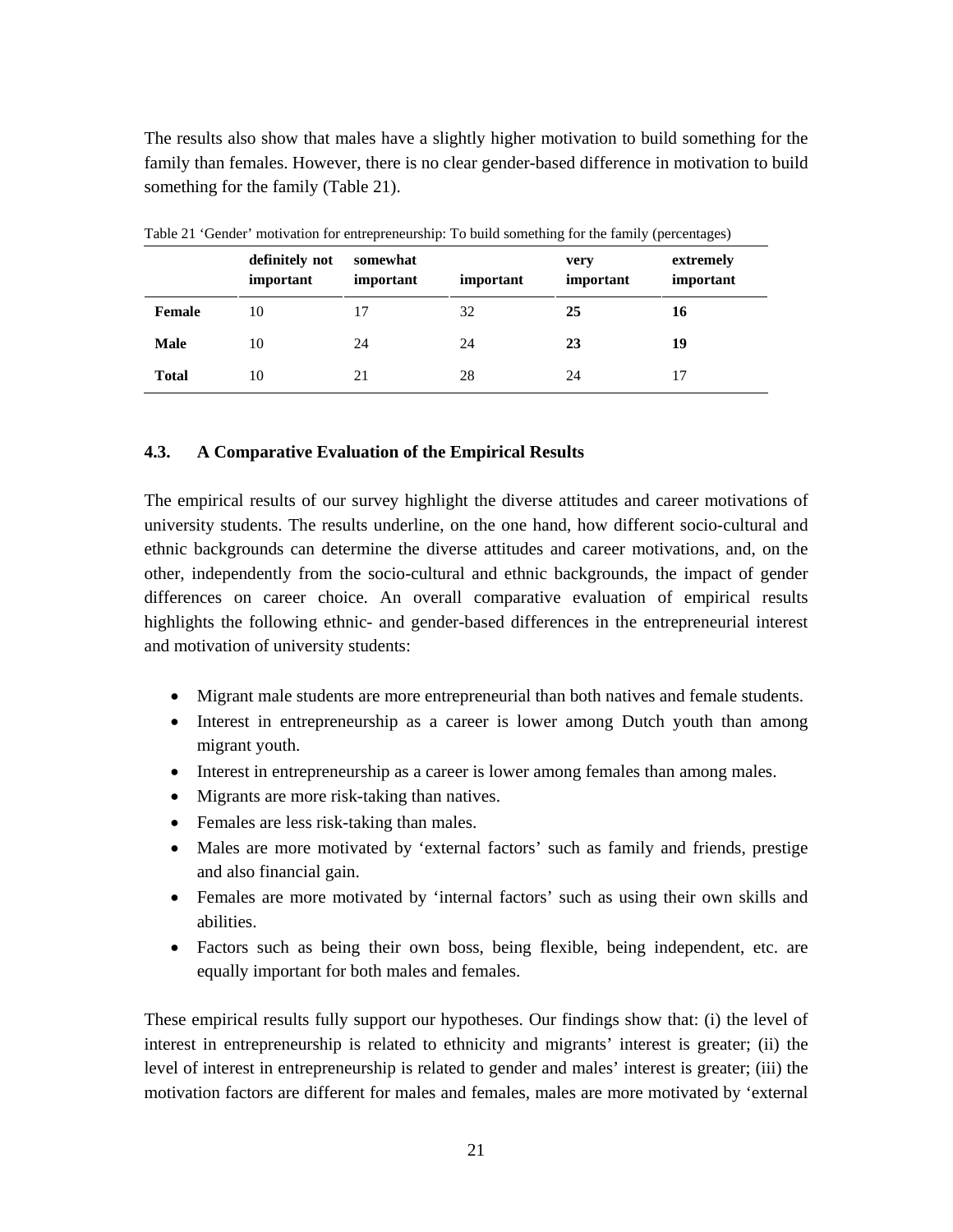factors', and females by 'internal factors'; and (iv) females have a lower propensity for risktaking.

Our results show that migrants are more entrepreneurial than natives. However, as explained in the previous sections, migrants do not make up a homogeneous group, and there are also many differences between migrant groups. Some migrant groups exhibit a higher entrepreneurial interest and motivation than other migrant groups. In addition, some migrant groups are more risk-taking than the other migrant groups. From these results, it seems that cultural differences play an important role in determining diverse attitudes and career motivations.

# **5. Image of the Future Labour Market in the Netherlands**

Like other European countries, the Netherlands is increasingly becoming a multicultural society. In a multicultural society, undoubtedly the main task of higher education institutions is to educate and train students for future employment in a multicultural society. For a multicultural society it is of vital importance to use the potential of young people from various backgrounds as much as possible. In order to train all students to operate in a multicultural society, it may also be necessary to match the composition of the academic staff to the diversity of society, and include more staff from different ethnic backgrounds.

The results of our study highlight the great potential of young people for the future labour market in the Netherlands. The overall finding is that there is a very high entrepreneurial interest especially among the migrant students. These preliminary results of our study demonstrate only the entrepreneurial interest of students on the basis of their personal and situational factors. However, the results highlight also the determinant role of a multicultural environment, especially on motivational factors towards an entrepreneurial career. A further analysis of our survey, especially the application of intention-based models, may enable us to predict the entrepreneurial intention of students and to measure the effects of desirability, social norms and feasibility towards entrepreneurial intention. In a multicultural environment, especially social norms can be expected to play an important role in the formation of entrepreneurial intention. How to transform the intention into action is an important issue and it is not very easy to predict the probability of realisation. However, in case of the realisation of today's tendencies of university students, the future labour market in The Netherlands will exhibit interesting features. On the basis of our research results it seems that the following stylized future image is plausible:

- Paid jobs in the private sector will be held by the native Dutch.
- Paid jobs in the public sector will be held by females.
- The public sector may become more 'feminine' or, in other words, the 'feminization' of the public sector can be expected in the near future in the Netherlands.
- Jobs in the public sector may also be held more by Moroccans.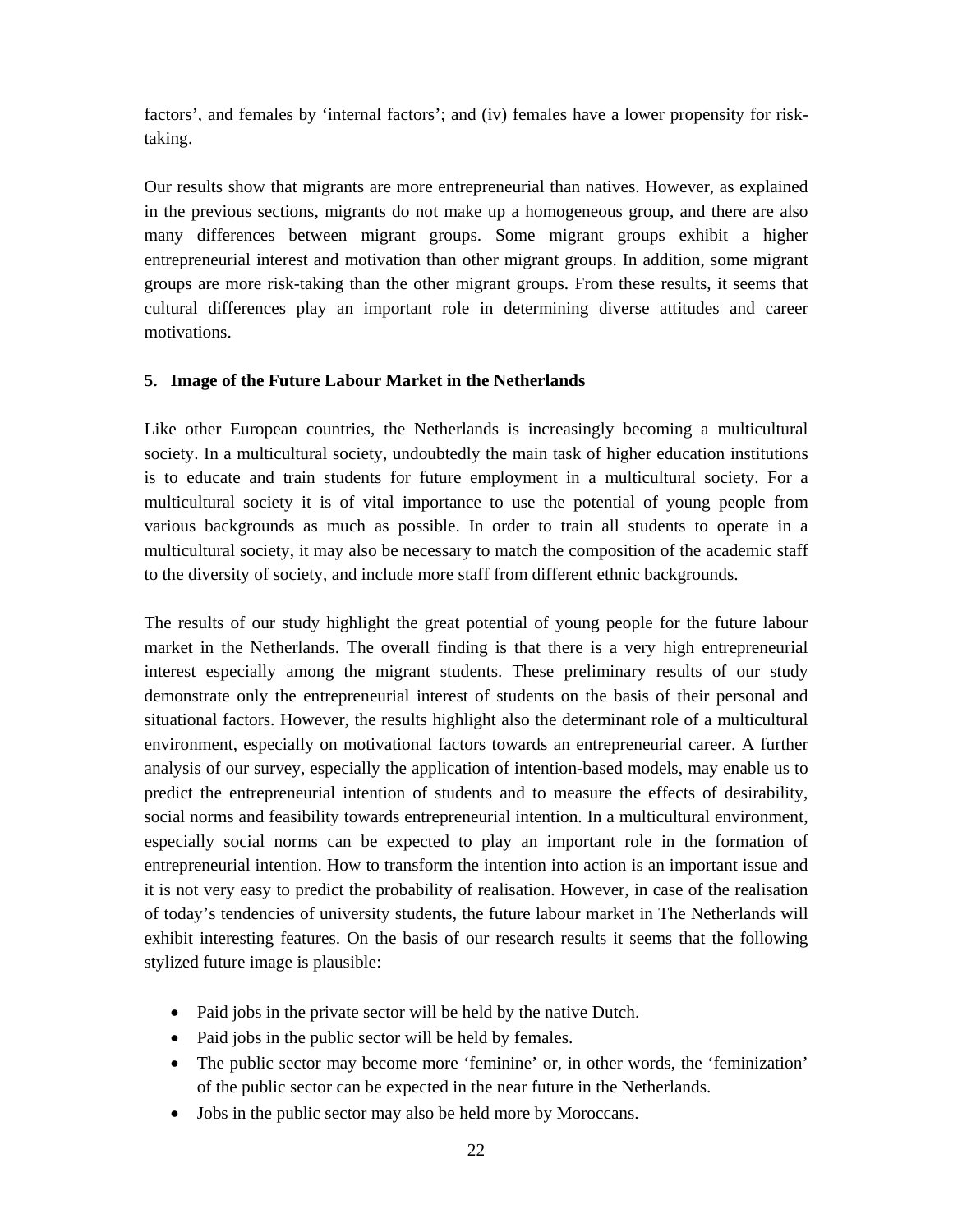- New jobs will be created by immigrants, in particular by Antilleans, Surinamese and Turks.
- Gender differences will decrease, and male and female involvement will become closer in business.
- Cultural differences will remain in the near future. In particular, Turks and Moroccans will have a more traditional family-oriented approach.
- And, therefore, ethnic networks will continue to shape labour market developments in the near future.

The results of our study have obviously important implications for strategic thinking on future policy and educational initiatives.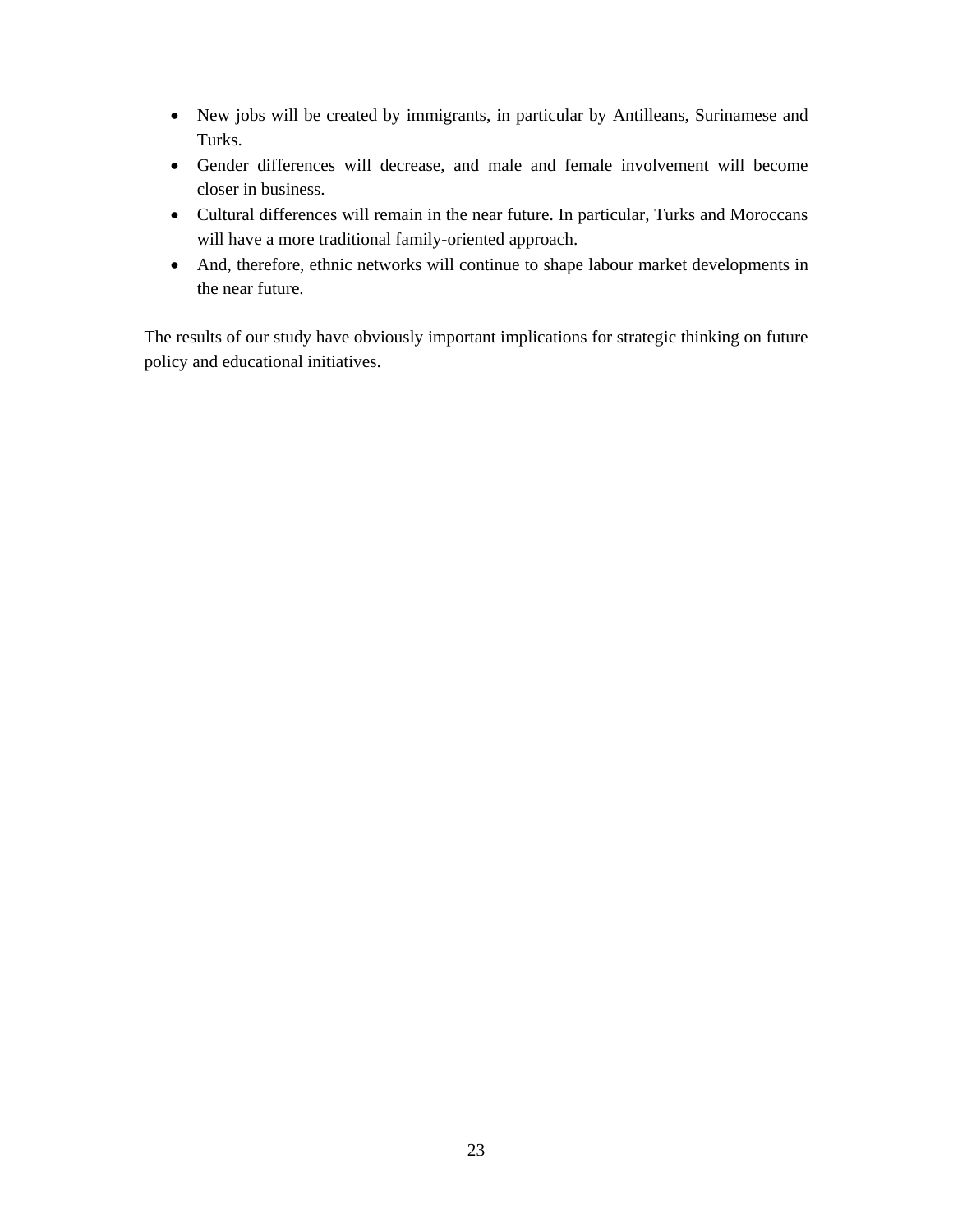## **References**

- Ajzen, I. (1991) 'The Theory of Planned Behavior', *Organizational Behavior and Human Decision Processes,* 50: 179-211.
- Audet, J. (2004) 'A Longitudinal Study of the Entrepreneurial Intentions of University Students', *Academy of Entrepreneurship Journal,* 10(1): 3-15.
- Bakkenes, M., Schouwstra, M., Snijders, J. (eds.) (2009) *Ten years of entrepreneurship policy: a global overview.* The Tenth Edition of the Series 'Entrepreneurship in The Netherlands', Ministry of Economic Affairs The Netherlands and EIM Business & Policy Research.
- Bie, M. de, Weert, E. de (1998) 'The Responsiveness of Dutch Higher Education to a Multicultural Environment', *Higher Education in Europe,* XXIII (1).
- Choenni, C. (2007) *Facts and figures on the integration of ethnic minorities in the Netherlands in 2006.* Citizenship and Integration Department (Directie Inburgering & Integratie), Ministry of Justice.
- Gorman, G., Hanlon, D., King, W. (1997) 'Some research perspectives on entrepreneurship education, enterprise education and education for small business management: a ten-year literature review', *International Small Business Journal,* 15(3): 56-77.
- Hofstede, G. (1997) *Culture and Organizations*, New York:MacGrawhill.
- Hofstede, G. (2001) *Culture's Consequences*, Thousand Oaks: Sage.
- Katz, J.A. (2003) 'The chronology and intellectual trajectory of American entrepreneurship education 1876-1999', *Journal of Business Venturing,* 18: 283-300.
- Kourilsky, M.L., Walstad, W.B. (1998) 'Entrepreneurship and Female Youth: Knowledge, Attitudes, Gender Differences, And Educational Practices', *Journal of Business Venturing,* 13: 77-88.
- Krueger, N.F., Brazeal, D.V. (1994) 'Entrepreneurial Potential and Potential Entrepreneurs', *Entrepreneurship Theory and Practice,* 18(2): 91-104.
- Krueger, N.F., Reilly, M.D., Carsrud, A.L. (2000) 'Competing Models of Entrepreneurial Intentions', *Journal of Business Venturing,* 15(5-6): 411-432.
- Li, W. (2006) 'Entrepreneurial Intention Among International Students: Testing A Model Of Entrepreneurial Intention', *USASBE 2006 Proceedings,* United States Association for Small Business and Entrepreneurship.
- Marginson, S., Weko, T., Channon, N., Luukkonen, T., Oberg, J. (2007) *Thematic Review of Tertiary Education: The Netherlands: Country Note.* Organisation for Economic Co-operation and Development (OECD), Directorate for Education, Education and Training Policy Division.
- Meyer, G.D. (2001) 'The Evolution of Entrepreneurship Education: Current State of the Art', Plenary address to the ICSB World Conference, online available at (http://wwwbus.colorado.edu/faculty/meyer/evolution/index.htm)
- Muskens, G. (2006) *Integration and Generations in the Netherlands.* Summary Report, Presented at the EU Conference 'Integration Indicators and Generational Change, Berlin, 14-15 June 2006.
- Olfert, M.R., Partridge, M. (2011) 'Creating the Cultural Community: Ethnic Diversity vs. Agglomeration', *Spatial Economic Analysis*, 6(1): 25-55.
- Ottaviano, G.I.P., Peri, G. (2006) 'The Economic Value of Cultural Diversity', *Journal of Economic Geography*, 6: 9-44
- Shapero, A., Sokol, L. (1982) 'The Social Dimensions of Entrepreneurship', in C. Kent, D. Sexton, and K.H. Vesper (eds.) *The Encyclopedia of Entrepreneurship.* Englewood Cliffs, NJ: Prentice-Hall. 72-90.
- Timmons, J.A. (1994) *New Venture Creation Entrepreneurship for the 21st Century.* Irwin, Boston.
- Veciana, J.M., Aponte, M., Urbano, D. (2005) 'University Students' Attitudes Towards Entrepreneurship: A Two Countries Comparison', *International Entrepreneurship and Management Journal,* 1: 165-182.
- Wang, C.K., Wong, P. (2004) 'Entrepreneurial interest of university students in Singapore', *Technovation,* 24: 163-172.
- Wilson, F., Marlino, D., Kickul, J. (2004) 'Our Entrepreneurial Future: Examining the Diverse Attitudes and Motivations of Teens Across Gender and Ethnic Identity', *Journal of Developmental Entrepreneurship,* 9(3): 177-197.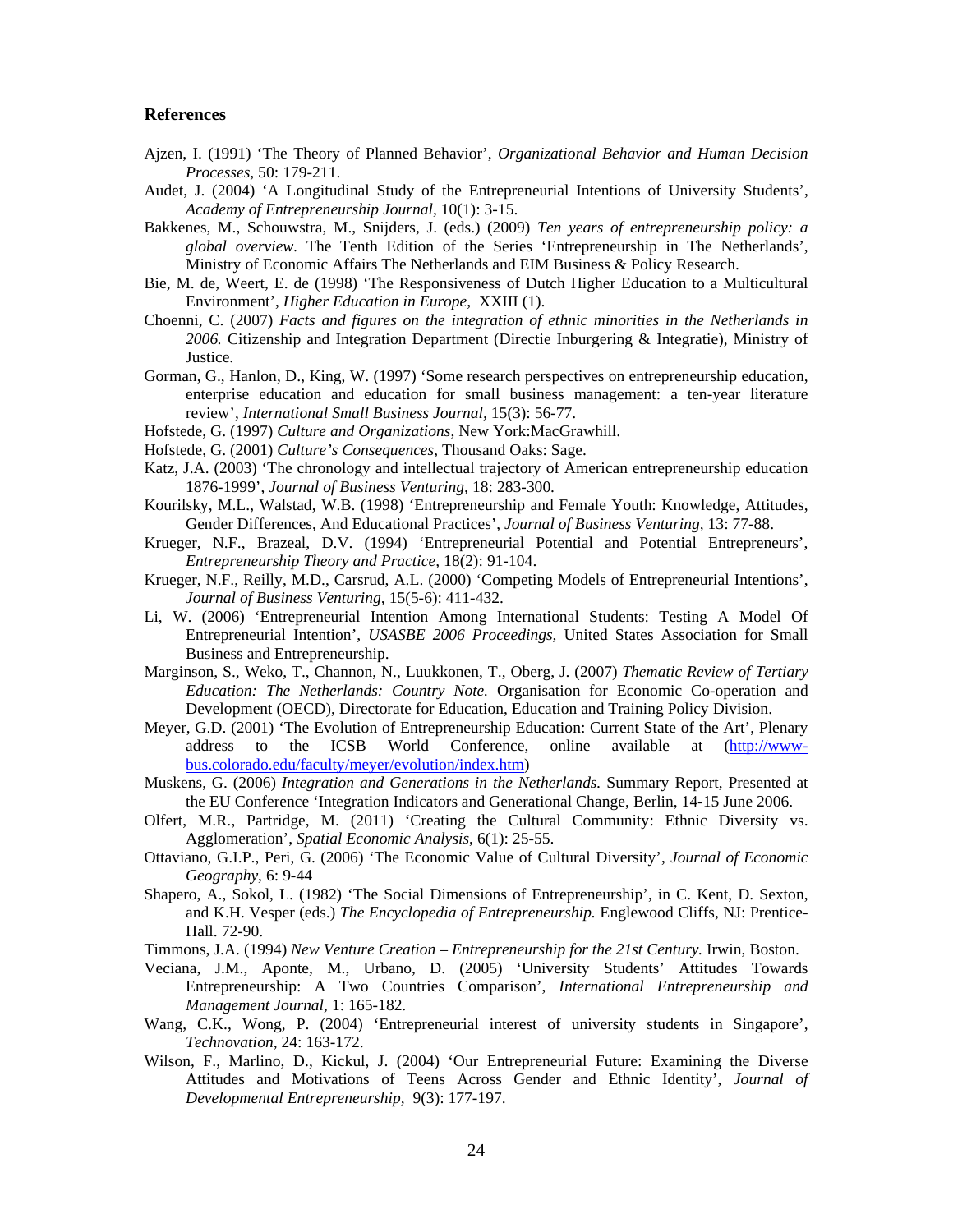Wolff, R. (2003) 'Minority Students and Higher Education in Europe', 'Thick' paper outline for first meeting LIS/Maxwell EU Center Conference 'Immigration in Europe'-group, 17-18 July 2003, Luxembourg.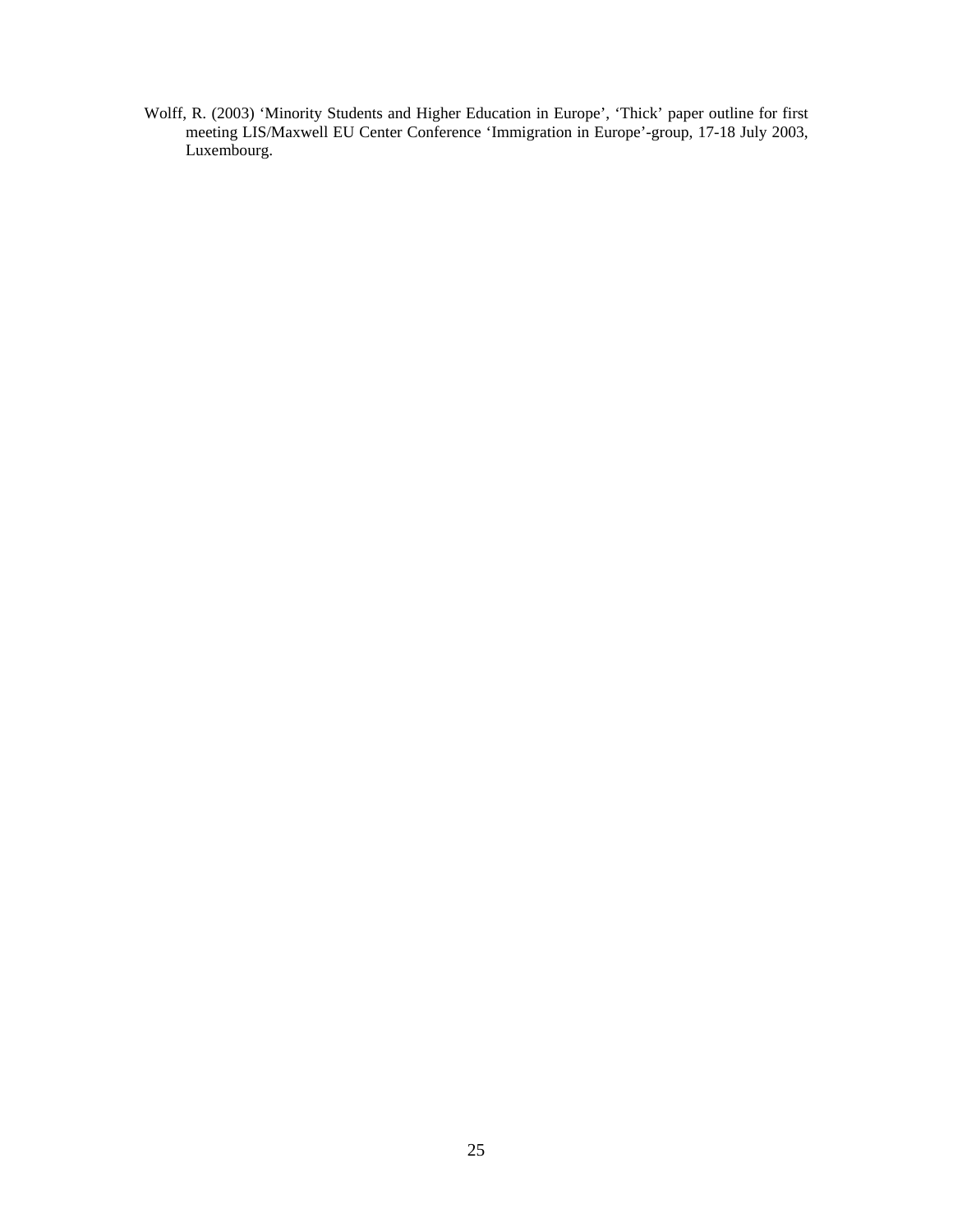| 2007-1  | M. Francesca<br>Cracolici<br>Miranda Cuffaro<br>Peter Nijkamp    | Geographical distribution of enemployment: An analysis of<br>provincial differences in Italy, 21 p.                               |
|---------|------------------------------------------------------------------|-----------------------------------------------------------------------------------------------------------------------------------|
| 2007-2  | Daniel Leliefeld<br>Evgenia<br>Motchenkova                       | To protec in order to serve, adverse effects of leniency programs in<br>view of industry asymmetry, 29 p.                         |
| 2007-3  | M.C. Wassenaar<br>E. Dijkgraaf<br>R.H.J.M. Gradus                | Contracting out: Dutch municipalities reject the solution for the<br>VAT-distortion, 24 p.                                        |
| 2007-4  | R.S. Halbersma<br>M.C. Mikkers<br>E. Motchenkova<br>I. Seinen    | Market structure and hospital-insurer bargaining in the Netherlands,<br>20 p.                                                     |
| 2007-5  | Bas P. Singer<br>Bart A.G. Bossink<br>Herman J.M.<br>Vande Putte | Corporate Real estate and competitive strategy, 27 p.                                                                             |
| 2007-6  | Dorien Kooij<br>Annet de Lange<br>Paul Jansen<br>Josje Dikkers   | Older workers' motivation to continue to work: Five meanings of<br>age. A conceptual review, 46 p.                                |
| 2007-7  | Stella Flytzani<br>Peter Nijkamp                                 | Locus of control and cross-cultural adjustment of expatriate<br>managers, 16 p.                                                   |
| 2007-8  | <b>Tibert Verhagen</b><br>Willemijn van<br>Dolen                 | Explaining online purchase intentions: A multi-channel store image<br>perspective, 28 p.                                          |
| 2007-9  | Patrizia Riganti<br>Peter Nijkamp                                | Congestion in popular tourist areas: A multi-attribute experimental<br>choice analysis of willingness-to-wait in Amsterdam, 21 p. |
| 2007-10 | Tüzin Baycan-<br>Levent<br>Peter Nijkamp                         | Critical success factors in planning and management of urban green<br>spaces in Europe, 14 p.                                     |
| 2007-11 | Tüzin Baycan-<br>Levent<br>Peter Nijkamp                         | Migrant entrepreneurship in a diverse Europe: In search of<br>sustainable development, 18 p.                                      |
| 2007-12 | Tüzin Baycan-<br>Levent<br>Peter Nijkamp<br>Mediha Sahin         | New orientations in ethnic entrepreneurship: Motivation, goals and<br>strategies in new generation ethnic entrepreneurs, 22 p.    |
| 2007-13 | Miranda Cuffaro<br>Maria Francesca<br>Cracolici<br>Peter Nijkamp | Measuring the performance of Italian regions on social and economic<br>dimensions, 20 p.                                          |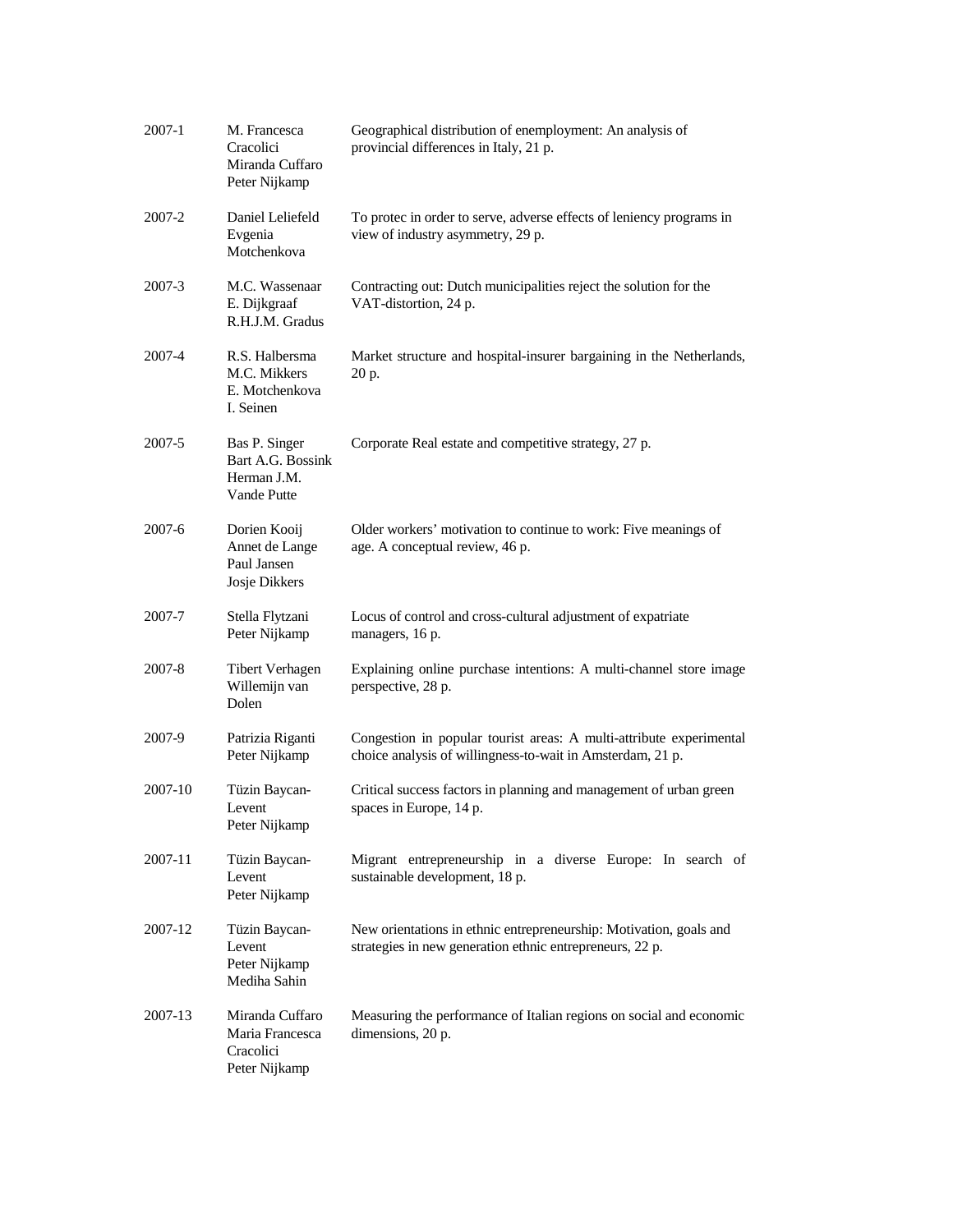| 2007-14 | Tüzin Baycan-<br>Levent<br>Peter Nijkamp                                           | Characteristics of migrant entrepreneurship in Europe, 14 p.                                                                                 |
|---------|------------------------------------------------------------------------------------|----------------------------------------------------------------------------------------------------------------------------------------------|
| 2007-15 | Maria Teresa<br><b>Borzacchiello</b><br>Peter Nijkamp<br>Eric Koomen               | Accessibility and urban development: A grid-based comparative<br>statistical analysis of Dutch cities, 22 p.                                 |
| 2007-16 | <b>Tibert Verhagen</b><br><b>Selmar Meents</b>                                     | A framework for developing semantic differentials in IS research:<br>Assessing the meaning of electronic marketplace quality (EMQ), 64<br>p. |
| 2007-17 | Aliye Ahu<br>Gülümser<br>Tüzin Baycan<br>Levent<br>Peter Nijkamp                   | Changing trends in rural self-employment in Europe, 34 p.                                                                                    |
| 2007-18 | Laura de<br><b>Dominicis</b><br>Raymond J.G.M.<br>Florax<br>Henri L.F. de<br>Groot | De ruimtelijke verdeling van economische activiteit: Agglomeratie-<br>en locatiepatronen in Nederland, 35 p.                                 |
| 2007-19 | E. Dijkgraaf<br>R.H.J.M. Gradus                                                    | How to get increasing competition in the Dutch refuse collection<br>market? 15 p.                                                            |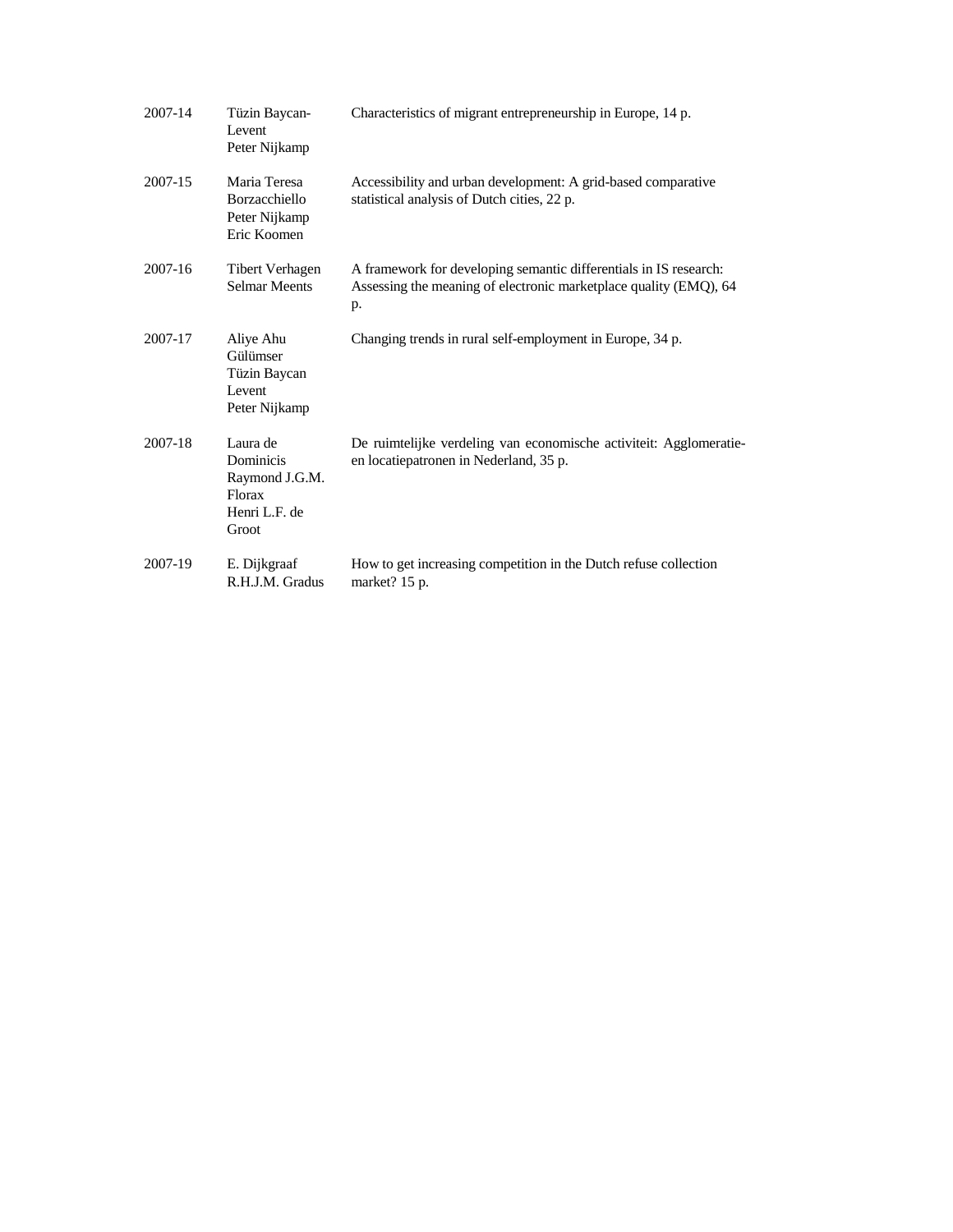| 2008-1  | Maria T. Borzacchiello<br><b>Irene Casas</b><br>Biagio Ciuffo<br>Peter Nijkamp  | Geo-ICT in Transportation Science, 25 p.                                                                                                                       |
|---------|---------------------------------------------------------------------------------|----------------------------------------------------------------------------------------------------------------------------------------------------------------|
| 2008-2  | Maura Soekijad<br>Jeroen Walschots<br>Marleen Huysman                           | Congestion at the floating road? Negotiation in networked innovation, 38 p.                                                                                    |
| 2008-3  | Marlous Agterberg<br>Bart van den Hooff<br>Marleen Huysman<br>Maura Soekijad    | Keeping the wheels turning: Multi-level dynamics in organizing networks of<br>practice, 47 p.                                                                  |
| 2008-4  | Marlous Agterberg<br>Marleen Huysman<br>Bart van den Hooff                      | Leadership in online knowledge networks: Challenges and coping strategies in a<br>network of practice, 36 p.                                                   |
| 2008-5  | Bernd Heidergott<br>Haralambie Leahu                                            | Differentiability of product measures, 35 p.                                                                                                                   |
| 2008-6  | Tibert Verhagen<br>Frans Feldberg<br>Bart van den Hooff<br><b>Selmar Meents</b> | Explaining user adoption of virtual worlds: towards a multipurpose motivational<br>model, 37 p.                                                                |
| 2008-7  | Masagus M. Ridhwan<br>Peter Nijkamp<br>Piet Rietveld<br>Henri L.F. de Groot     | Regional development and monetary policy. A review of the role of monetary<br>unions, capital mobility and locational effects, 27 p.                           |
| 2008-8  | <b>Selmar Meents</b><br>Tibert Verhagen                                         | Investigating the impact of C2C electronic marketplace quality on trust, 69 p.                                                                                 |
| 2008-9  | Junbo Yu<br>Peter Nijkamp                                                       | China's prospects as an innovative country: An industrial economics<br>perspective, 27 p                                                                       |
| 2008-10 | Junbo Yu<br>Peter Nijkamp                                                       | Ownership, r&d and productivity change: Assessing the catch-up in China's<br>high-tech industries, 31 p                                                        |
| 2008-11 | Elbert Dijkgraaf<br>Raymond Gradus                                              | Environmental activism and dynamics of unit-based pricing systems, 18 p.                                                                                       |
| 2008-12 | Mark J. Koetse<br>Jan Rouwendal                                                 | Transport and welfare consequences of infrastructure investment: A case study<br>for the Betuweroute, 24 p                                                     |
| 2008-13 | Marc D. Bahlmann<br>Marleen H. Huysman<br>Tom Elfring<br>Peter Groenewegen      | Clusters as vehicles for entrepreneurial innovation and new idea generation $- a$<br>critical assessment                                                       |
| 2008-14 | Soushi Suzuki<br>Peter Nijkamp                                                  | A generalized goals-achievement model in data envelopment analysis: An<br>application to efficiency improvement in local government finance in Japan, 24<br>p. |
| 2008-15 | Tüzin Baycan-Levent                                                             | External orientation of second generation migrant entrepreneurs. A sectoral                                                                                    |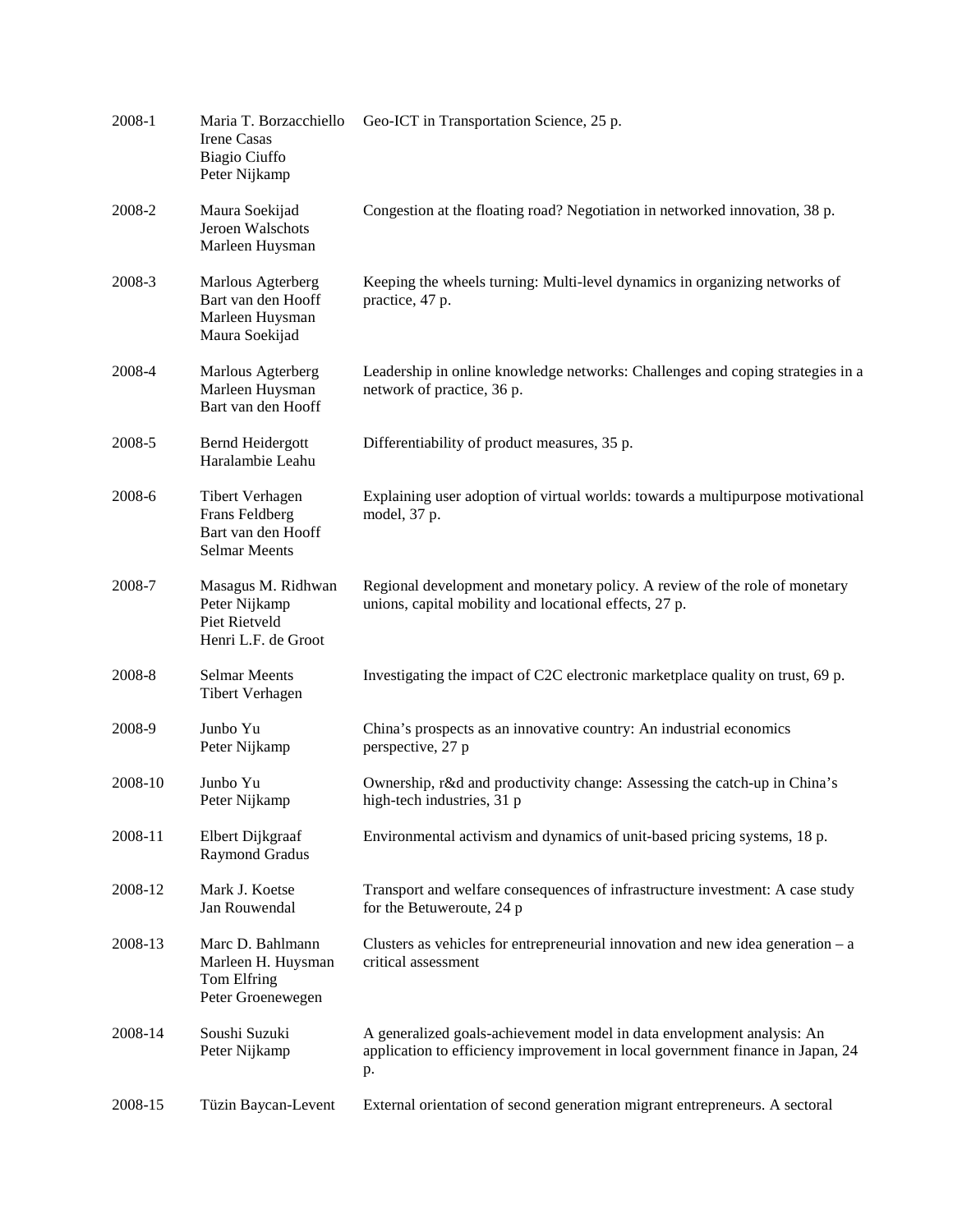|         | Peter Nijkamp<br>Mediha Sahin                                                     | study on Amsterdam, 33 p.                                                                                                                                                     |
|---------|-----------------------------------------------------------------------------------|-------------------------------------------------------------------------------------------------------------------------------------------------------------------------------|
| 2008-16 | Enno Masurel                                                                      | Local shopkeepers' associations and ethnic minority entrepreneurs, 21 p.                                                                                                      |
| 2008-17 | Frank Frößler<br>Boriana Rukanova<br>Stefan Klein<br>Allen Higgins<br>Yao-Hua Tan | Inter-organisational network formation and sense-making: Initiation and<br>management of a living lab, 25 p.                                                                  |
| 2008-18 | Peter Nijkamp<br><b>Frank Zwetsloot</b><br>Sander van der Wal                     | A meta-multicriteria analysis of innovation and growth potentials of European<br>regions, 20 p.                                                                               |
| 2008-19 | Junbo Yu<br>Roger R. Stough<br>Peter Nijkamp                                      | Governing technological entrepreneurship in China and the West, 21 p.                                                                                                         |
| 2008-20 | Maria T. Borzacchiello<br>Peter Nijkamp<br>Henk J. Scholten                       | A logistic regression model for explaining urban development on the basis of<br>accessibility: a case study of Naples, 13 p.                                                  |
| 2008-21 | Marius Ooms                                                                       | Trends in applied econometrics software development 1985-2008, an analysis of<br>Journal of Applied Econometrics research articles, software reviews, data and<br>code, 30 p. |
| 2008-22 | Aliye Ahu Gülümser<br>Tüzin Baycan-Levent<br>Peter Nijkamp                        | Changing trends in rural self-employment in Europe and Turkey, 20 p.                                                                                                          |
| 2008-23 | Patricia van Hemert<br>Peter Nijkamp                                              | Thematic research prioritization in the EU and the Netherlands: an assessment<br>on the basis of content analysis, 30 p.                                                      |
| 2008-24 | Jasper Dekkers<br>Eric Koomen                                                     | Valuation of open space. Hedonic house price analysis in the Dutch Randstad<br>region, 19 p.                                                                                  |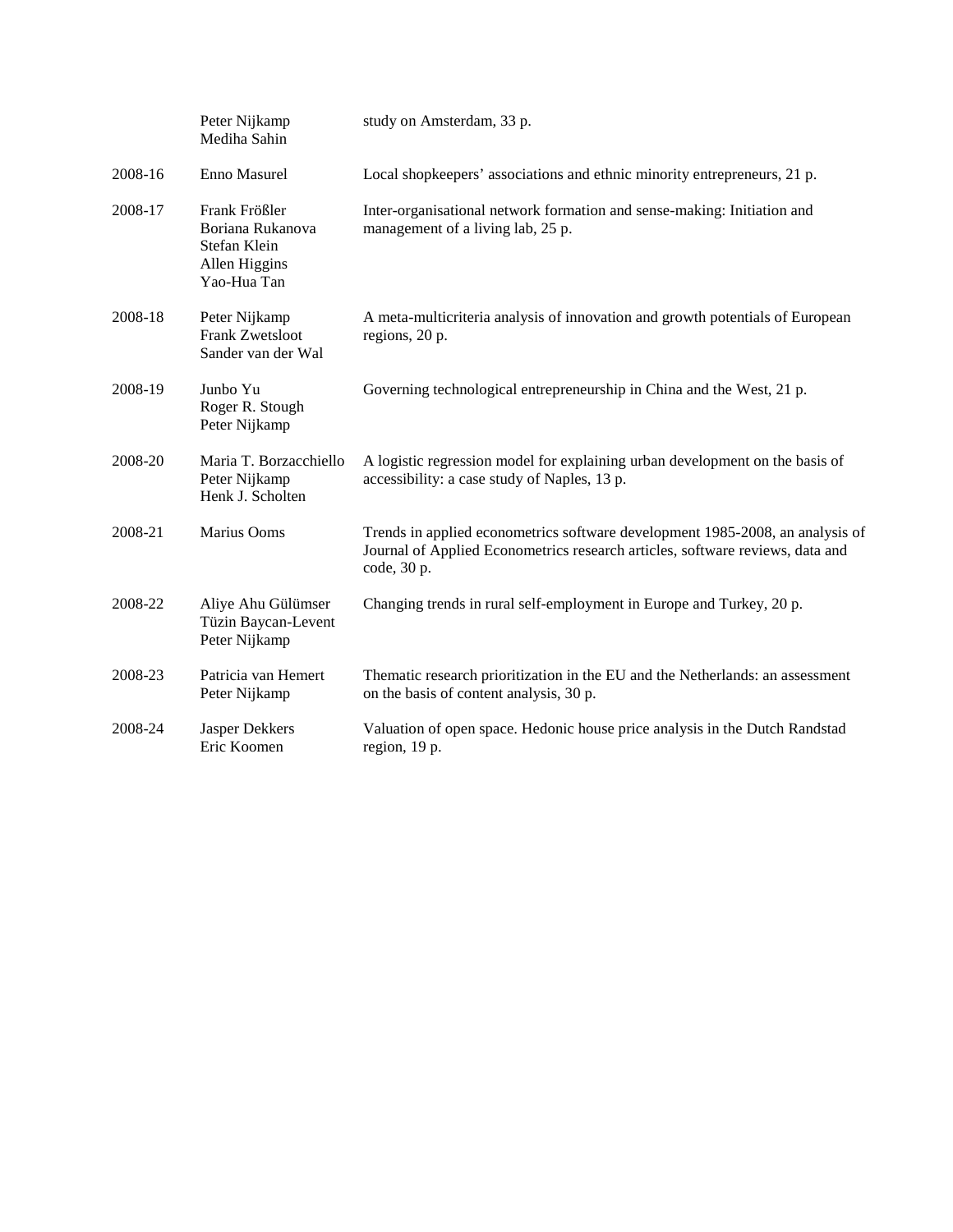| 2009-1  | Boriana Rukanova<br>Rolf T. Wignand<br>Yao-Hua Tan                                                          | From national to supranational government inter-organizational systems: An<br>extended typology, 33 p.                             |
|---------|-------------------------------------------------------------------------------------------------------------|------------------------------------------------------------------------------------------------------------------------------------|
| 2009-2  | Marc D. Bahlmann<br>Marleen H. Huysman<br>Tom Elfring<br>Peter Groenewegen                                  | Global Pipelines or global buzz? A micro-level approach towards the<br>knowledge-based view of clusters, 33 p.                     |
| 2009-3  | Julie E. Ferguson<br>Marleen H. Huysman                                                                     | Between ambition and approach: Towards sustainable knowledge management<br>in development organizations, 33 p.                     |
| 2009-4  | Mark G. Leijsen                                                                                             | Why empirical cost functions get scale economies wrong, 11 p.                                                                      |
| 2009-5  | Peter Nijkamp<br>Galit Cohen-<br>Blankshtain                                                                | The importance of ICT for cities: e-governance and cyber perceptions, 14 p.                                                        |
| 2009-6  | Eric de Noronha Vaz<br>Mário Caetano<br>Peter Nijkamp                                                       | Trapped between antiquity and urbanism. A multi-criteria assessment model of<br>the greater Cairo metropolitan area, 22 p.         |
| 2009-7  | Eric de Noronha Vaz<br>Teresa de Noronha<br>Vaz<br>Peter Nijkamp                                            | Spatial analysis for policy evaluation of the rural world: Portuguese agriculture<br>in the last decade, 16 p.                     |
| 2009-8  | Teresa de Noronha<br>Vaz<br>Peter Nijkamp                                                                   | Multitasking in the rural world: Technological change and sustainability, 20 p.                                                    |
| 2009-9  | Maria Teresa<br>Borzacchiello<br>Vincenzo Torrieri<br>Peter Nijkamp                                         | An operational information systems architecture for assessing sustainable<br>transportation planning: Principles and design, 17 p. |
| 2009-10 | Vincenzo Del Giudice<br>Pierfrancesco De Paola<br>Francesca Torrieri<br>Francesca Pagliari<br>Peter Nijkamp | A decision support system for real estate investment choice, 16 p.                                                                 |
| 2009-11 | Miruna Mazurencu<br>Marinescu<br>Peter Nijkamp                                                              | IT companies in rough seas: Predictive factors for bankruptcy risk in Romania,<br>13 p.                                            |
| 2009-12 | Boriana Rukanova<br>Helle Zinner<br>Hendriksen<br>Eveline van Stijn<br>Yao-Hua Tan                          | Bringing is innovation in a highly-regulated environment: A collective action<br>perspective, 33 p.                                |
| 2009-13 | Patricia van Hemert<br>Peter Nijkamp<br>Jolanda Verbraak                                                    | Evaluating social science and humanities knowledge production: an exploratory<br>analysis of dynamics in science systems, 20 p.    |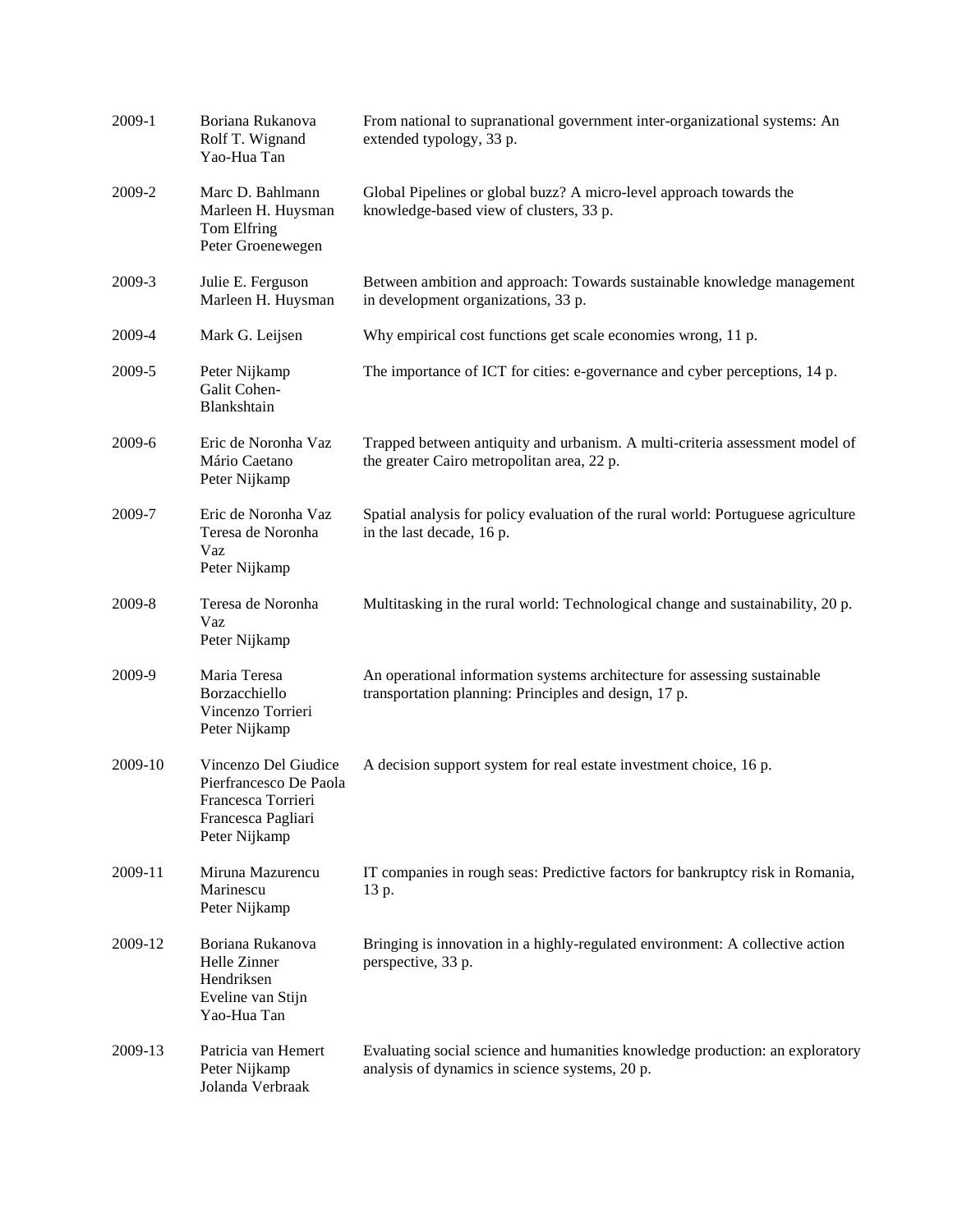| 2009-14 | Roberto Patuelli<br>Aura Reggiani<br>Peter Nijkamp<br>Norbert Schanne                                  | Neural networks for cross-sectional employment forecasts: A comparison of<br>model specifications for Germany, 15 p.                                         |
|---------|--------------------------------------------------------------------------------------------------------|--------------------------------------------------------------------------------------------------------------------------------------------------------------|
| 2009-15 | André de Waal<br>Karima Kourtit<br>Peter Nijkamp                                                       | The relationship between the level of completeness of a strategic performance<br>management system and perceived advantages and disadvantages, 19 p.         |
| 2009-16 | Vincenzo Punzo<br>Vincenzo Torrieri<br>Maria Teresa<br>Borzacchiello<br>Biagio Ciuffo<br>Peter Nijkamp | Modelling intermodal re-balance and integration: planning a sub-lagoon tube for<br>Venezia, 24 p.                                                            |
| 2009-17 | Peter Nijkamp<br>Roger Stough<br>Mediha Sahin                                                          | Impact of social and human capital on business performance of migrant<br>entrepreneurs - a comparative Dutch-US study, 31 p.                                 |
| 2009-18 | Dres Creal                                                                                             | A survey of sequential Monte Carlo methods for economics and finance, 54 p.                                                                                  |
| 2009-19 | Karima Kourtit<br>André de Waal                                                                        | Strategic performance management in practice: Advantages, disadvantages and<br>reasons for use, 15 p.                                                        |
| 2009-20 | Karima Kourtit<br>André de Waal<br>Peter Nijkamp                                                       | Strategic performance management and creative industry, 17 p.                                                                                                |
| 2009-21 | Eric de Noronha Vaz<br>Peter Nijkamp                                                                   | Historico-cultural sustainability and urban dynamics $-$ a geo-information<br>science approach to the Algarve area, 25 p.                                    |
| 2009-22 | Roberta Capello<br>Peter Nijkamp                                                                       | Regional growth and development theories revisited, 19 p.                                                                                                    |
| 2009-23 | M. Francesca Cracolici<br>Miranda Cuffaro<br>Peter Nijkamp                                             | Tourism sustainability and economic efficiency – a statistical analysis of Italian<br>provinces, 14 p.                                                       |
| 2009-24 | Caroline A. Rodenburg<br>Peter Nijkamp<br>Henri L.F. de Groot<br>Erik T. Verhoef                       | Valuation of multifunctional land use by commercial investors: A case study on<br>the Amsterdam Zuidas mega-project, 21 p.                                   |
| 2009-25 | Katrin Oltmer<br>Peter Nijkamp<br>Raymond Florax<br>Floor Brouwer                                      | Sustainability and agri-environmental policy in the European Union: A meta-<br>analytic investigation, 26 p.                                                 |
| 2009-26 | Francesca Torrieri<br>Peter Nijkamp                                                                    | Scenario analysis in spatial impact assessment: A methodological approach, 20<br>p.                                                                          |
| 2009-27 | Aliye Ahu Gülümser<br>Tüzin Baycan-Levent<br>Peter Nijkamp                                             | Beauty is in the eyes of the beholder: A logistic regression analysis of<br>sustainability and locality as competitive vehicles for human settlements, 14 p. |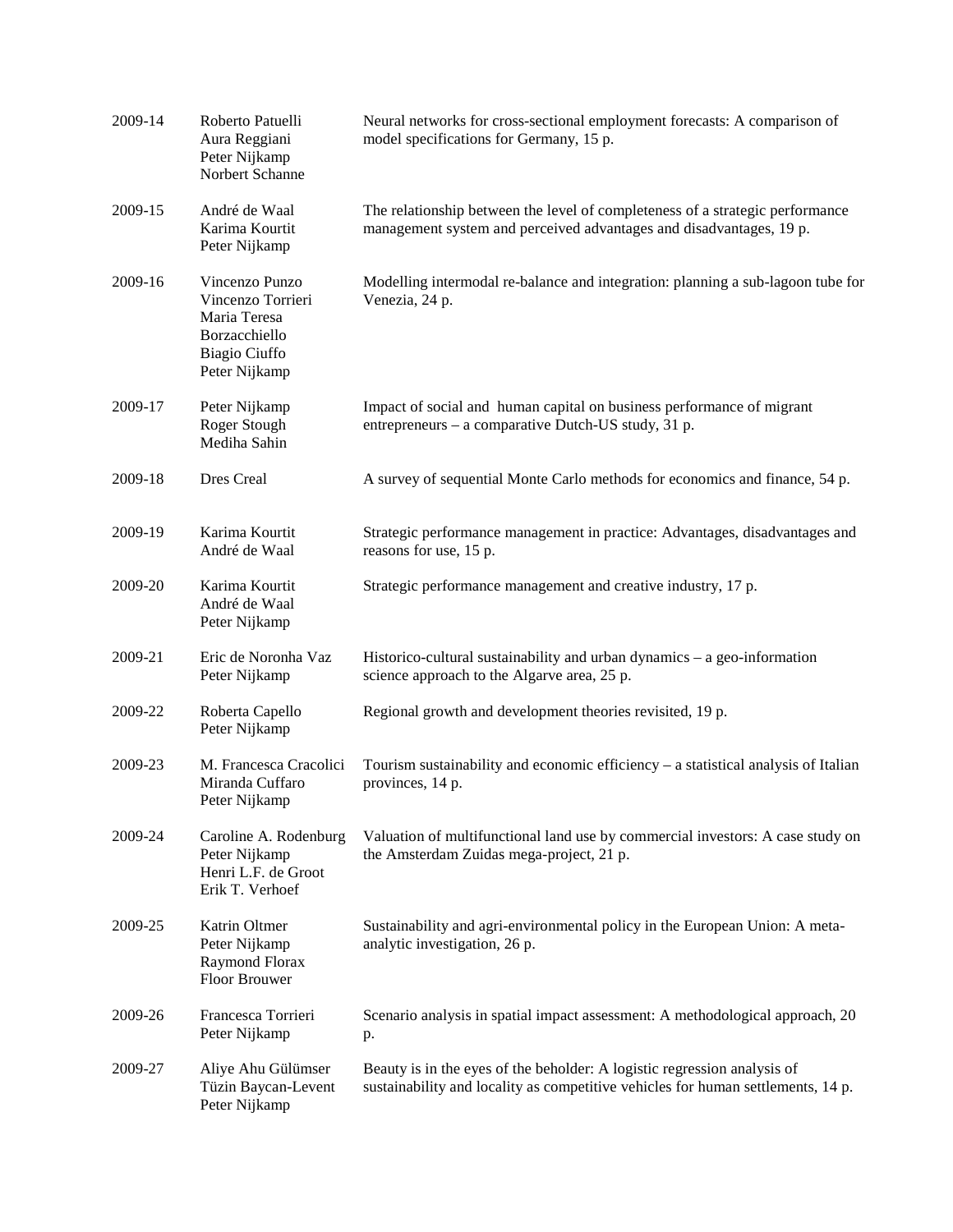| 2009-28 | Marco Percoco<br>Peter Nijkamp                                   | Individual time preferences and social discounting in environmental projects, 24<br>p.                                                         |
|---------|------------------------------------------------------------------|------------------------------------------------------------------------------------------------------------------------------------------------|
| 2009-29 | Peter Nijkamp<br>Maria Abreu                                     | Regional development theory, 12 p.                                                                                                             |
| 2009-30 | Tüzin Baycan-Levent<br>Peter Nijkamp                             | 7 FAQs in urban planning, 22 p.                                                                                                                |
| 2009-31 | Aliye Ahu Gülümser<br>Tüzin Baycan-Levent<br>Peter Nijkamp       | Turkey's rurality: A comparative analysis at the EU level, 22 p.                                                                               |
| 2009-32 | Frank Bruinsma<br>Karima Kourtit<br>Peter Nijkamp                | An agent-based decision support model for the development of e-services in the<br>tourist sector, 21 p.                                        |
| 2009-33 | Mediha Sahin<br>Peter Nijkamp<br>Marius Rietdijk                 | Cultural diversity and urban innovativeness: Personal and business<br>characteristics of urban migrant entrepreneurs, 27 p.                    |
| 2009-34 | Peter Nijkamp<br>Mediha Sahin                                    | Performance indicators of urban migrant entrepreneurship in the Netherlands, 28<br>p.                                                          |
| 2009-35 | Manfred M. Fischer<br>Peter Nijkamp                              | Entrepreneurship and regional development, 23 p.                                                                                               |
| 2009-36 | Faroek Lazrak<br>Peter Nijkamp<br>Piet Rietveld<br>Jan Rouwendal | Cultural heritage and creative cities: An economic evaluation perspective, 20 p.                                                               |
| 2009-37 | Enno Masurel<br>Peter Nijkamp                                    | Bridging the gap between institutions of higher education and small and<br>medium-size enterprises, 32 p.                                      |
| 2009-38 | Francesca Medda<br>Peter Nijkamp<br>Piet Rietveld                | Dynamic effects of external and private transport costs on urban shape: A<br>morphogenetic perspective, 17 p.                                  |
| 2009-39 | Roberta Capello<br>Peter Nijkamp                                 | Urban economics at a cross-yard: Recent theoretical and methodological<br>directions and future challenges, 16 p.                              |
| 2009-40 | Enno Masurel<br>Peter Nijkamp                                    | The low participation of urban migrant entrepreneurs: Reasons and perceptions<br>of weak institutional embeddedness, 23 p.                     |
| 2009-41 | Patricia van Hemert<br>Peter Nijkamp                             | Knowledge investments, business R&D and innovativeness of countries. A<br>qualitative meta-analytic comparison, 25 p.                          |
| 2009-42 | Teresa de Noronha<br>Vaz<br>Peter Nijkamp                        | Knowledge and innovation: The strings between global and local dimensions of<br>sustainable growth, 16 p.                                      |
| 2009-43 | Chiara M. Travisi<br>Peter Nijkamp                               | Managing environmental risk in agriculture: A systematic perspective on the<br>potential of quantitative policy-oriented risk valuation, 19 p. |
| 2009-44 | Sander de Leeuw                                                  | Logistics aspects of emergency preparedness in flood disaster prevention, 24 p.                                                                |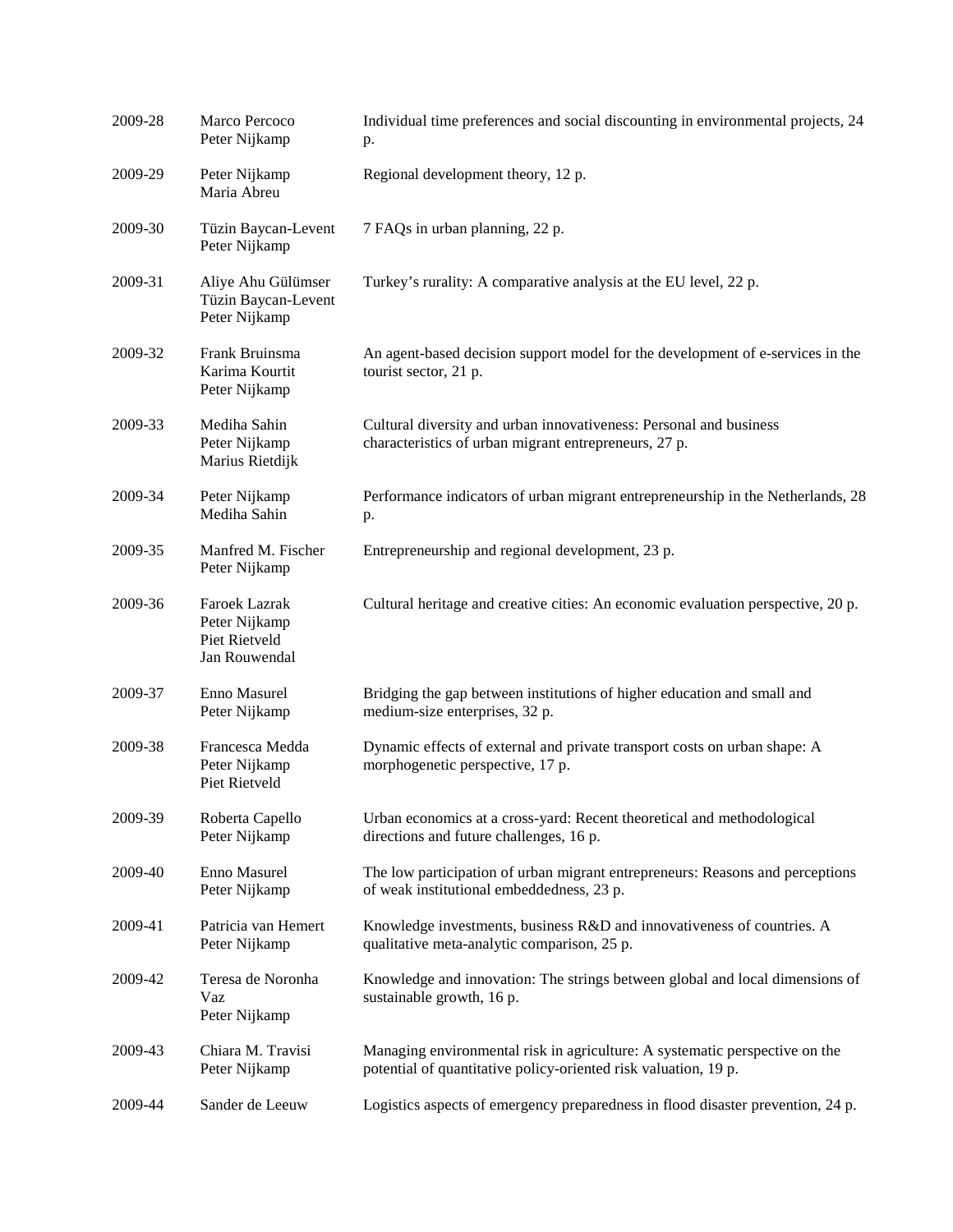|         | Sebastiaan B. Jonkman                                                                                |                                                                                                                                   |
|---------|------------------------------------------------------------------------------------------------------|-----------------------------------------------------------------------------------------------------------------------------------|
| 2009-45 | Eveline S. van<br>Leeuwen<br>Peter Nijkamp                                                           | Social accounting matrices. The development and application of SAMs at the<br>local level, 26 p.                                  |
| 2009-46 | <b>Tibert Verhagen</b><br>Willemijn van Dolen                                                        | The influence of online store characteristics on consumer impulsive decision-<br>making: A model and empirical application, 33 p. |
| 2009-47 | Eveline van Leeuwen<br>Peter Nijkamp                                                                 | A micro-simulation model for e-services in cultural heritage tourism, 23 p.                                                       |
| 2009-48 | Andrea Caragliu<br>Chiara Del Bo<br>Peter Nijkamp                                                    | Smart cities in Europe, 15 p.                                                                                                     |
| 2009-49 | Faroek Lazrak<br>Peter Nijkamp<br><b>Piet Rietveld</b><br>Jan Rouwendal                              | Cultural heritage: Hedonic prices for non-market values, 11 p.                                                                    |
| 2009-50 | Eric de Noronha Vaz<br>João Pedro Bernardes<br>Peter Nijkamp                                         | Past landscapes for the reconstruction of Roman land use: Eco-history tourism<br>in the Algarve, 23 p.                            |
| 2009-51 | Eveline van Leeuwen<br>Peter Nijkamp<br>Teresa de Noronha<br>Vaz                                     | The Multi-functional use of urban green space, 12 p.                                                                              |
| 2009-52 | Peter Bakker<br>Carl Koopmans<br>Peter Nijkamp                                                       | Appraisal of integrated transport policies, 20 p.                                                                                 |
| 2009-53 | Luca De Angelis<br>Leonard J. Paas                                                                   | The dynamics analysis and prediction of stock markets through the latent<br>Markov model, 29 p.                                   |
| 2009-54 | Jan Anne Annema<br>Carl Koopmans                                                                     | Een lastige praktijk: Ervaringen met waarderen van omgevingskwaliteit in de<br>kosten-batenanalyse, 17 p.                         |
| 2009-55 | <b>Bas Straathof</b><br>Gert-Jan Linders                                                             | Europe's internal market at fifty: Over the hill? 39 p.                                                                           |
| 2009-56 | Joaquim A.S.<br>Gromicho<br>Jelke J. van Hoorn<br>Francisco Saldanha-<br>da-Gama<br>Gerrit T. Timmer | Exponentially better than brute force: solving the job-shop scheduling problem<br>optimally by dynamic programming, 14 p.         |
| 2009-57 | Carmen Lee<br>Roman Kraeussl<br>Leo Paas                                                             | The effect of anticipated and experienced regret and pride on investors' future<br>selling decisions, 31 p.                       |
| 2009-58 | René Sitters                                                                                         | Efficient algorithms for average completion time scheduling, 17 p.                                                                |

Iris F.A. Vis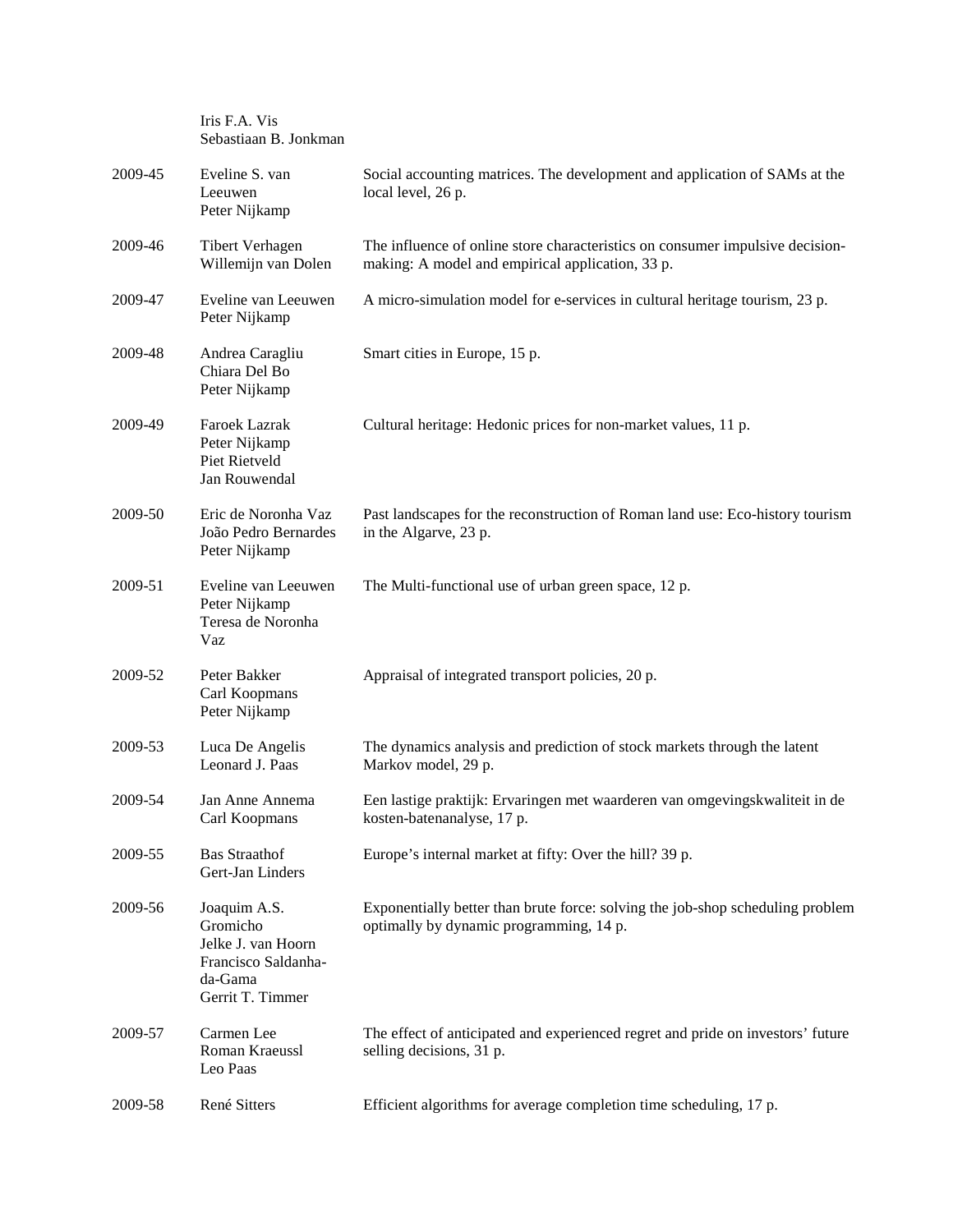Migration and tourist flows, 20 p.

2009-59 Masood Gheasi Peter Nijkamp Piet Rietveld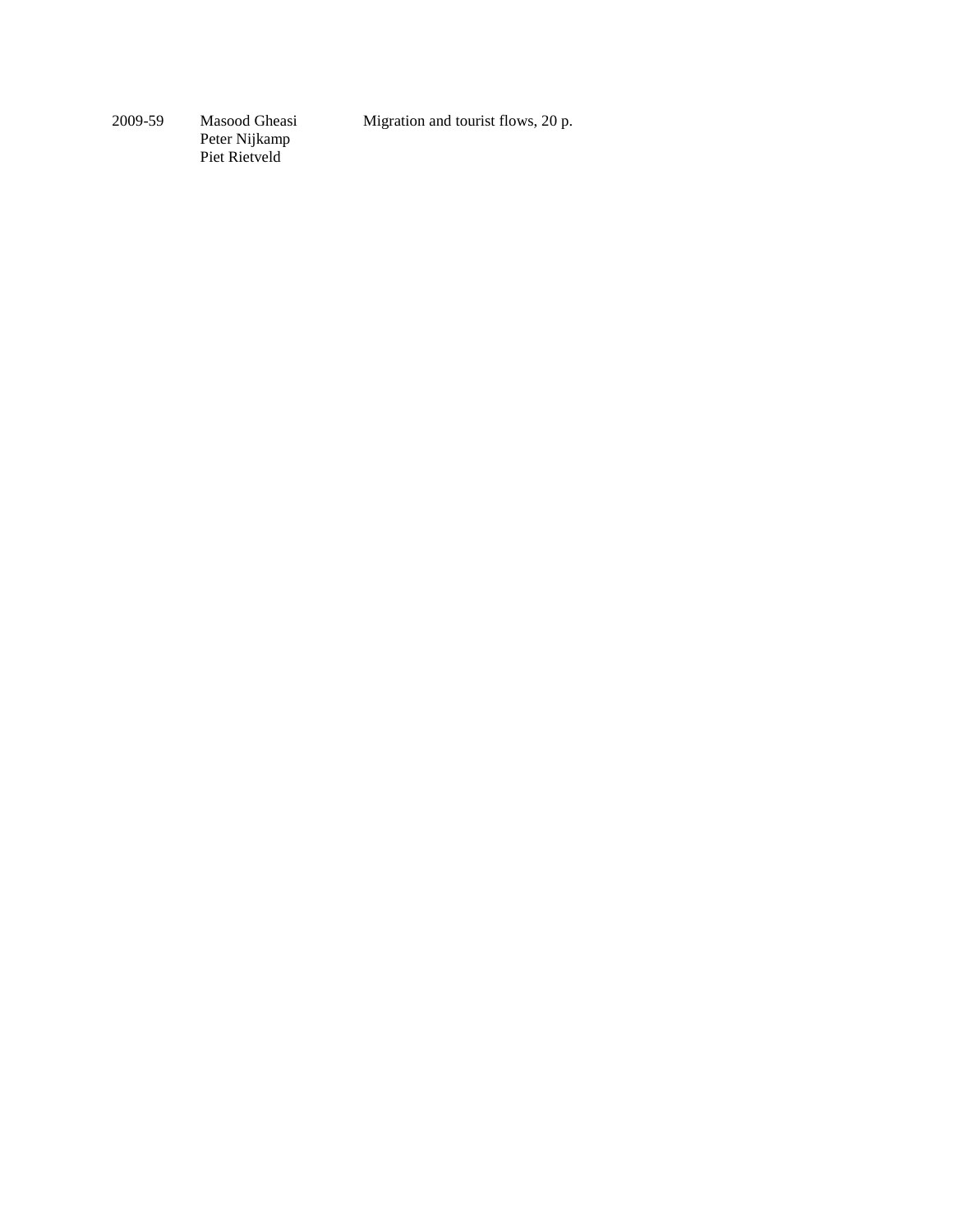| 2010-1  | Roberto Patuelli<br>Norbert Schanne<br>Daniel A. Griffith<br>Peter Nijkamp           | Persistent disparities in regional unemployment: Application of a spatial<br>filtering approach to local labour markets in Germany, 28 p.    |
|---------|--------------------------------------------------------------------------------------|----------------------------------------------------------------------------------------------------------------------------------------------|
| 2010-2  | Thomas de Graaff<br>Ghebre Debrezion<br>Piet Rietveld                                | Schaalsprong Almere. Het effect van bereikbaarheidsverbeteringen op de<br>huizenprijzen in Almere, 22 p.                                     |
| 2010-3  | John Steenbruggen<br>Maria Teresa<br>Borzacchiello<br>Peter Nijkamp<br>Henk Scholten | Real-time data from mobile phone networks for urban incidence and traffic<br>management $-$ a review of application and opportunities, 23 p. |
| 2010-4  | Marc D. Bahlmann<br>Tom Elfring<br>Peter Groenewegen<br>Marleen H. Huysman           | Does distance matter? An ego-network approach towards the knowledge-based<br>theory of clusters, 31 p.                                       |
| 2010-5  | Jelke J. van Hoorn                                                                   | A note on the worst case complexity for the capacitated vehicle routing problem,<br>3 p.                                                     |
| 2010-6  | Mark G. Lijesen                                                                      | Empirical applications of spatial competition; an interpretative literature review,<br>16 p.                                                 |
| 2010-7  | Carmen Lee<br>Roman Kraeussl<br>Leo Paas                                             | Personality and investment: Personality differences affect investors' adaptation<br>to losses, 28 p.                                         |
| 2010-8  | Nahom Ghebrihiwet<br>Evgenia Motchenkova                                             | Leniency programs in the presence of judicial errors, 21 p.                                                                                  |
| 2010-9  | Meindert J. Flikkema<br>Ard-Pieter de Man<br>Matthijs Wolters                        | New trademark registration as an indicator of innovation: results of an<br>explorative study of Benelux trademark data, 53 p.                |
| 2010-10 | Jani Merikivi<br><b>Tibert Verhagen</b><br>Frans Feldberg                            | Having belief(s) in social virtual worlds: A decomposed approach, 37 p.                                                                      |
| 2010-11 | Umut Kilinç                                                                          | Price-cost markups and productivity dynamics of entrant plants, 34 p.                                                                        |
| 2010-12 | Umut Kilinç                                                                          | Measuring competition in a frictional economy, 39 p.                                                                                         |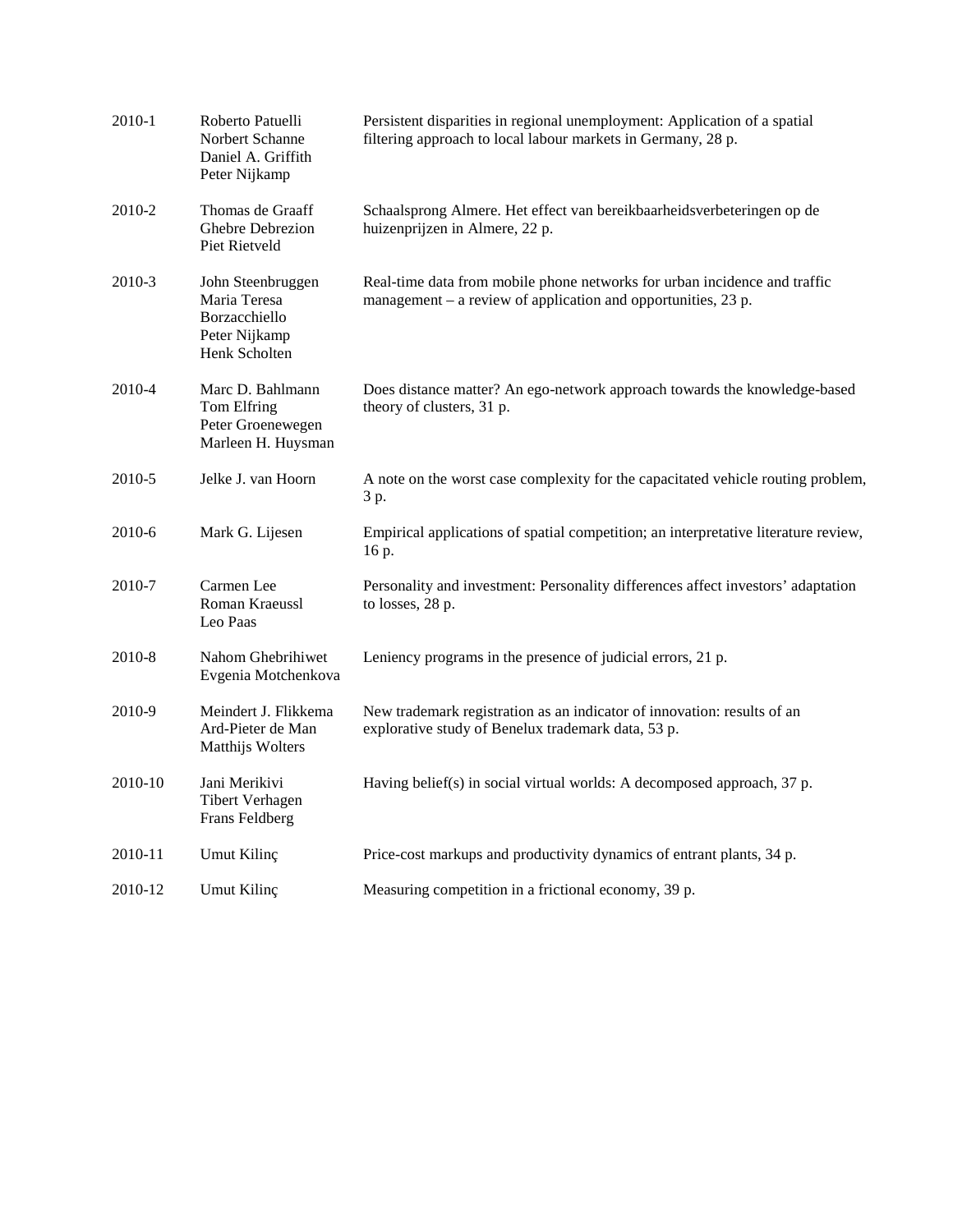| $2011 - 1$ | Yoshifumi Takahashi<br>Peter Nijkamp                                                     | Multifunctional agricultural land use in sustainable world, 25 p.                                                                                                          |
|------------|------------------------------------------------------------------------------------------|----------------------------------------------------------------------------------------------------------------------------------------------------------------------------|
| 2011-2     | Paulo A.L.D. Nunes<br>Peter Nijkamp                                                      | Biodiversity: Economic perspectives, 37 p.                                                                                                                                 |
| $2011 - 3$ | Eric de Noronha Vaz<br>Doan Nainggolan<br>Peter Nijkamp<br>Marco Painho                  | A complex spatial systems analysis of tourism and urban sprawl in the Algarve,<br>23 p.                                                                                    |
| 2011-4     | Karima Kourtit<br>Peter Nijkamp                                                          | Strangers on the move. Ethnic entrepreneurs as urban change actors, 34 p.                                                                                                  |
| 2011-5     | Manie Geyer<br>Helen C. Coetzee<br>Danie Du Plessis<br>Ronnie Donaldson<br>Peter Nijkamp | Recent business transformation in intermediate-sized cities in South Africa, 30<br>p.                                                                                      |
| $2011 - 6$ | Aki Kangasharju<br>Christophe Tavéra<br>Peter Nijkamp                                    | Regional growth and unemployment. The validity of Okun's law for the Finnish<br>regions, 17 p.                                                                             |
| 2011-7     | Amitrajeet A. Batabyal<br>Peter Nijkamp                                                  | A Schumpeterian model of entrepreneurship, innovation, and regional economic<br>growth, 30 p.                                                                              |
| $2011 - 8$ | Aliye Ahu Akgün<br>Tüzin Baycan Levent<br>Peter Nijkamp                                  | The engine of sustainable rural development: Embeddedness of entrepreneurs in<br>rural Turkey, 17 p.                                                                       |
| 2011-9     | Aliye Ahu Akgün<br>Eveline van Leeuwen<br>Peter Nijkamp                                  | A systemic perspective on multi-stakeholder sustainable development strategies,<br>26 p.                                                                                   |
| 2011-10    | <b>Tibert Verhagen</b><br>Jaap van Nes<br>Frans Feldberg<br>Willemijn van Dolen          | Virtual customer service agents: Using social presence and personalization to<br>shape online service encounters, 48 p.                                                    |
| 2011-11    | Henk J. Scholten<br>Maarten van der Vlist                                                | De inrichting van crisisbeheersing, de relatie tussen besluitvorming en<br>informatievoorziening. Casus: Warroom project Netcentrisch werken bij<br>Rijkswaterstaat, 23 p. |
| 2011-12    | Tüzin Baycan<br>Peter Nijkamp                                                            | A socio-economic impact analysis of cultural diversity, 22 p.                                                                                                              |
| 2011-13    | Aliye Ahu Akgün<br>Tüzin Baycan<br>Peter Nijkamp                                         | Repositioning rural areas as promising future hot spots, 22 p.                                                                                                             |
| 2011-14    | <b>Selmar Meents</b><br><b>Tibert Verhagen</b><br>Paul Vlaar                             | How sellers can stimulate purchasing in electronic marketplaces: Using<br>information as a risk reduction signal, 29 p.                                                    |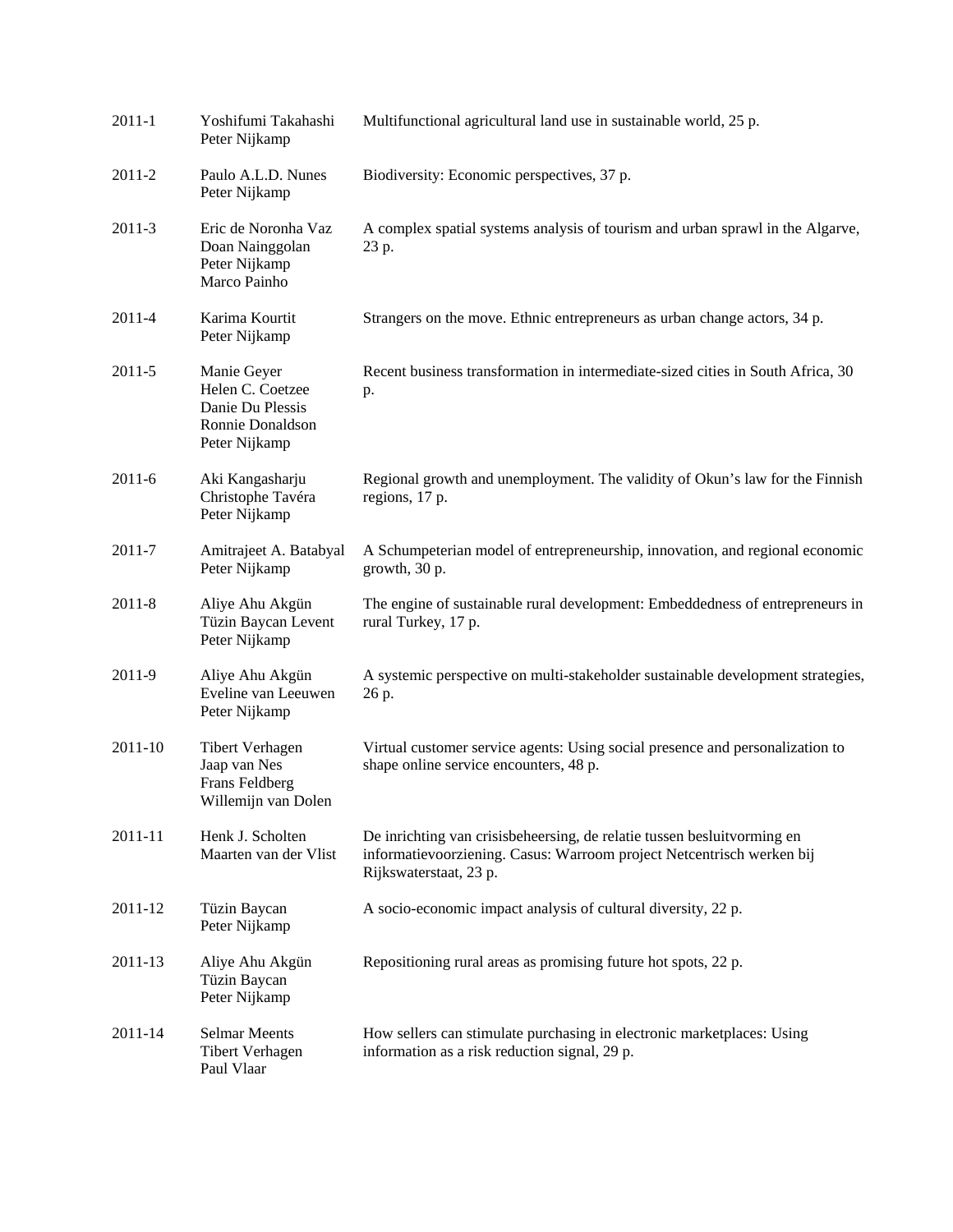| 2011-15 | Aliye Ahu Gülümser<br>Tüzin Baycan-Levent<br>Peter Nijkamp               | Measuring regional creative capacity: A literature review for rural-specific<br>approaches, 22 p.                        |
|---------|--------------------------------------------------------------------------|--------------------------------------------------------------------------------------------------------------------------|
| 2011-16 | Frank Bruinsma<br>Karima Kourtit<br>Peter Nijkamp                        | Tourism, culture and e-services: Evaluation of e-services packages, 30 p.                                                |
| 2011-17 | Peter Nijkamp<br>Frank Bruinsma<br>Karima Kourtit<br>Eveline van Leeuwen | Supply of and demand for e-services in the cultural sector: Combining top-down<br>and bottom-up perspectives, 16 p.      |
| 2011-18 | Eveline van Leeuwen<br>Peter Nijkamp<br>Piet Rietveld                    | Climate change: From global concern to regional challenge, 17 p.                                                         |
| 2011-19 | Eveline van Leeuwen<br>Peter Nijkamp                                     | Operational advances in tourism research, 25 p.                                                                          |
| 2011-20 | Aliye Ahu Akgün<br>Tüzin Baycan<br>Peter Nijkamp                         | Creative capacity for sustainable development: A comparative analysis of<br>European and Turkish rural regions, 18 p.    |
| 2011-21 | Aliye Ahu Gülümser<br>Tüzin Baycan-Levent<br>Peter Nijkamp               | Business dynamics as the source of counterurbanisation: An empirical analysis<br>of Turkey, 18 p.                        |
| 2011-22 | Jessie Bakens<br>Peter Nijkamp                                           | Lessons from migration impact analysis, 19 p.                                                                            |
| 2011-23 | Peter Nijkamp<br>Galit Cohen-<br>blankshtain                             | Opportunities and pitfalls of local e-democracy, 17 p.                                                                   |
| 2011-24 | Maura Soekijad<br>Irene Skovgaard Smith                                  | The 'lean people' in hospital change: Identity work as social differentiation, 30<br>p.                                  |
| 2011-25 | Evgenia Motchenkova<br>Olgerd Rus                                        | Research joint ventures and price collusion: Joint analysis of the impact of R&D<br>subsidies and antitrust fines, 30 p. |
| 2011-26 | Karima Kourtit<br>Peter Nijkamp                                          | Strategic choice analysis by expert panels for migration impact assessment, 41<br>p.                                     |
| 2011-27 | Faroek Lazrak<br>Peter Nijkamp<br>Piet Rietveld<br>Jan Rouwendal         | The market value of listed heritage: An urban economic application of spatial<br>hedonic pricing, 24 p.                  |
| 2011-28 | Peter Nijkamp                                                            | Socio-economic impacts of heterogeneity among foreign migrants: Research<br>and policy challenges, 17 p.                 |
| 2011-29 | Masood Gheasi<br>Peter Nijkamp                                           | Migration, tourism and international trade: Evidence from the UK, 8 p.                                                   |
| 2011-30 | Karima Kourtit                                                           | Evaluation of cyber-tools in cultural tourism, 24 p.                                                                     |